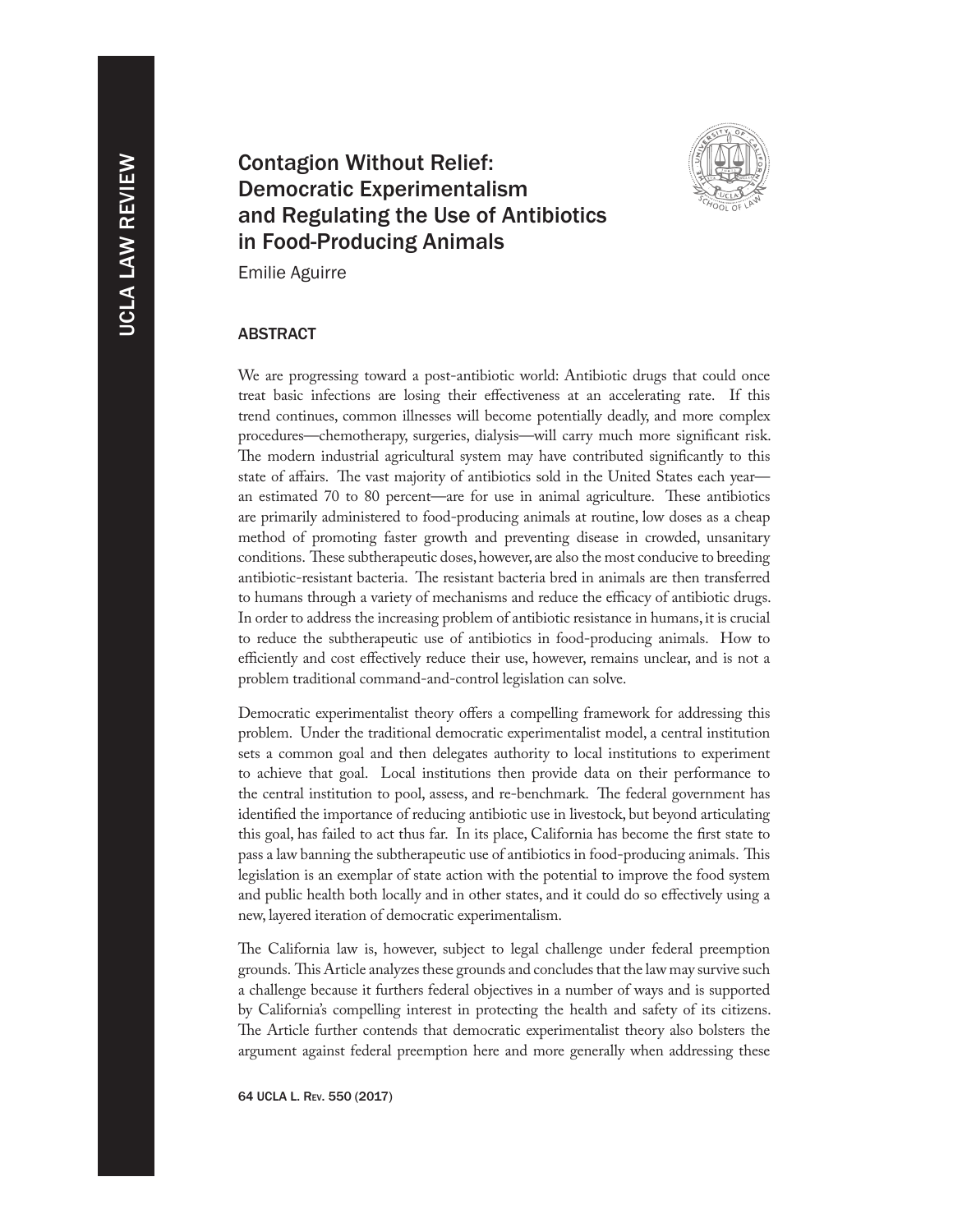types of knowledge-intensive, scientifically uncertain policy areas where experimentation is key to problem-solving and especially where there is a threat to public health. As the only state action in this critical area, ensuring the experimentalist implementation of the California law and securing its fate against preemption are crucial to addressing the threat to public health posed by antibiotic resistance.

# **AUTHOR**

Academic Fellow, Resnick Program for Food Law and Policy, UCLA School of Law. I am extremely grateful to Robert Jones, Michael Roberts, Kim Kessler, Diana Winters, Zachary Sarnoff, Margot Pollans, Tiana Carriedo, Brian Fink, Mallory Neumann, Emily Chen, Rudi Vanzin, Austin Bryniarski, and especially Bertrall Ross for their immensely helpful contributions. Thank you also to the *UCLA Law Review* team for excellent suggestions and editorial review.

# Table of Contents

| T.      |                                                           |                                                             |  |  |
|---------|-----------------------------------------------------------|-------------------------------------------------------------|--|--|
|         | А.                                                        | Background on Antibiotics and Their Introduction            |  |  |
|         |                                                           |                                                             |  |  |
|         | B.                                                        |                                                             |  |  |
|         |                                                           | The Link Between Agricultural Use and Resistance<br>$1_{-}$ |  |  |
|         |                                                           |                                                             |  |  |
| $\Pi$ . |                                                           |                                                             |  |  |
|         | A.                                                        |                                                             |  |  |
|         | B.                                                        |                                                             |  |  |
| III.    | FEDERAL AND STATE ACTION IN ANTIBIOTICS REGULATION 570    |                                                             |  |  |
|         | А.                                                        |                                                             |  |  |
|         |                                                           | $\mathbf{1}$                                                |  |  |
|         |                                                           | $2^{1}$                                                     |  |  |
|         | B.                                                        |                                                             |  |  |
| IV.     | <b>DEMOCRATIC EXPERIMENTALISM AND CURRENT ANTIBIOTICS</b> |                                                             |  |  |
|         |                                                           |                                                             |  |  |
|         | А.                                                        | The Emergence of Layered Democratic Experimentalism 579     |  |  |
|         | В.                                                        | Challenges in Applying Democratic Experimentalism583        |  |  |
| V.      |                                                           | FEDERAL PREEMPTION AND DEMOCRATIC EXPERIMENTALISM585        |  |  |
|         | А.                                                        |                                                             |  |  |
|         |                                                           | 1.                                                          |  |  |
|         |                                                           | 2.                                                          |  |  |
|         | B.                                                        | Democratic Experimentalist-Informed Preemption Doctrine 593 |  |  |
|         | C.                                                        |                                                             |  |  |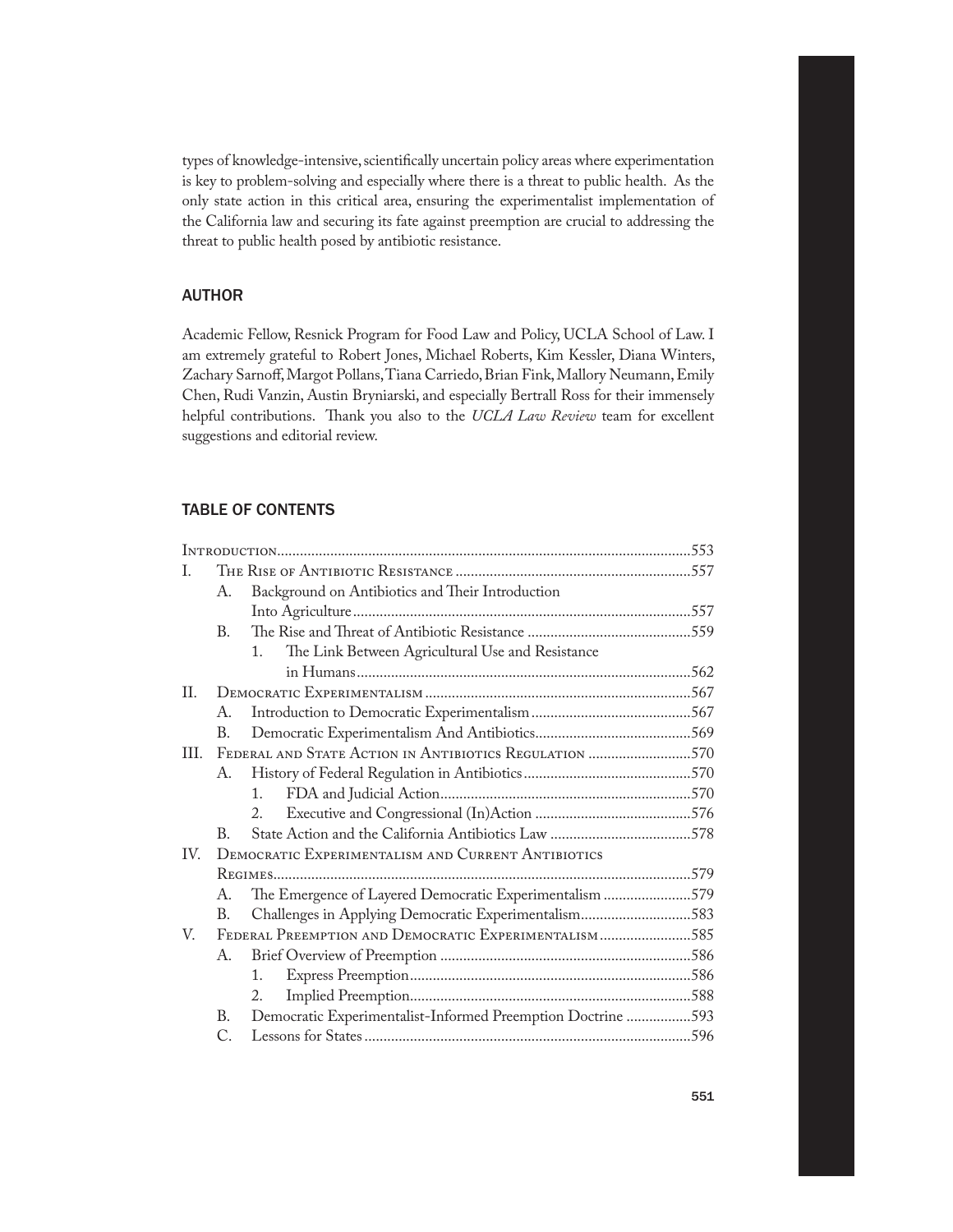| 1. The Ex Ante Process and the Role of Popular Opinion |  |
|--------------------------------------------------------|--|
|                                                        |  |
|                                                        |  |
|                                                        |  |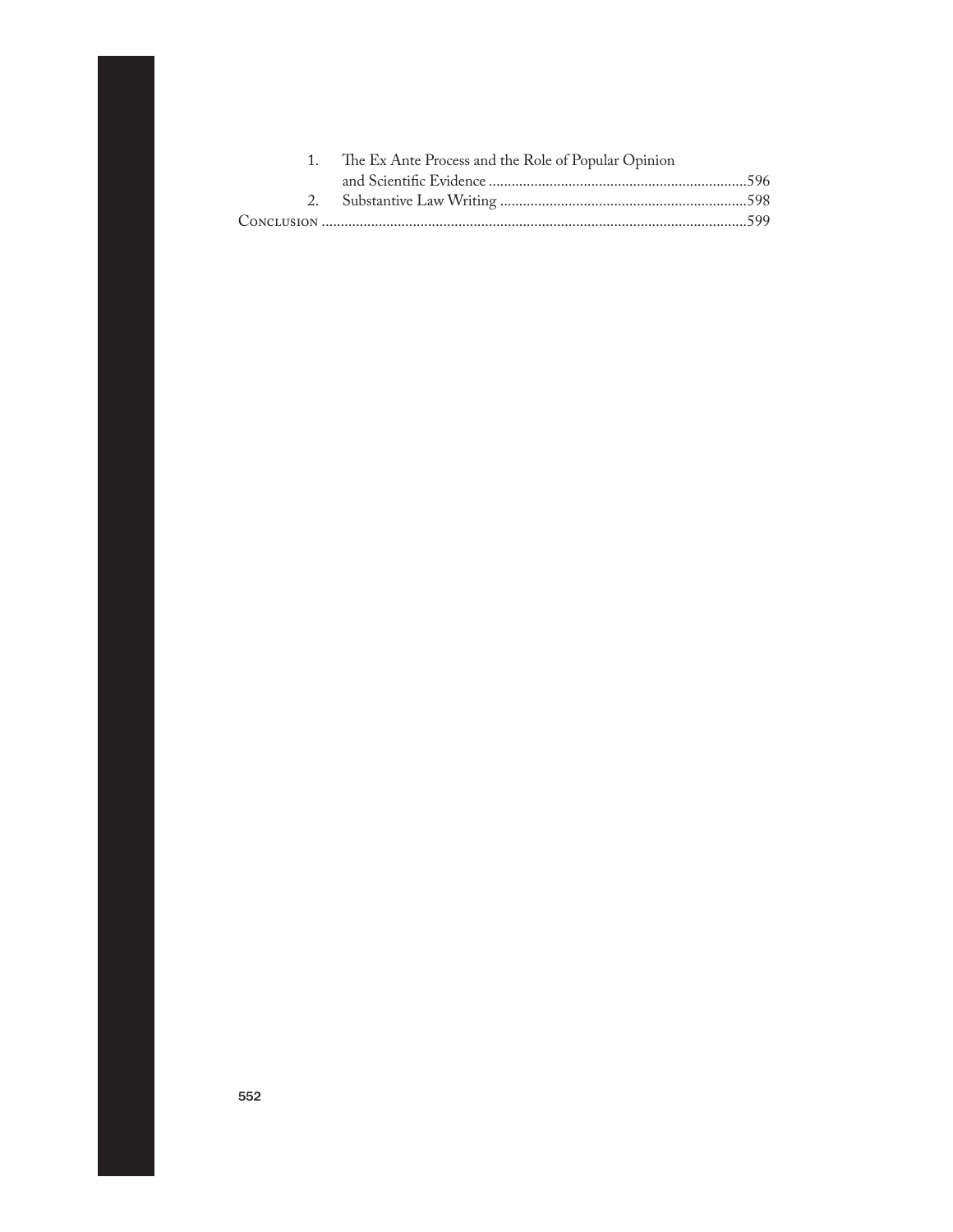## **INTRODUCTION**

Antibiotics, also known as antimicrobials,<sup>1</sup> are critical to modern medicine. However, these drugs are losing their effectiveness at an accelerating rate.<sup>2</sup> If this trend continues unabated, we will lose the ability to treat even the most basic infections as we rapidly progress toward a post-antibiotic world. Common, everyday illnesses will become potentially deadly, and more complex procedures—chemotherapy, surgeries, dialysis—will carry untenable risk. This phenomenon has already placed serious burdens on our healthcare system and economy, and future forecasts are even more alarming.

How did we reach this state of affairs? The modern industrial agricultural system may have contributed significantly. The vast majority of antibiotics sold in the United States each year—an estimated 70 to 80 percent—are for use in animal agriculture.<sup>3</sup> Although the presence of some antibiotic resistance is scientifically inevitable, the overuse and misuse of antibiotics accelerates the prevalence of these resistant bacteria. The antibiotics are primarily administered to foodproducing animals at routine, low doses as a cheap method of promoting faster growth and preventing disease in crowded, unsanitary conditions. Incidentally, however, these subtherapeutic doses of antibiotics are the most conducive to breeding antibiotic-resistant bacteria. The resistant bacteria bred in animals then get transferred to humans through various mechanisms, which reduces the efficacy of antibiotic drugs in humans. This serious threat has been well recognized for decades—both by the medical community and the federal government.<sup>4</sup> In order

<sup>1</sup>. This Article uses the terms "antibiotic" and "antimicrobial" synonymously, though by strict definition the two are not identical. All antibiotics are antimicrobials, but not all antimicrobials are antibiotics.

<sup>2</sup>. CDC, ANTIBIOTIC RESISTANCE THREATS IN THE UNITED STATES 11 (2013), http:// www.cdc.gov/drugresistance/pdf/ar-threats-2013-508.pdf [https://perma.cc/2WKR-SPZ6] [hereinafter ANTIBIOTIC RESISTANCE THREATS IN THE US].

<sup>3</sup>. Joan A. Casey et al., *High-Density Livestock Operations, Crop Field Application of Manure, and Risk of Community-Associated Methicillin-Resistant Staphylococcus Aureus Infection in Pennsylvania*, 173 JAMA INTERNAL MED. 1980, 1980 (2013), http://archinte.jamanetwork.com/article .aspx?articleid=1738717 [https://perma.cc/Y5UF-TL43]; Lisa Heinzerling, *Undue Process at the FDA: Antibiotics, Animal Feed, and Agency Intransigence*, 37 VT. L. REV. 1007, 1010–12 (2013); JOHNS HOPKINS CTR. FOR A LIVABLE FUTURE, INDUSTRIAL FOOD ANIMAL PRODUCTION IN AMERICA: EXAMINING THE IMPACT OF THE PEW COMMISSION'S PRIORITY RECOMMENDATIONS 2 (2013), http://www.jhsph.edu/research/centers-and-institutes/johnshopkins-center-for-a-livable-future/\_pdf/research/clf\_reports/CLF-PEW-for%20Web.pdf [https://perma.cc/ST97-JHH2] [hereinafter INDUSTRIAL FOOD ANIMAL PRODUCTION].

<sup>4.</sup> *See* FDA, REPORT TO THE COMMISSIONER OF THE FOOD AND DRUG ADMINISTRATION BY THE FDA TASK FORCE IN THE USE OF ANTIBIOTICS IN ANIMAL FEEDS 3, 10 (1972), http://hdl.handle.net/2027/coo.31924051104002 [https://perma.cc/6VZG-RLQ2].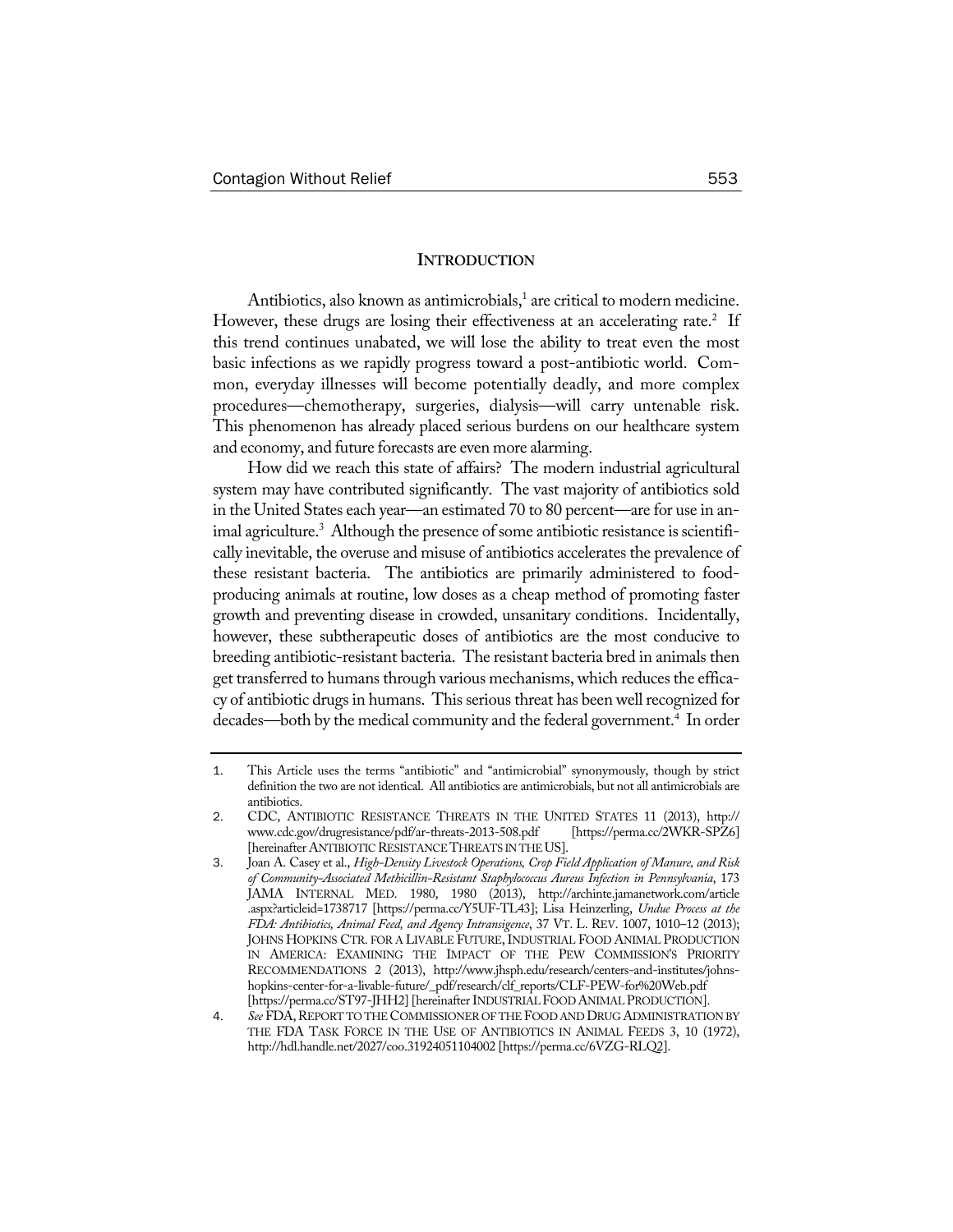to address the increasing problem of antibiotic resistance in humans, it is crucial to reduce the subtherapeutic use of antibiotics in food-producing animals.

Resistant strains continue to multiply, with two million illnesses and 23,000 deaths each year attributed to antibiotic-resistant infections.<sup>5</sup> Even so, and despite recognizing the threat, the federal government has been slow to act, and the action that it has taken has been ineffectual. For nearly forty years, the U.S. Food and Drug Administration (FDA) has failed to follow through on its 1970s threat to withdraw approval for subtherapeutic use of antibiotics.<sup>6</sup> For fifteen years, federal legislation that would prohibit the subtherapeutic use of antibiotics has languished in Congress.7

Some states have attempted to address the problem with their own legislation. To date, only one has succeeded. In October 2015, California passed the first and only state law prohibiting the subtherapeutic use of antibiotics in foodproducing animals, both for growth promotion and disease prevention purposes.<sup>8</sup> The law, which will take effect in January 2018, represents an important step forward in the effort to reduce the problematic use of antibiotics.<sup>9</sup> In addition to banning both subtherapeutic uses of antibiotics, the California law also requires, for the first time, data collection on antibiotic use in livestock.<sup>10</sup> The FDA currently does not track the use of antibiotics in livestock or require any data collection, making it difficult to fully understand the extent of the threat of the agricultural use of antibiotics.<sup>11</sup> Scientists' uncertainty over the extent to which

<sup>5</sup>. ANTIBIOTIC RESISTANCE THREATS IN THE US, *supra* note 2, at 11 ("Each year in the United States, at least 2 million people acquire serious infections with bacteria that are resistant to one or more of the antibiotics designed to treat those infections. At least 23,000 people die each year as a direct result of these antibiotic-resistant infections. Many more die from other conditions that were complicated by an antibiotic-resistant infection.").

<sup>6</sup>. Antibiotic and Sulfonamide Drugs in the Feed of Animals, 38 Fed. Reg. 9,811, 9,813 (Apr. 20, 1973) (codified at former 21 C.F.R. § 135.109; renumbered at 21 C.F.R. § 558.15 (2013)); Penicillin-Containing Premixes: Opportunity for Hearing, 42 Fed. Reg. at 43,772 (Aug. 30, 1977); Tetracycline (Chlortetracycline and Oxytetracycline)-Containing Premixes: Opportunity for Hearing, 42 Fed. Reg. 56,264 (Oct. 21, 1977); Penicillin and Tetracycline in Animal Feeds, Notice of Hearing, 43 Fed. Reg. 53,827–28 (Nov. 17, 1978). *See generally* Diana R.H. Winters, *Intractable Delay and the Need to Amend the Petition Provisions of the FDCA*, 90 IND. L.J. 1047 (2015).

<sup>7</sup>. Preservation of Antibiotics for Medical Treatment Act of 2015, H.R. 1552, 114th Cong. (2015), https://www.govtrack.us/congress/bills/114/hr1552/text[https://perma.cc/ZQ3J-TZ4A].

<sup>8</sup>. S.B. 27 Livestock: Use of Antimicrobial Drugs (Cal. 2015), http://leginfo.legislature.ca.gov/faces/ billTextClient.xhtml?bill\_id=201520160SB27 [https://perma.cc/X92W-R5RW].

<sup>9</sup>. *Id.*

<sup>10</sup>. *Id.*

<sup>11</sup>. Animal Drug and Animal Generic Drug User Fee Reauthorization Act of 2013, Pub. L. No. 113– 14, 127 Stat. 451 (2013). *See generally* Qiuzhi Chang et al., *Antibiotics in Agriculture and the Risk to Human Health: How Worried Should We Be?*, 8 EVOLUTIONARY APPLICATIONS 240 (2015) (showing the lack of measures requiring data collection or tracking antibiotic use by the FDA).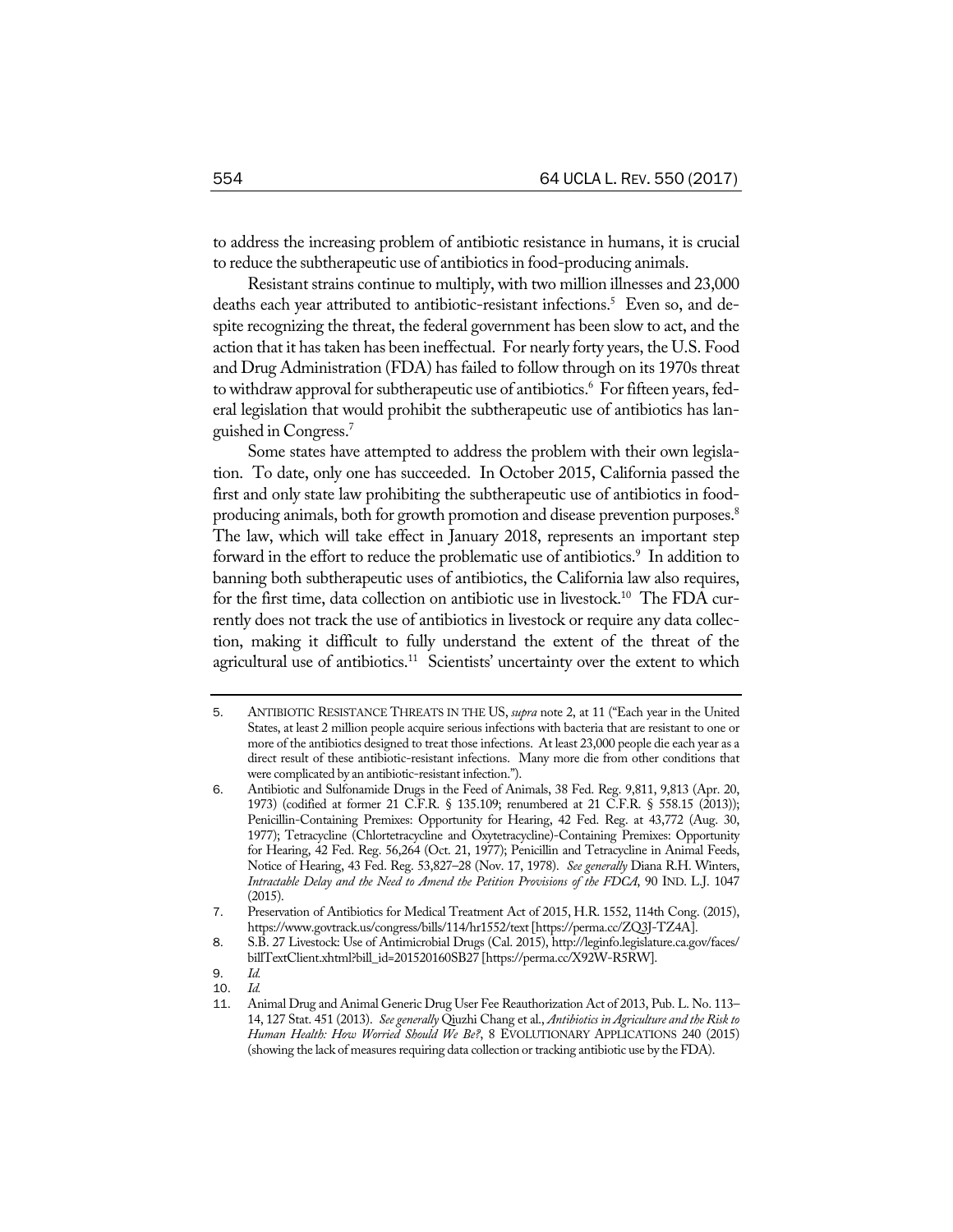agricultural antibiotic use accelerates human antibiotic resistance is due in large part to a lack of data. The data collection requirement in the California law aims to fill this large information gap and will help scientists, and ultimately policymakers, better understand the effects of agricultural antibiotic use on antibiotic resistance in humans.

Because this lack of data obscures how to efficiently and effectively reduce the overuse of antibiotics in livestock, this problem is not one for traditional command-and-control legislation to solve. Command-and-control legislation is direct regulation that clearly states what is and is not legal. Because this type of legislation makes unequivocal prescriptions, it functions well when it is clear how to solve a problem legislatively, but does not in cases like this where the right legislative answer is uncertain. Democratic experimentalist theory, however, offers a compelling framework for addressing this problem. Under the traditional democratic experimentalist model, a central institution sets a common goal and then delegates authority to experiment to achieve that goal to local institutions, which provide data on their performance to the central institution to pool and compare. The central institution assesses local performances and re-benchmarks new goals accordingly.

The federal government has identified the importance of reducing antibiotic use in livestock, but beyond this centralized goal setting, has failed to act. With the federal government having thus far neglected to address the problem of antibiotic resistance in agriculture, this Article proposes that states are uniquely positioned to fill the void in information and to provide potential solutions. California, for example, should implement its law to delegate authority to production firms to experiment with the best mechanisms to efficiently reduce antibiotic use in livestock. It should do so by collecting robust data from these firms on their approaches, pooling and comparing that data, and then benchmarking firms to improve the worst performers, and perhaps reward the best performers. What would then emerge is a new iteration of democratic experimentalism—what I term layered democratic experimentalism—that could offer great promise as a hybrid public-private mechanism for policymaking and problem-solving. In this layered democratic experimentalist approach, the federal government identifies a goal, and state governments enact an initial benchmark, serve as data collectors and poolers, and delegate authority to local firms to experiment to achieve the overarching goal. As more states enact antibiotics laws, there can also be state-level comparisons of best legislative practices to reduce antibiotic use in agriculture.

If implemented strategically and robustly and under this layered democratic experimentalist framework, California's law has groundbreaking potential. In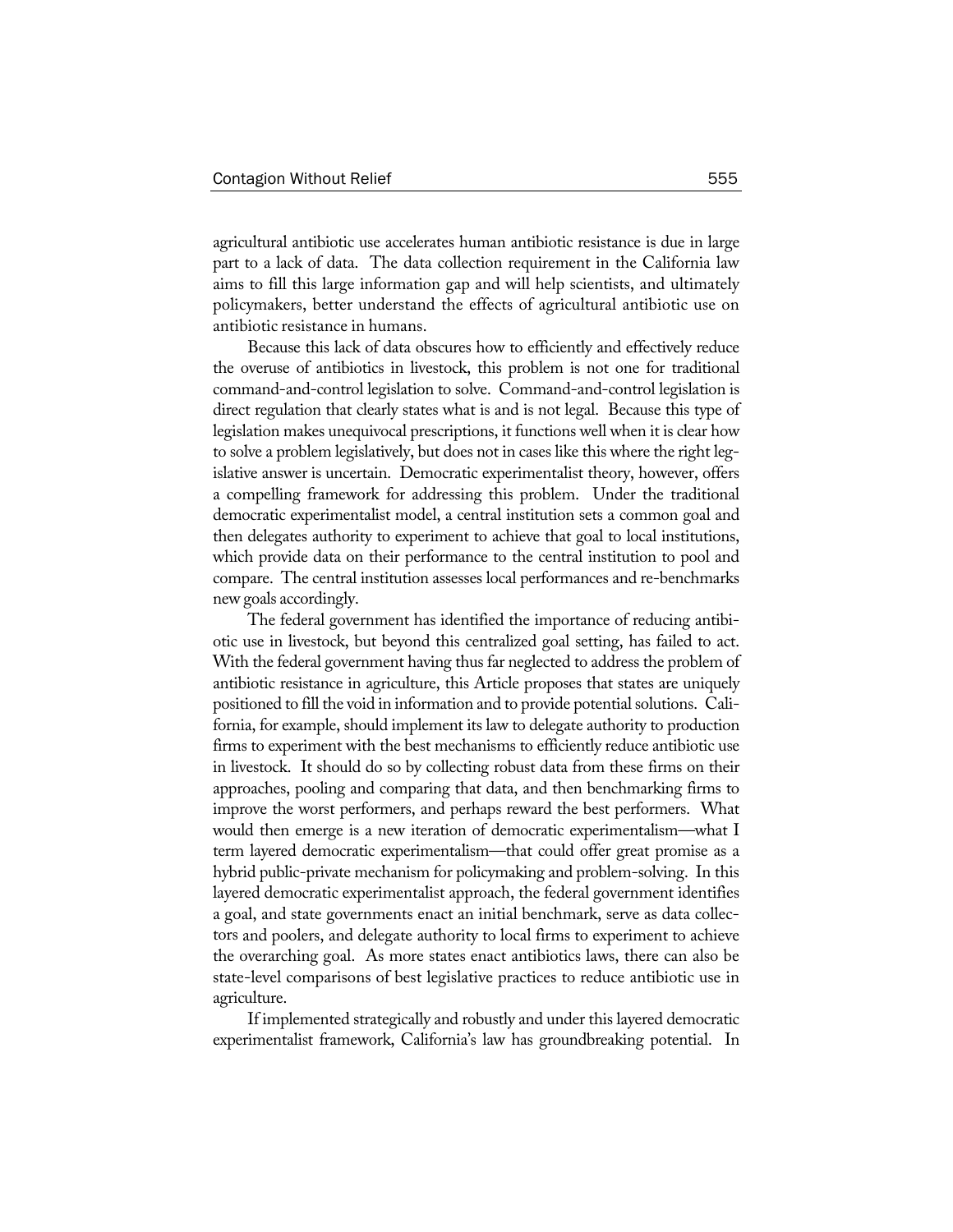particular, if California effectively implements its data collection requirements, the state would become an epicenter for determining the leading mechanisms to reduce the use of antibiotics in livestock, leading the nation in this scientific and business management inquiry and also testing the contours and effectiveness of layered democratic experimentalism. California's potential to be a trailblazer in this area is particularly important given that California is a large and influential state and also a significant producer of meat.<sup>12</sup> California has the most agriculture sales of any state, accounting for nearly 11 percent of the U.S. total and has the third largest livestock industry in the country.13 California has a unique opportunity to lead the way with groundbreaking experimentation, but it can only do so if the data collection component of the law is implemented well. Ensuring strategic and robust data collection will be critical to the law's success in problemsolving this threat to public health.

Although the arguments against preemption are strong, the California law may face legal challenge on preemption grounds. Because the federal and state governments have concurrent and often overlapping authority in food legislation, where federal authority ends and state authority begins is often a hazy line.<sup>14</sup> Although a state has the power to legislate to protect the health and safety of its citizens, it can only do so to the extent the state law does not conflict with federal law, whether directly or indirectly.<sup>15</sup> It is also often unclear when certain actions by the federal government, including the FDA, constitute "federal law" for the purposes of preemption.<sup>16</sup> The California law should survive a preemption challenge despite deliberately exceeding the federal scheme because it furthers federal objectives in a number of ways and is supported by California's compelling interest in protecting the health and safety of its citizens, but a court could plausibly find either way on this issue. This Article argues that democratic experimentalism can, however, bolster the argument against preemption.

<sup>12</sup>. CAL. DEPT. OF FOOD & AGRIC., CALIFORNIA AGRICULTURE STATISTICS REVIEW, 88–98 (2015), https://www.cdfa.ca.gov/statistics/PDFs/2015Report.pdf [https://perma.cc/A7FZ-8ADS].

<sup>13</sup>. USDA, *2012 Census Highlights*, CENSUS OF AGRIC. (May 2014), http://www.agcensus.usda.gov/ Publications/2012/Online\_Resources/Highlights/Farm\_Economics [https://perma.cc/8WA7- UBHA].

<sup>14</sup>. For example, the federal government has exclusive authority in food labeling, though states may have some authority to legislate in this area as well, as indicated by the controversy generated by the Vermont Genetically Modified Organism (GMO) labeling law. *See* 21 U.S.C. § 343-1 (2012); 9 VT. STAT. ANN. § 3043 (2016); Ross H. Pifer, *Mandatory Labeling Laws: What Do Recent State Enactments Portend for the Future of GMOs?*, 118 PENN. ST. L. REV. 789, 790–91 (2014).

<sup>15</sup>. *See* Fid. Fed. Sav. & Loan Ass'n v. de la Cuesta, 458 U.S. 141, 153 (1982).

<sup>16</sup>. *See* Wyeth v. Levine, 555 U.S. 555, 576 (2009); Fellner v. Tri-Union Seafoods, L.L.C., 539 F.3d 237, 244 (3d Cir. 2008).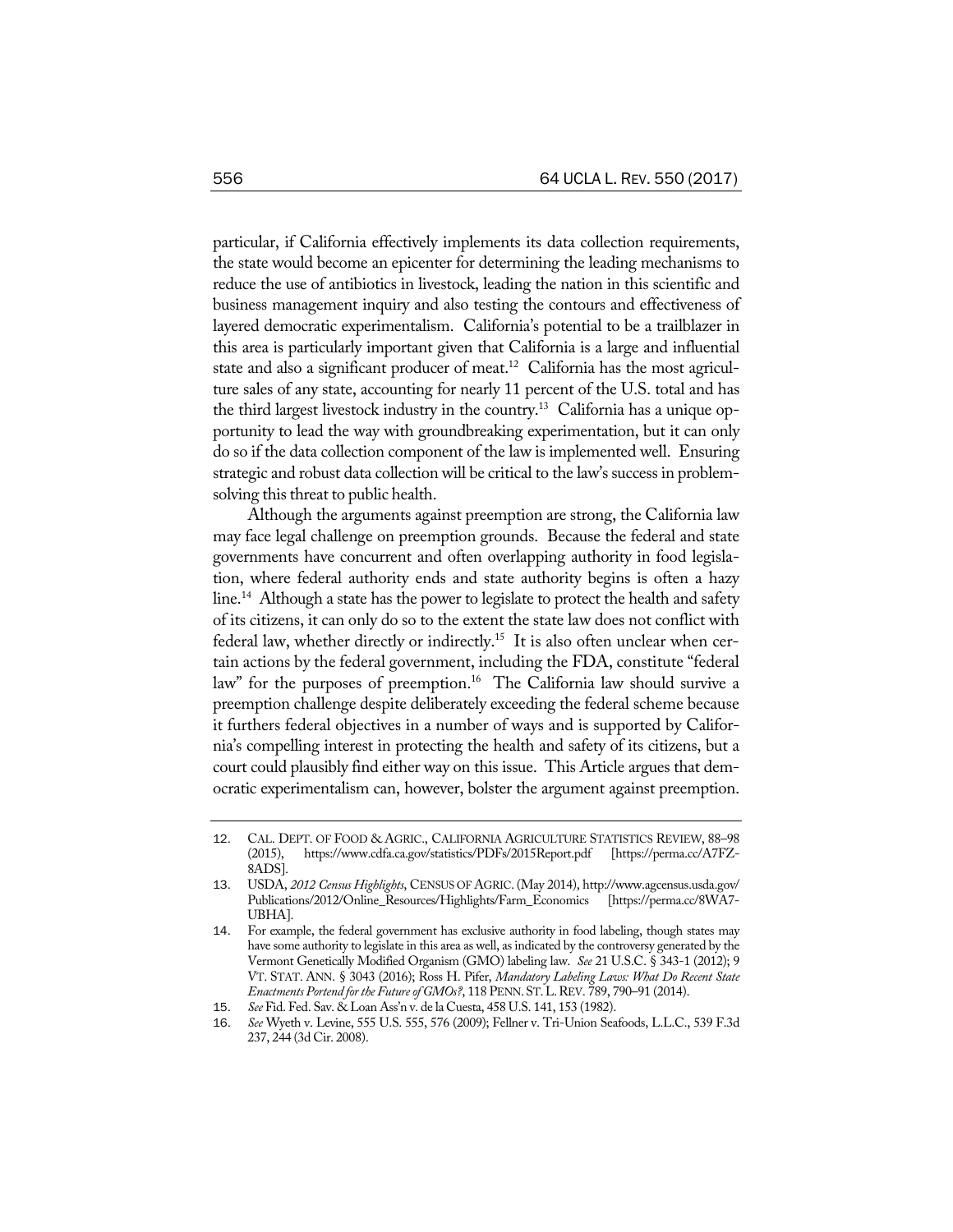Democratic experimentalism should inform preemption doctrine when the policy area at hand is knowledge-intensive and involves scientific uncertainty, where experimentation is key to problem-solving, and especially where there is a threat to public health. Animated by the potential fruits of experimentalism, preemption doctrine in this context should evolve to favor the democratic experimentalist approach.

As the only state action in this critical area, ensuring the experimentalist implementation of the California law and securing its fate against preemption are crucial to addressing the threat that overuse of antibiotics poses to public health. A democratic experimentalist–infused preemption doctrine thus becomes critical to public health and safety. How the law is implemented, particularly from a data collection perspective, and whether it is preempted could significantly impact the advancement of scientific knowledge in this area and the state of human health in the decades to come. It could also have considerable effects on states' abilities to address the critical problem of antibiotic resistance in humans and other similar issues as they emerge. Finally, the successes or failures of the California law can help provide practical guidance to otherstates on best practicesin legislating in this area.

Part I of this paper provides background on the history of antibiotics and elucidates the threat of antibiotic resistance. Part II introduces democratic experimentalism and presents it as a theoretical lens to inform the problem-solving process for reducing the overuse of antibiotics in food-producing animals. Part III gives the history of federal regulation in this area and outlines the new California antibiotics law. Part IV situates the federal and state regimes within the democratic experimentalist framework. Part V analyzes federal preemption as it applies to the California antibiotics law, concluding that the law should not be preempted. I conclude by arguing that democratic experimentalism should inform preemption doctrine in contexts that involve knowledge-intensive and scientifically uncertain policy areas. Finally, I suggest some lessons states can learn from the California law'simplementation.

## **I. THERISEOFANTIBIOTICRESISTANCE**

#### **A. Background onAntibiotics andTheirIntroductionIntoAgriculture**

The advent of antibiotic drugs was a miracle of modern medicine, enabling doctors to cure once deadly infections in a matter of days.<sup>17</sup> Lifesaving medical

<sup>17</sup>. *See, e.g.*, Stuart B. Levy, *The Challenge of Antibiotic Resistance*, SCI. AM. Mar. 1998, at 46, http://www.micro.utexas.edu/courses/kalthoff/bio346/PDF/Readings/08Levy%20(1998).pdf [https://perma.cc/GTD6-GYCZ] ("Ever since antibiotics became widely available in the 1940s,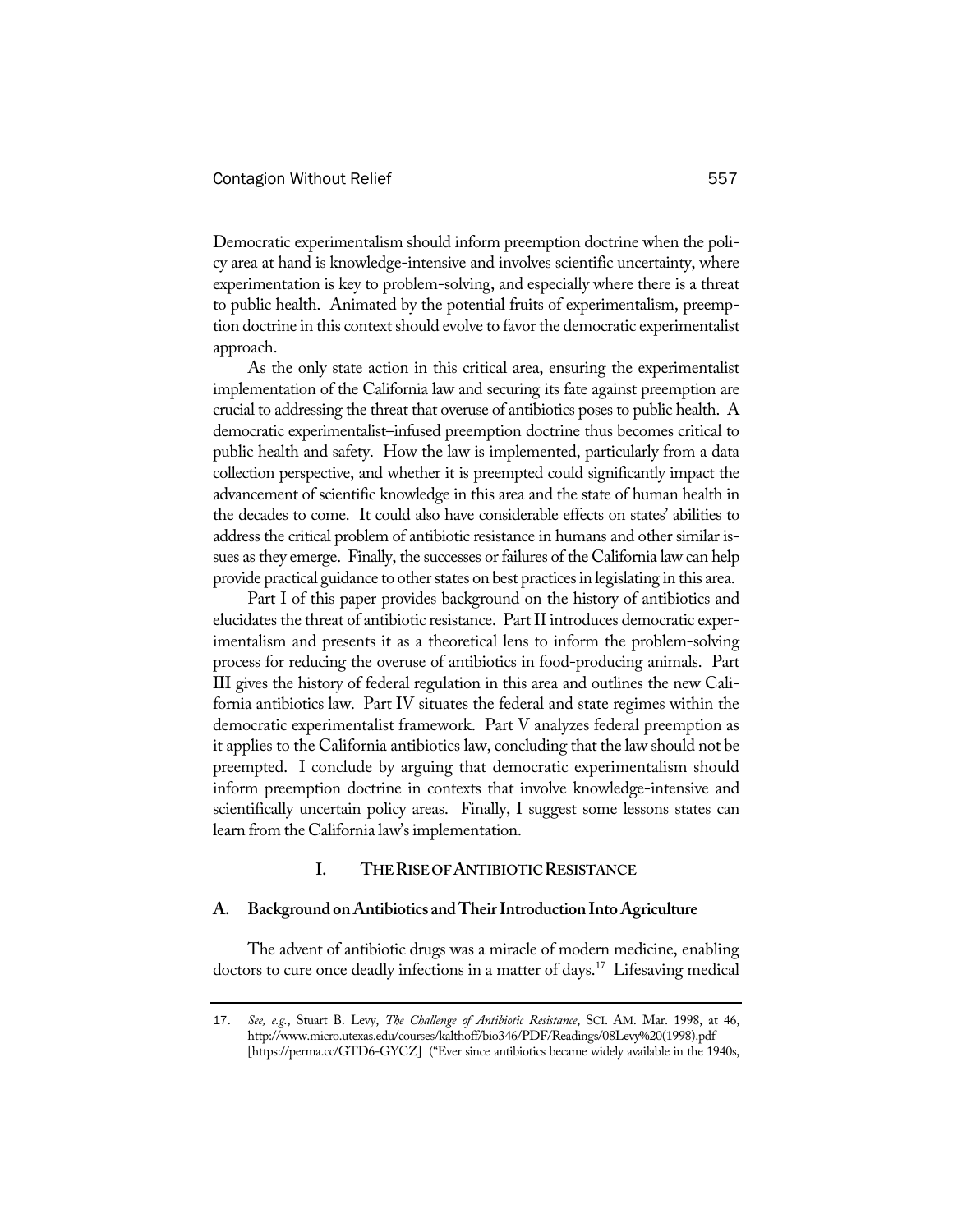procedures that are now commonplace, including surgery, chemotherapy, transplants, and kidney dialysis, are successful because of the existence of effective antibiotic drugs that combat the risk of infection inherent to these procedures.<sup>18</sup> Antibiotic drugs cure illness, alleviate suffering, and allow humans to live longer and healthier lives.

The profound effects of antibiotic drugs extend beyond humans to animal agriculture as well.<sup>19</sup> Today, an estimated 70 to 80 percent of all antibiotic drugs in the United States each year are sold and distributed for use in animal agriculture.20 In addition to treating specific instances of bacterial infection, antibiotic drugs are more commonly administered in low, subtherapeutic doses in animal feed and water for two purposes: production—that is, to promote growth and feed efficiency—and disease prevention.<sup>21</sup> In the late 1940s, pharmaceutical waste was used as a protein source in animal feeds, and farmers soon noticed that these additions appeared to enhance growth rates without a corresponding increase in feed consumption.<sup>22</sup> Investigation of this phenomenon revealed that the antibiotic drugs were responsible for the growth promotion and increased feed efficiency, leading to the widespread use of low doses of antibiotic drugs in animal feed.<sup>23</sup> In addition, as modern industrial agriculture developed, producers substantially increased the concentration of animals in their facilities to increase profit margins; correspondingly, the sanitary conditions of these farms declined.<sup>24</sup> The extreme crowding and lack of sanitation that characterize industrial farming created conditions that put animals at increased risk—indeed, unnatural risk—of infection.<sup>25</sup> To enable these production conditions, producers

they have been hailed as miracle drugs—magic bullets able to eliminate bacteria without doing much harm to the cells of treated individuals.").

<sup>18.</sup> ANTIBIOTIC RESISTANCE THREATS IN THE US, *supra* note 2, at 24.

<sup>19</sup>. *See, e.g.*, Jay P. Graham et al., *Growth Promoting Antibiotics in Food Animal Production: An Economic Analysis*, 122 PUB. HEALTH REP. 79, 80 (2007) ("The use of antibiotics to enhance growth and feed efficiency and reduce mortality in broiler [chicken] production was introduced without rigorous testing as to efficacy some 50 years ago.").

<sup>20.</sup> Livestock: Use of Antimicrobial Drugs, Senate Floor Analyses, Senate Rules Committee (Sept. 11, 2015); Casey et al., *supra* note 3, at 1; Heinzerling, *supra* note 3, at 1010–12; INDUSTRIAL FOOD ANIMALPRODUCTION,*supra* note 3, at 2.

<sup>21</sup>. ELLEN K. SILBERGELD ET AL., PEW COMM'N ON INDUS. FARM ANIMAL PROD., ANTIMICROBIAL RESISTANCE AND HUMAN HEALTH 9 (2008), http://www.pewtrusts.org/~/ media/legacy/uploadedfiles/wwwpewtrustsorg/reports/industrial\_agriculture/pcifapantbiorprtvpdf. pdf [https://perma.cc/8JXD-S4VJ] [hereinafter PEW COMMISSION].

<sup>22</sup>. *Id.* at 24.

<sup>23</sup>. *Id.*

<sup>24</sup>. *Id.*

Id.; KENNETH H. MATHEWS, JR., USDA ECON. RESEARCH SERV., ANTIMICROBIAL DRUG USE AND VETERINARY COSTS IN U.S. LIVESTOCK PRODUCTION 3 (2001), [https://perma.cc/N3UW-XZ6S] ("It is generally conceded that commercial livestock production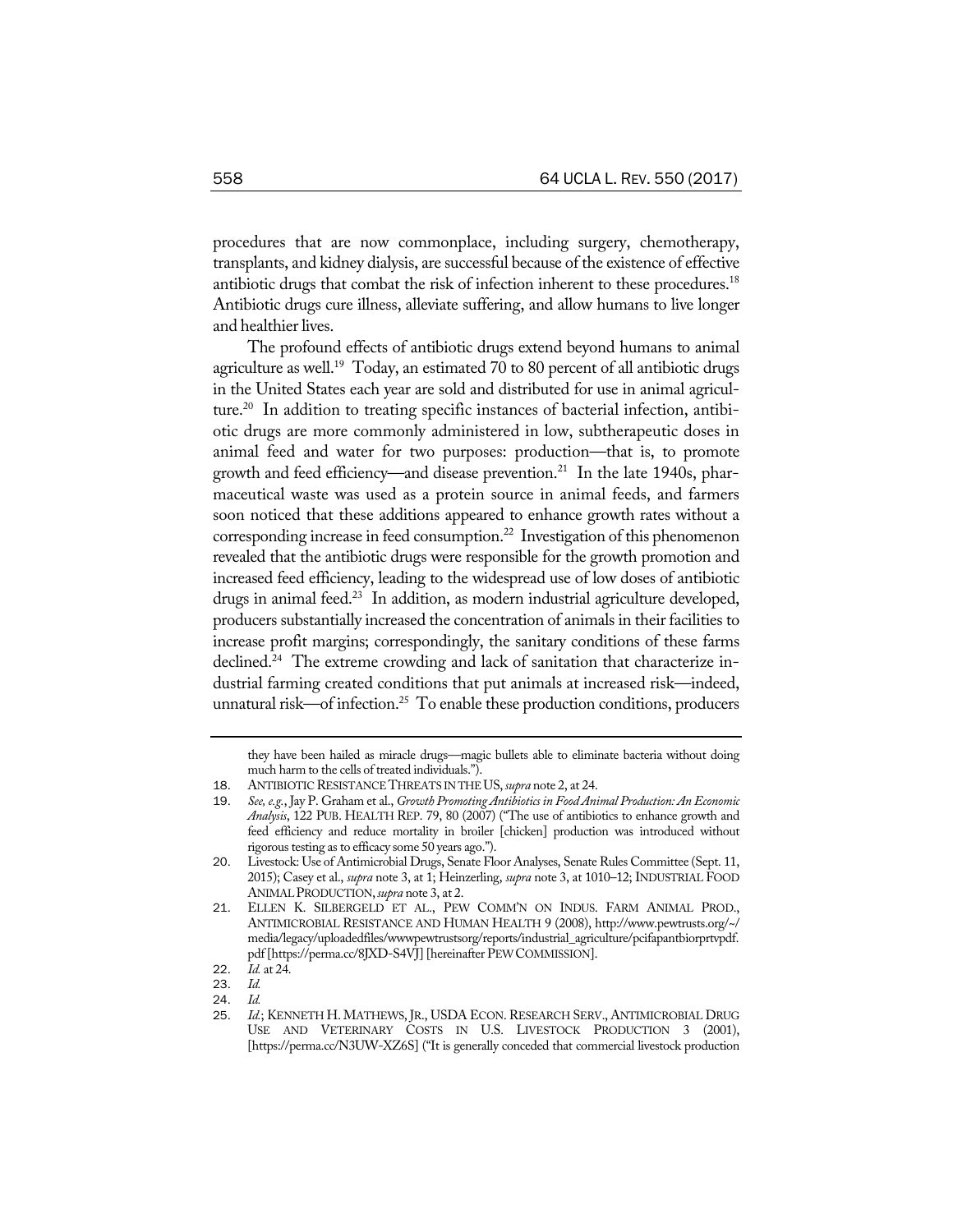administer antibiotics prophylactically to prevent the herd- and flock-wide spread of disease.<sup>26</sup> Antibiotic drugs allow food producers to cut costs by substituting low doses of antibiotics for other seemingly more costly methods of disease prevention such as providing more land for animals and maintaining more sanitary living conditions.<sup>27</sup>

## **B. TheRise andThreat ofAntibioticResistance**

The evolution of bacteria resistant to antibiotic drugs is an inevitable consequence of bacterial reproduction and mutation. When antibiotic drugs kill bacteria, some bacteria resistant to the drugs may survive and reproduce.<sup>28</sup> Using antibiotic drugs at low levels over a long period of time increases the likelihood of resistant bacteria reproducing.29 In 1945, Sir Arthur Fleming warned about the dangers of low-dose use of antibiotics as he accepted the Nobel Prize in Medicine for his work developing the antibiotic drug penicillin: "It is not difficult to make microbes resistant to penicillin in the laboratory by exposing them to concentrations not sufficient to kill them . . . . [T]here is the danger that the ignorant man may easily underdose himself and by exposing his microbes to non-lethal quantities of the drug make them resistant."30 This warning is precisely the reason that when prescribing a round of antibiotics, doctors today strongly emphasize the need for patients to finish the entire prescribed course and not prematurely discontinue use when symptoms subside.

The past seventy-five years of antibiotic use and development have realized Fleming's early fears: We have become Fleming's "ignorant man." Penicillinresistant *Staphylococcus* was identified in 1940, when penicillin was only in limited use.31 Antibiotic-resistant bacteria continued to appear as new antibiotic drugs were developed. Tetracycline was introduced in 1950, and tetracyclineresistant *Shigella* was identified in 1959.<sup>32</sup> As the use of antibiotics became more widespread, the time between the introduction of a new antibiotic and the

in the United States, especially confinement production, would be virtually impossible without antimicrobial drugs.").

<sup>26</sup>. PEWCOMMISSION,*supra* note 21, at 24.

<sup>27</sup>. *Id.* (finding that U.S. hog producers saved approximately \$63 million in feed costs in 1999 due to their use of low levels of subtherapeutic drugs, and would have suffered an estimated loss of \$45.5 million if antibiotic use was banned).

<sup>28</sup>. *Id.* at 9.

<sup>29</sup>. *Id.*

<sup>30</sup>. Alexander Fleming, Nobel Lecture, *Penicillin*, *in* NOBEL LECTURES IN PHYSIOLOGY OR MEDICINE1942–1962, at 83, 93 (1964).

<sup>31</sup>. ANTIBIOTIC RESISTANCETHREATS IN THEUS,*supra* note 2, at 28.

<sup>32</sup>. *Id.*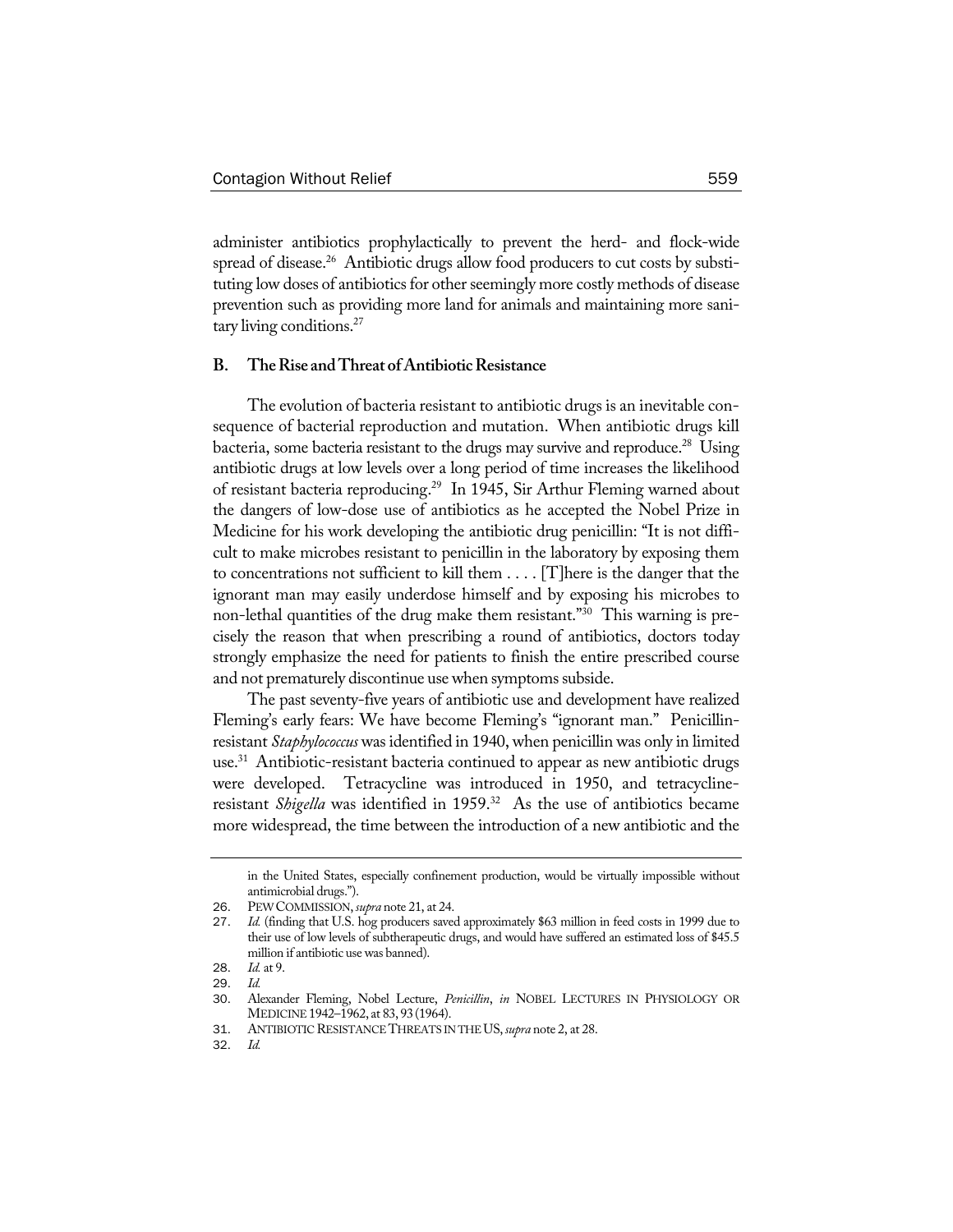first identification of bacterial resistance has often shrunk considerably. For example, levofloxacin was introduced in 1996 and levofloxacin-resistant pneumococcus was identified the same year; Linezolid was introduced in 2000 and linezolid-resistant *Staphylococcus*wasidentified in 2001; ceftarolinewasintroduced in 2010 and ceftaroline-resistant *Staphylococcus* was identified in 2011.<sup>33</sup> These contracted time frames reflect the increasingly widespread problematic uses of these drugs.<sup>34</sup> Furthermore, and of grave concern, scientists have increasingly identified pan-drug resistant bacteria (bacteria showing resistance to all available antibiotics).<sup>35</sup> Most recently, in November 2015, bacteria resistant to colistin were first discovered in China.<sup>36</sup> As a drug of last resort, colistin is prescribed when all other antibiotics fail, making it an antibiotic of critical importance. Just weeks after its initial discovery in China, the resistant bacteria had spread to Europe, Asia, and Africa.<sup>37</sup> Although the current threat is low because other antibiotics can still treat colistin-resistant bacteria, the existence of colistinresistant bacteria is significant because it raises the prospect of untreatable infections in the future.<sup>38</sup> These new bacteria have been found in both farms and in samples of human infections in Europe, suggesting an interplay between antibiotic use in agriculture and the spread of antibiotic-resistant bacteria in humans.<sup>39</sup> In a 2010 speech before a subcommittee of the U.S. House of Representatives, Centers for Disease Control (CDC) Director Thomas R. Frieden said: "Without continuing to improve on our response to the public health problem of antibiotic resistance, we are potentially headed for a post-antibiotic world in which we will have few or no clinical interventions for some infections."<sup>40</sup>

Antibiotic resistance poses substantial health, safety, and economic concerns. The CDC reports that two million Americans acquire serious antibiotic-resistant infections each year, causing  $23,000$  deaths.<sup>41</sup> A study by Tufts University and Cook County Hospital in Chicago estimated that patients with antibiotic-resistant

<sup>33</sup>. *Id.*

<sup>34</sup>. *Id.* Id.; Thomas R. Frieden, M.D., M.P.H., Dir., CDC, Antibiotic Resistance and the Threat to Public Health, Statement before the Committee on Energy and Commerce Subcommittee on Health, U.S. House of Representatives (Apr. 28, 2010), [https://perma.cc/P7F2-BJJF] [hereinafter Frieden Statement].

<sup>36</sup>. James Gallagher, *Bacteria That Resist 'Last Antibiotic' Found in UK*, BBC (Dec. 21, 2015), http://www.bbc.com/news/health-35153795 [https://perma.cc/572Y-9Y54].

<sup>37</sup>. *Id.*

<sup>38</sup>. *Id.*

<sup>39</sup>. *Id.*

<sup>40</sup>. Frieden Statement, *supra* note 35.

<sup>41</sup>. ANTIBIOTIC RESISTANCETHREATS IN THEUS,*supra* note 2, at 6.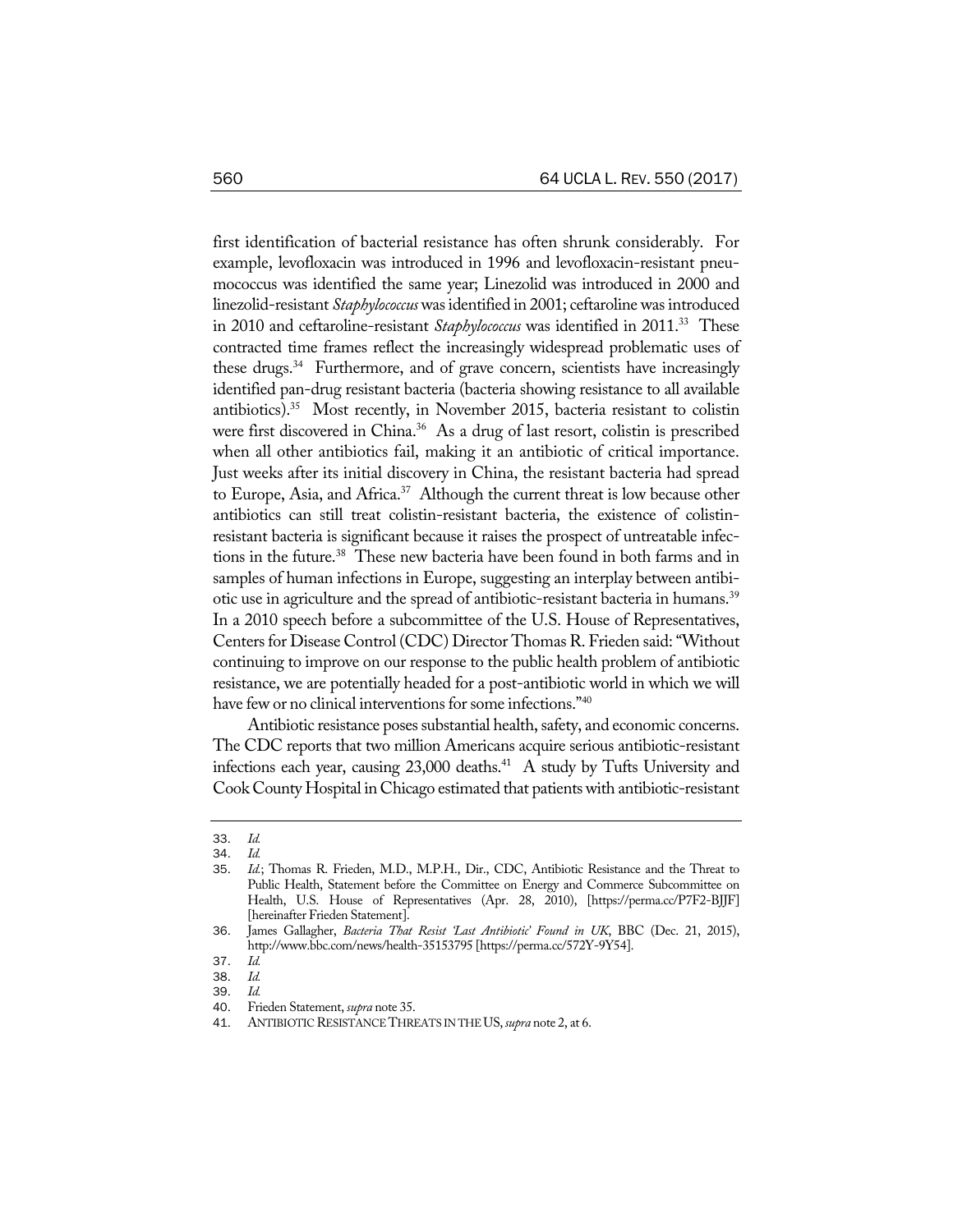infections had excess hospitals stays of one to two weeks.<sup>42</sup> The methicillinresistant strain of the bacteria *Staphylococcus aureus* (MRSA), which has made headlines in the past several years for its resistance to treatment and its ability to thrive in hospital environments, can cause life-threatening bloodstream infections, pneumonia, and surgical site infections.<sup>43</sup>

Antibiotic resistance also imposes significant economic burdens. The same Tufts and Cook County Hospital study estimated that the annual healthcare costs of drug-resistant bacterial infections in the United States is between \$16.6 and \$26 billion.<sup>44</sup> The national economy also suffers: The study estimated that in 2000, the total societal costs of antibiotic-resistant infections to U.S. households was approximately \$35 billion, including lost wages, extended hospital stays, and premature deaths.<sup>45</sup> In addition, these data were collected in 2000, when the rate of reported antibiotic-resistant infections was half of what it is now; these estimates are likely quite conservative today.46

These issues become even more urgent with the recognition that emerging economies, including Brazil, India, and China, are projected to increase antibiotic use in animal production by upwards of 100 percent by 2030.<sup>47</sup> None of these countries has prudent antibiotics regulation in place—and some have no regulations at all on the use of antibiotics in food-producing animals.<sup>48</sup> The

<sup>42</sup>. Rebecca R. Roberts et al., *Hospital and SocietalCostsof Antimicrobial-ResistantInfections in aChicago Teaching Hospital: Implications for Antibiotic Stewardship*, 49 CLINICAL INFECTIOUS DISEASE 2009), http://www.ncbi.nlm.nih.gov/pubmed/19739972 [https://perma.cc/DQ38-RW5S].

<sup>43</sup>. *Methicillin-Resistant* Staphylococcus aureus *(MRSA)*, CDC, http://www.cdc.gov/mrsa [https://perma.cc/8XVU-M2ZN].

<sup>44</sup>. Roberts et al., *supra* note 42; *Antibiotic-Resistant Infections Cost the U.S. Healthcare System in Excess of \$20 Billion Annually*, PR NEWSWIRE (Oct. 19, 2009, 9:00 AM ET), http://www.prnewswire.com/news-releases/antibiotic-resistant-infections-cost-the-us-healthcaresystem-in-excess-of-20-billion-annually-64727562.html[https://perma.cc/K7AT-PGTM].

<sup>45</sup>. Roberts et al., *supra* note 42; *Antibiotic-Resistant Infections Cost the U.S. Healthcare System in Excess of \$20 Billion Annually*, *supra* note 44.

<sup>46</sup>. Roberts et al., *supra* note 42; *Antibiotic-Resistant Infections Cost the U.S. Healthcare System in Excess of \$20 Billion Annually*, *supra* note 44.

<sup>47</sup>. Thomas P. Van Boeckel et al., *Global Trends in Antimicrobial Use in Food Animals*, 112 PROC. NAT'L ACAD. SCI. U.S. 5649, 5650 (2015); Lance B. Price, Professor, George Washington Univ. Milken Sch. of Pub. Health, Presentation at Drugs, Animals, and Food: Law & Policy of Antibiotics in the Food System, Harvard Law School-UCLA Food Law & Policy Conference (Oct. 23, 2015).

<sup>48</sup>. *See* Price, *supra* note 47. For example, China has minimal regulations and inadequate monitoring and enforcement. *See* Hudson Lockett, *Antibiotics Abuse Makes China's Pork Industry a Hotbed for Drug-Resistant Bugs*, CHINA ECON. REV. (Apr. 13. 2015), http://www.chinaeconomic review.com/growth-addiction. India has few laws governing antibiotic use in food-producing animals. CTR. FOR DISEASE DYNAMICS, ECON., & POLY., ANTIBIOTIC USE AND RESISTANCE IN FOOD ANIMALS: CURRENT POLICY AND RECOMMENDATIONS 2 (2016), http://www.cddep.org/sites/default/files/india\_abx\_report.pdf. Brazil has only a few regulations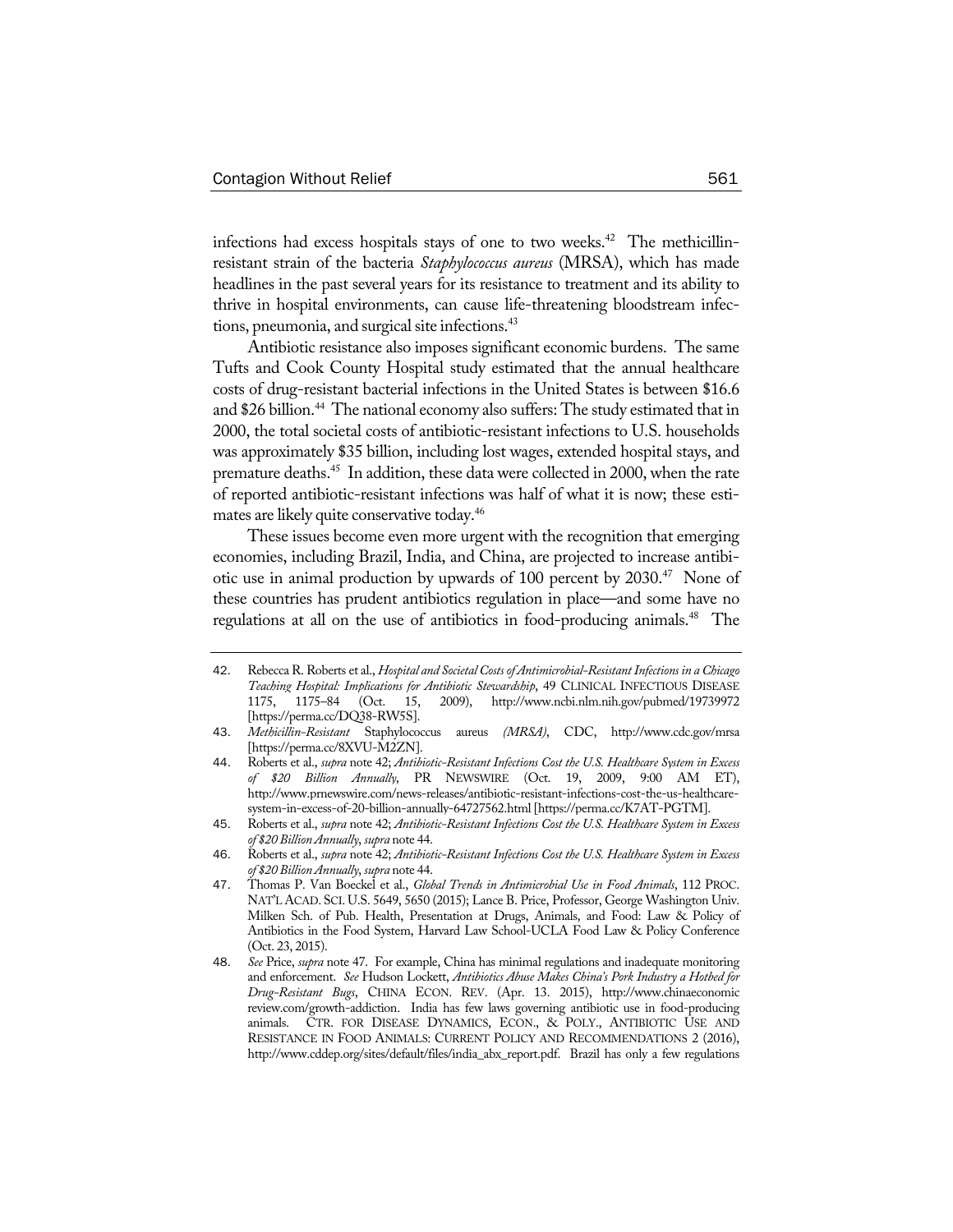United States imports agricultural products including meat and produce (which notoriously carry bacteria from meat products) from all over the world, primarily from countries that lack prudent antibiotics regulation including China, Brazil, other South American countries, and to a lesser extent India.49 In order to protect its population, the United States must take the lead in quality control in antibiotic use with regard to this imported meat. But the quick and intercontinental spread of colistin-resistant bacteria suggests that the United States must go even further in promoting judicious use of antibiotics domestically and globally: Even if the United States does not produce antibiotic-treated meat, it will not be insulated from the effects of global routine uses of antibiotics. Given the global consequences of antibiotic resistance, it is imperative for the United States to be a leader in devising a comprehensive solution rather than to continue to be a primary culprit in worsening the problem. It can begin to do so by reducing and eventually eliminating routine use of antibiotics in this country and by requiring the same from its trading partners.

#### **1. TheLinkBetweenAgriculturalUse andResistance inHumans**

There are two main classes of use of antibiotic drugs: clinical use in humans and agricultural use in food-producing animals. It is well accepted that the misuse of antibiotics in human healthcare is an important contributor to antibiotic

restricting the use of specific antibiotics. *See, e.g.*, Instrução Normativa No. 14, de 17 de Maio de 2012, Diário Official da União [D.O.U.] de 18.5.2012 (Braz.) (banning the antibiotics spiramycin and erythromycin); Portaria No. 97, Art. 15 § 2, de 28 de Julho de 2008, Ministerio da Agricultura, Pecuária e Abastecimento de 29.7.2008 (Braz.) (establishing that animal feed can only contain one antibiotic and one anticoccidial).

<sup>49</sup>. Brazil is the eighth-largest supplier of agricultural imports to the United States, including \$307 million in red meats each year. It is also the second-largest supplier of prepared meats (\$221.8 million in 2014). *Brazil*, OFF. OF THE U.S. TRADE REPRESENTATIVE, https://ustr.gov/countries-regions/americas/brazil [https://perma.cc/FRX6-4GWX]; *U.S. Food Imports*, USDA ECON. RES. SERV., https://www.ers.usda.gov/data-products/us-food-imports [https://perma.cc/73RL-WKWP] (follow "Meats and Meat Products" hyperlink under "Value of U.S. food imports, detailed tables by food group"); USDA FOREIGN AGRIC. SERV., https://apps.fas.usda.gov/gats/default.aspx [https://perma.cc/923Z-3A96]. China is the thirdlargest supplier of agricultural imports to the United States and the third-largest supplier of poultry (\$24.8 million in 2014). *The People's Republic of China*, OFF. OF THE U.S. TRADE REPRESENTATIVE, https://ustr.gov/countries-regions/china-mongolia-taiwan/peoples-republicchina [https://perma.cc/7CB7-NLN8]; *U.S. Food Imports*, *supra*; USDA FOREIGN AGRIC. SERV., *supra*. India is the fifth-largest supplier of agricultural imports to the United States. *India*, OFF. OF THE U.S. TRADE REPRESENTATIVE, https://ustr.gov/countries-regions/south-centralasia/india [https://perma.cc/9Z9J-NTQY].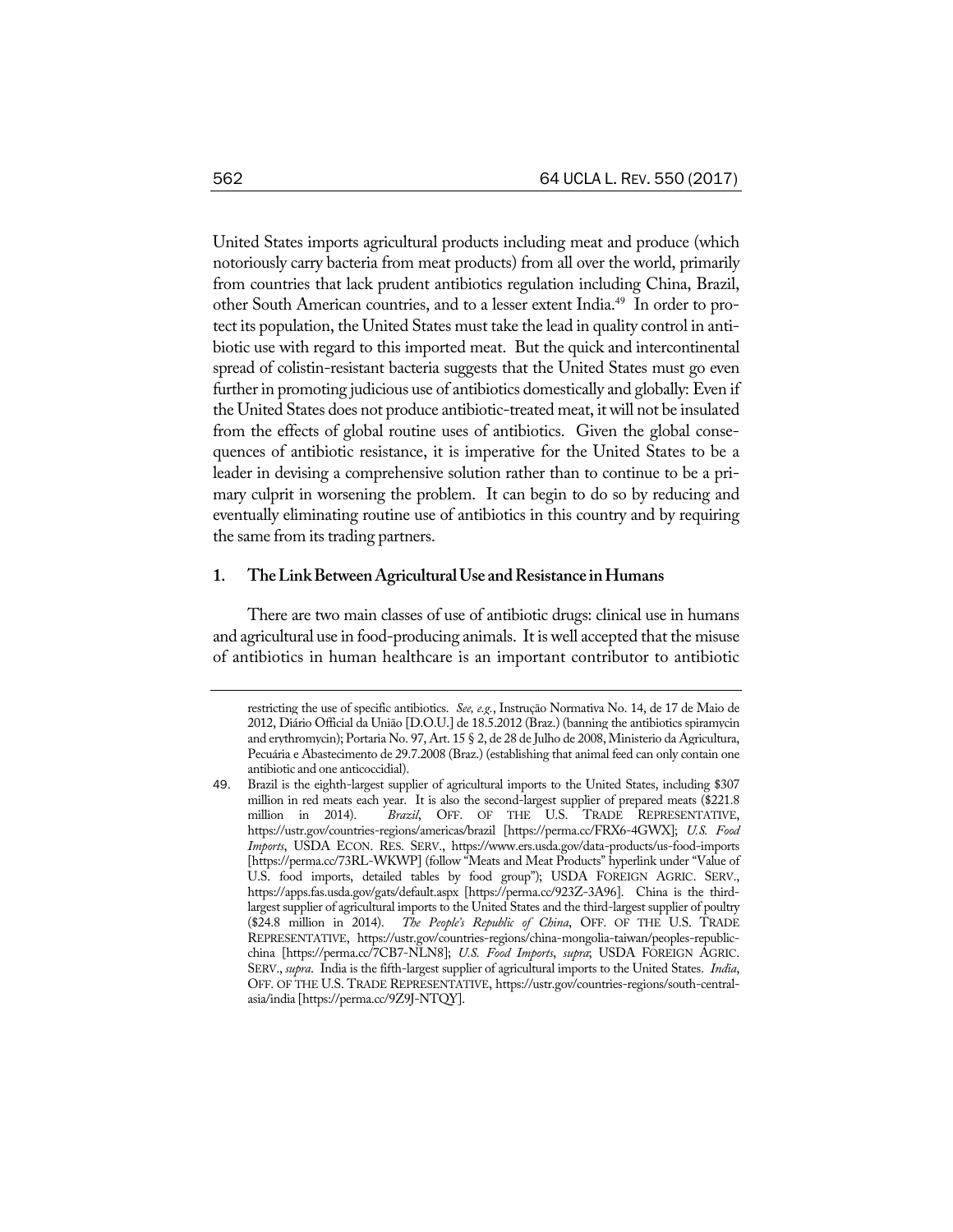resistance and a problem in all healthcare settings.<sup>50</sup> According to the CDC, prescribing antibiotics in outpatient settings could be reduced by more than 30 percent without worsening health outcomes for patients.<sup>51</sup> But to what extent does the overuse and misuse of antibiotics in agriculture affect the prevalence of antibiotic-resistant bacteria in humans? It is undisputed that antibiotic-resistant bacteria have breached the species barrier between food-producing animals and humans multiple times, making it plausible that resistant pathogens acquired from livestock have a direct effect on human health.<sup>52</sup> The scientific evidence has found that the "possibility for animal-to-human transmission . . . brings heightened concerns about livestock as potential reservoirs of zoonotic infections that may with further evolution become adapted to circulation within the human population."53 It is important to note that due to limited data and the complexity of studying the epidemiology of transmission, scientists do not yet know the precise mechanisms through which the transfer of resistant bacteria occurs, nor the extent to which these transfers are occurring, making it difficult to quantify the relationship between antibiotic use in animals and the occurrence of clinical resistance in humans.<sup>54</sup> However, in the most comprehensive assessment of the topic to date, an expert panel of the World Health Organization (WHO), Food and Agriculture Organization, and World Organization for Animal Health found "clear evidence of adverse human health consequences due to resistant organisms resulting from non-human usage of antimicrobials."55 In addition, numerous studies have traced human infection by drug-resistant pathogens back to animal sources.<sup>56</sup>

The transfer of antibiotic-resistant bacteria from food-producing animals to the human population occurs in various ways: through food-borne contact (such

<sup>50</sup>. Alicia Demirjian et al., *CDC Grand Rounds: Getting Smart About Antibiotics*, 64 MORBIDITY & MORTALITY WKLY. REP. 871, 871 (2015), https://www.cdc.gov/mmwr/preview/mmwrhtml/ mm6432a3.htm [https://perma.cc/8V48-WPDP].

<sup>51</sup>. *Battle of the Bugs: Fighting Antibiotic Resistance*, FDA, http://www.fda.gov/Drugs/Resources ForYou/Consumers/ucm143568.htm [https://perma.cc/VX26-PA29].

<sup>52</sup>. Chang, *supra* note 11.

<sup>53</sup>. *Id.* at 242–43.

<sup>54</sup>. *Id.*; Henrik C. Wegener, *Antibiotic Resistance—Linking Human and Animal Health*, *in* IMPROVING FOOD SAFETYTHROUGH AONEHEALTH APPROACH:WORKSHOP SUMMARY 331 (Eileen R. Choffnes et al. eds., 2012).

<sup>55</sup>. Wegener, *supra* note 54, at 334.

<sup>56</sup>. *See, e.g.*, Timothy F. Jones et al., *An Outbreak of Community-Acquired Foodborne Illness Caused by Methicillin-Resistant* Staphylococcus Aureus, 8 EMERGING INFECTIOUS DISEASES 82 (2002); M. Teuber, *Spread of Antibiotic Resistance With Food-Borne Pathogens*, 56 CELLULAR & MOLECULAR LIFE SCI. 755 (1999); David G. White et al., *The Isolation of Antibiotic-Resistant Salmonella From Retail Ground Meats*, 345 NEW ENG. J. MED. 1147 (2001); David G. White et al., *Antimicrobial Resistance of Foodborne Pathogens*, 4 MICROBES & INFECTION 405 (2002).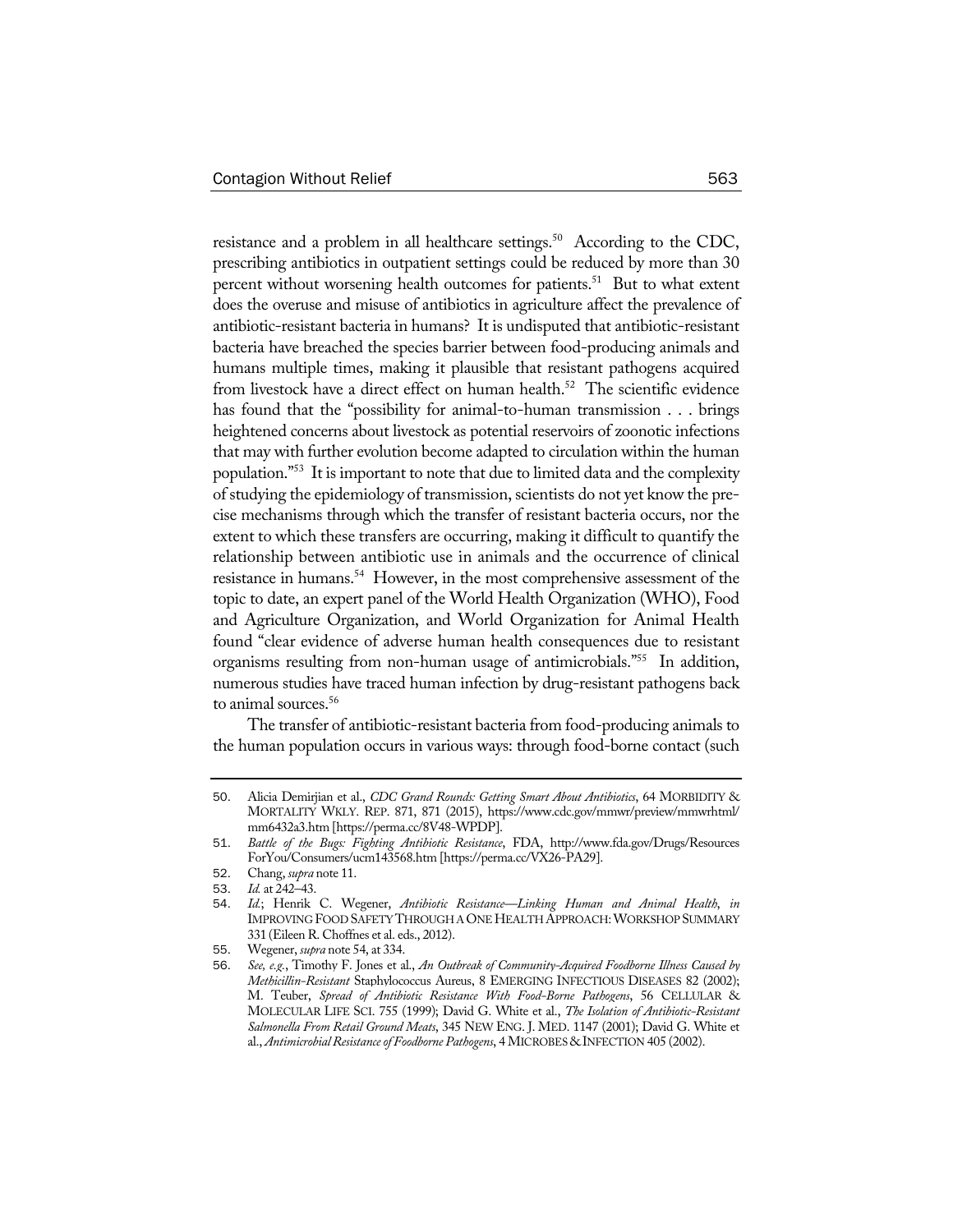as meat consumption); direct animal contact; and environmental contact, particularly when manure is spread via air, water, dust, and soil.<sup>57</sup> Food-borne contact occurs when antibiotic-resistant bacteria remains on meat that is not processed or cooked properly and spreads to humans.<sup>58</sup> It can also occur when fertilizer or water containing animal feces and antibiotic-resistant bacteria is used on food crops that are then ingested by humans.<sup>59</sup> This route of exposure and the nonfood-borne routes of exposure mean that consumers may not even need to eat meat to be affected by antibiotic resistance. The nonfood routes of exposure also suggest that those who live nearer to production facilities may be at greater risk to environmental exposure.<sup>60</sup>

Despite the knowledge that misuse of antibiotic drugs hastens the evolution of drug-resistant bacteria and that antibiotic-resistant bacteria in food-producing animals can transfer to humans, misuse of antibiotics in agriculture has shown no signs of slowing down.<sup>61</sup> In fact, their misuse continues to increase despite significant outbreaks of drug-resistant bacteria and mounting evidence showing the increasing proliferation and consequences of antibiotic resistance, including from use in agriculture.<sup>62</sup> The most recent data show that sales and distribution of medically important antibiotic drugs for use in food-producing animals increased 23 percent from 2009 to 2014.<sup>63</sup> It is difficult to determine actual usage figures with certainty because data on antibiotic administration in food-producing animals are extremely limited and the FDA is only required to collect and report data on sales, and not on actual usage. Using sales data as a proxy, however, suggests that actual usage is also likely to be high.<sup>64</sup>

Another relevant question is whether the antibiotics administered to foodproducing animals are the same as those administered to humans, such that the generation of bacteria resistant to the animal drugs would have any effect on

<sup>57</sup>. *See* PEW COMMISSION, *supra* note 21, at 7–9; *see also* ANTIBIOTIC RESISTANCE THREATS IN THEUS,*supra* note 2, at 36–37; Casey et al., *supra* note 3.

<sup>58</sup>. ANTIBIOTIC RESISTANCETHREATS IN THEUS,*supra* note 2, at 14.

<sup>59</sup>. *Id.*

<sup>60</sup>. *See* Casey et al., *supra* note 3, at 1989.

<sup>61</sup>. *See* FDA, 2014 SUMMARY REPORT ON ANTIMICROBIALS SOLD OR DISTRIBUTED FOR USE IN FOOD-PRODUCING ANIMALS 6 (2015), http://www.fda.gov/downloads/ForIndustry/User Fees/AnimalDrugUserFeeActADUFA/UCM476258.pdf[https://perma.cc/MS9D-CEBA].

<sup>62</sup>. *See* ANTIBIOTIC RESISTANCETHREATS IN THEUS,*supra* note 2, at 11.

<sup>63</sup>. FDA, *supra* note 61, at 6.

<sup>64</sup>. *See* MARGARET MELLON ET AL., HOGGING IT: ESTIMATES OF ANTIMICROBIAL ABUSE IN LIVESTOCK (2001), http://www.iatp.org/files/Hogging\_It\_Estimates\_of\_Antimicrobial\_Abuse\_ in.pdf [https://perma.cc/9KHR-RHH4]; Ralph Loglisci, *New FDA NumbersReveal Food Animals Consume Lion's Share of Antibiotics*, CTR. FOR A LIVABLE FUTURE (Dec. 23, 2010), http://www.livablefutureblog.com/2010/12/new-fda-numbers-reveal-food-animals-consumelion%E2%80%99s-share-of-antibiotics [https://perma.cc/2GPL-QYKK].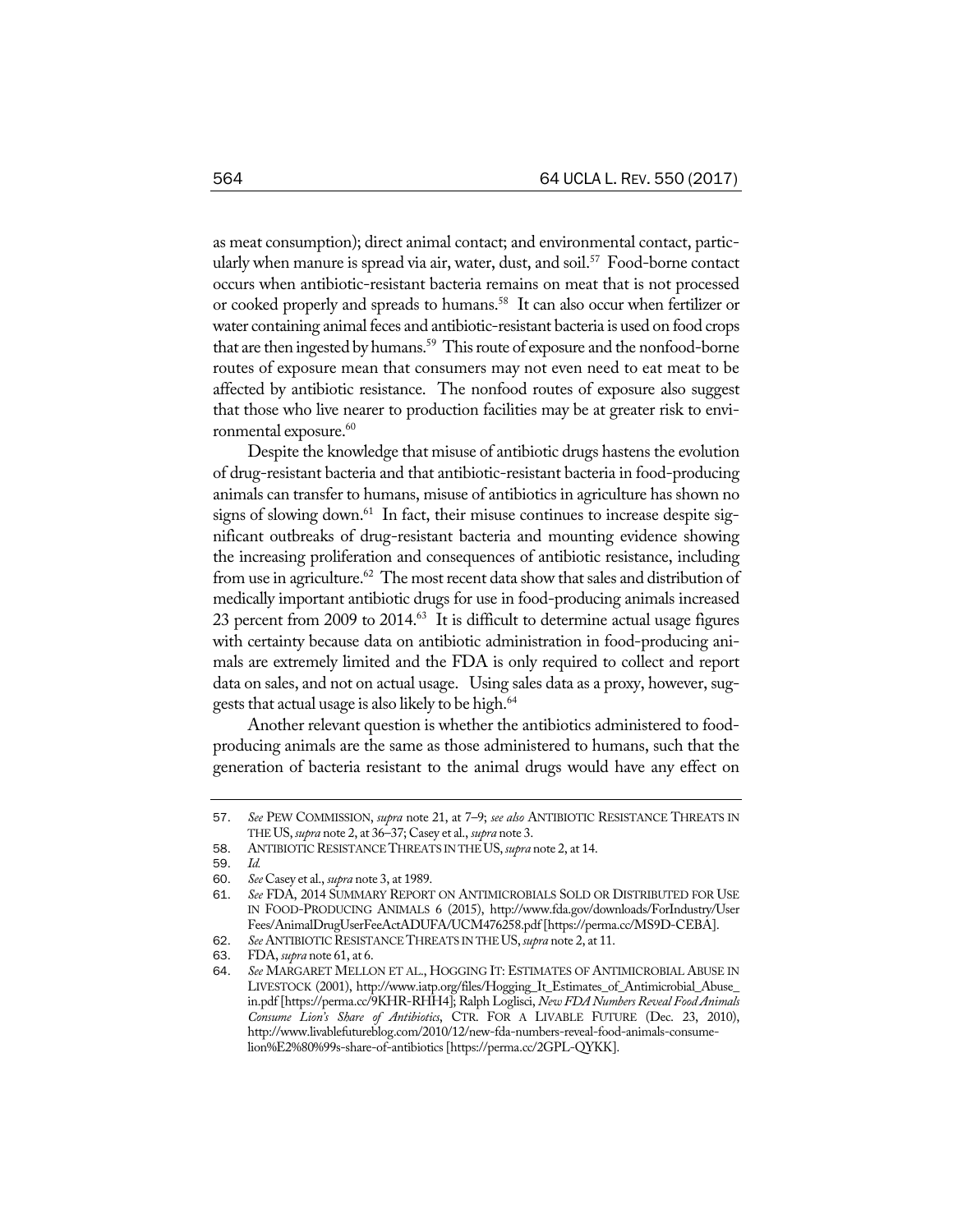humans. In short, the answer is yes. As of 2014, 62 percent of the antibiotics administered to food-producing animals were medically important to humans.<sup>65</sup> Because these antibiotics are the same or substantially similar to those used on humans, as antibiotic-resistant bacteria spread, the treatment of humans becomes less effective and the rates of antibiotic-resistant infections grow.<sup>66</sup>

In 2003, the National Academy of Science's Institute of Medicine stated: "Clearly, a decrease in the inappropriate use of antimicrobials in human medicine is not enough. Substantial efforts must be made to decrease inappropriate overuse of antimicrobials in animals and agriculture as well."<sup>67</sup> The CDC<sup>68</sup> and WHO<sup>69</sup> agree, joining a chorus of scientific, public health, and environmental professionals<sup>70</sup> who recognize the threat current industrial farm practices pose and who have specifically targeted animal agriculture as an area of needed regulation and private sector behavior change.<sup>71</sup> However, antibiotics are attractive to food producers because they enable those producers to use less feed and to maintain less sanitary conditions and smaller, cramped living spaces.<sup>72</sup> The perception

<sup>65</sup>. FDA,*supra* note 61, at 30.

<sup>66</sup>. *See* INDUSTRIAL FOOD ANIMAL PRODUCTION, *supra* note 3, at 2. *See generally* PEW COMMISSION,*supra* note 21; Roberts et al., *supra* note 42.

<sup>67</sup>. MARK S. SMOLINKSI ET AL., MICROBIAL THREATS TO HEALTH: EMERGENCE, DETECTIONAND RESPONSE 207 (2003).

<sup>68</sup>. ANTIBIOTIC RESISTANCE THREATS IN THE US, *supra* note 2, at 37 (recognizing that "[s]cientists around the world have provided strong evidence that antibiotic use in food-producing animals can harm public health" and concluding that "antibiotics should be used in foodproducing animals only under veterinary oversight and only to manage and treat infectious diseases, not to promote growth").

<sup>69</sup>. WORLD HEALTH ORGANIZATION, WHO GLOBAL STRATEGY FOR CONTAINMENT OF ANTIMICROBIAL RESISTANCE 37 (2001), http://www.who.int/drugresistance/WHO\_Global\_ Strategy\_English.pdf [https://perma.cc/KN8B-NNNG] (recognizing that inappropriate antibiotic use poses an emerging public health threat and that antibiotics are commonly misused in animal production, and recommending that governments "terminate or rapidly phase out the use of antibiotics for growth promotion if they are also used for treatment of humans").

<sup>70</sup>. *See generally* Jerome A. Paulson & Theoklis E. Zaoutis, *Nontherapeutic Use of Antimicrobial Agents in Animal Agriculture: Implications for Pediatrics*, 136 PEDIATRICS 1670 (2015); REVIEW ON ANTIMICROBIAL RESISTANCE, ANTIMICROBIALS IN AGRICULTURE AND THE ENVIRONMENT: REDUCING UNNECESSARY USE AND WASTE (2015), http://amrreview.org/Publications (follow "8 December 2015-Antimicrobials in agriculture" hyperlink) [https://perma.cc/XQ98-D4GK]; Van Boeckel et al., *supra* note 47; FDA, *supra* note 61; *Putting Meaton theTable:Industrial Farm Animal Production in America*, PEWCOMM'N ON INDUS.FARM ANIMAL PRODUCTION FANSITE, http://www.ncifap.org/\_images/PCIFAPFin.pdf [https:// perma.cc/7H2G-9JEM].

<sup>71</sup>. *See generally* PEWCOMMISSION,*supra* note 21.

<sup>72</sup>. *See* LISA Y. LEFFERTS ET AL., FEED FOR FOOD PRODUCING ANIMALS: A RESOURCE ON INGREDIENTS, THE INDUSTRY, AND REGULATION, JOHNS HOPKINS CTR. FOR A LIVABLE FUTURE 6 (2007), http://www.jhsph.edu/research/centers-and-institutes/johns-hopkins-centerfor-a-livable-future/\_pdf/research/clf\_reports/animal\_feed.pdf [https://perma.cc/63KT-BXTB]; MATHEWS, *supra* note 25, at 3. *But see* Jay P. Graham et al., *Growth Promoting Antibiotics in Food*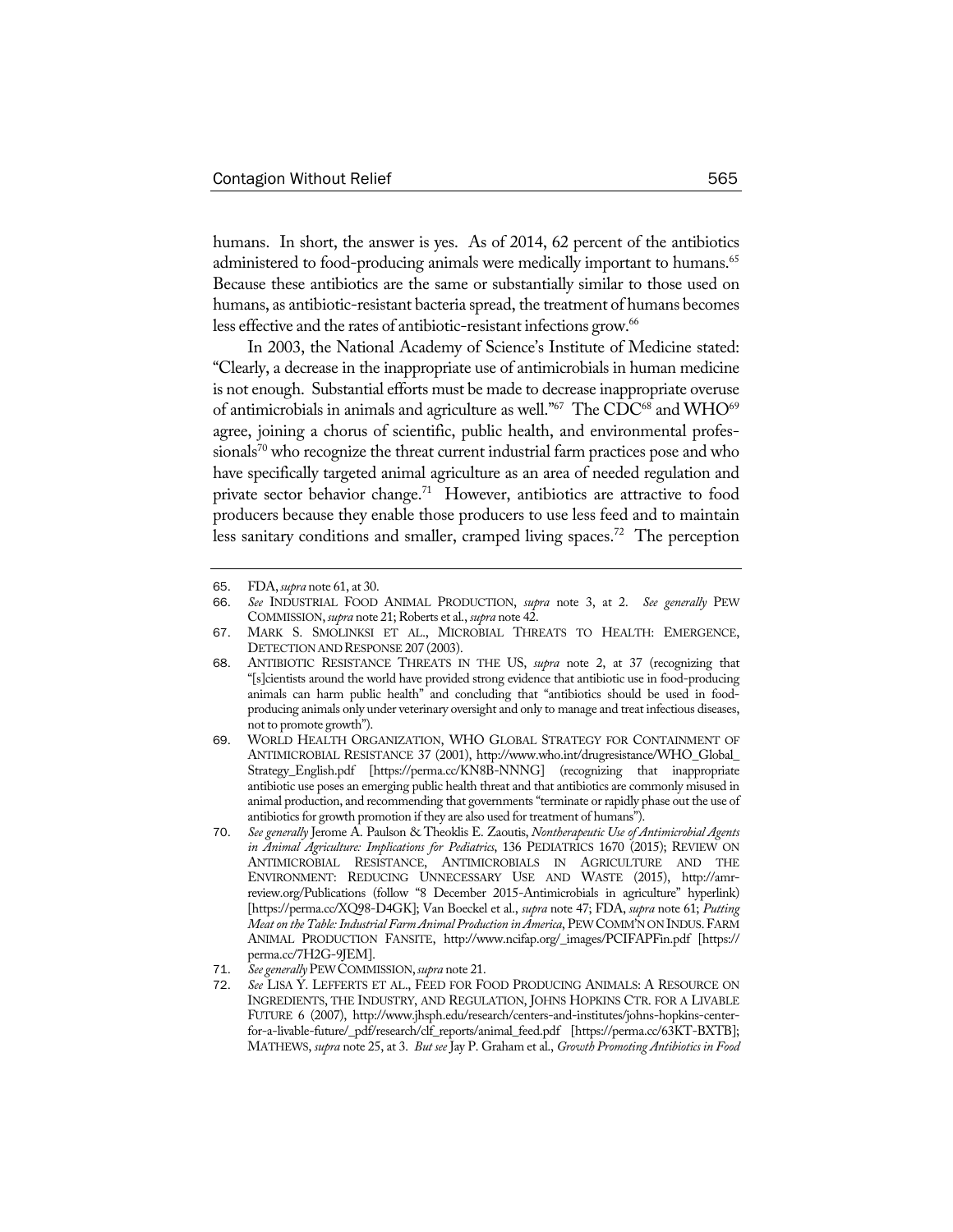traditionally has been that reducing prophylactic antibiotic use would significantly raise costs for many food producers, which has led some in the animal agriculture industry to oppose these efforts.<sup>73</sup> It is unclear, however, that these concerns are merited. In Denmark, the economic impacts of banning the subtherapeutic use of antibiotics have been minimal.74 The ban has resulted in an increased production cost for hogs of just over 1 percent and no net increase in costs for poultry production.75 Overall, the combination of production effects on hogs and poultry farmers has caused a loss of just 0.03 percent to Denmark's economy.76

In addition, even though some large food chains have committed to phasing out the use of antibiotics in the meat in their products over the next decade,  $77$ industry resistance and continually rising rates of antibiotic use draw into question whether voluntary measures can be effective and whether their timeframe is acceptable. These doubts are amplified when taking into account that many emerging economies that export meat to the United States are projected to more than double their use of antibiotics in the next fifteen years.78 More likely, the realities of modern industrial farm animal production will require regulation to stem the growing rates of antibiotic resistance.

Finally, it is important to mention the realistic potential effect of regulating antibiotic use in food-producing animals. Evidence from Denmark, where the subtherapeutic use of antibiotics in food-producing animals is banned, has shown that since the ban, human resistance trends appear to be mirroring the decline in use of antibiotics in agriculture.<sup>79</sup> Some studies suggest that regulation may have

*Animal Production: An Economic Analysis*, 122 PUB. HEALTH REP. 79, 80 (2007) (collecting largescale empirical data collected by U.S. industry that demonstrates that the use of growth-promoting antibiotics in poultry production is associated with economic losses to producers).

See MATHEWS, *supra* note 25 (stating in its abstract that "discontinuing the use of antimicrobial drugs in hog production would initially decrease feed efficiency, raise food costs, reduce production and raise prices to consumers"); Scott M. Russell, *Ban Antibiotics in Poultry? Why the Policymakers HaveIt Wrong*, WATT POULTRYUSA,Mar. 2003, at 16, 22.

<sup>74</sup>. PEW CHARITABLE TRUSTS, AVOIDING ANTIBIOTIC RESISTANCE: DENMARK'S BAN ON GROWTH PROMOTING ANTIBIOTICS IN FOOD ANIMALS, http://www.pewtrusts.org/~/ media/legacy/uploadedfiles/phg/content\_level\_pages/issue\_briefs/denmarkexperiencepdf.pdf [https://perma.cc/73LX-GEC8].

<sup>75</sup>. *Id.*

<sup>76</sup>. *Id.* 77. *See, e.g.*, Jennifer Hackett, *Subway Joins Other Fast-Food Giants to Cut Back on Antibiotics*, SCI. AM. (Oct. 28, 2015), http://www.scientificamerican.com/article/subway-joins-other-fast-food-giantsto-cut-back-on-antibiotics [https://perma.cc/AW2C-665T]; Stephanie Strom, *McDonald's Moving to Limit Antibiotic Use in Chickens*, N.Y. TIMES (Mar. 4, 2015), http://www.nytimes. com/2015/03/05/business/mcdonalds-moving-to-antibiotic-free-chicken.html?\_r=0 [https:// perma.cc/7SH6-DPP3].

<sup>78</sup>. Van Boeckel et al., *supra* note 47, at 5649–54; Price, *supra* note 47.

<sup>79</sup>. PEWCHARITABLETRUSTS, *supra* note 74.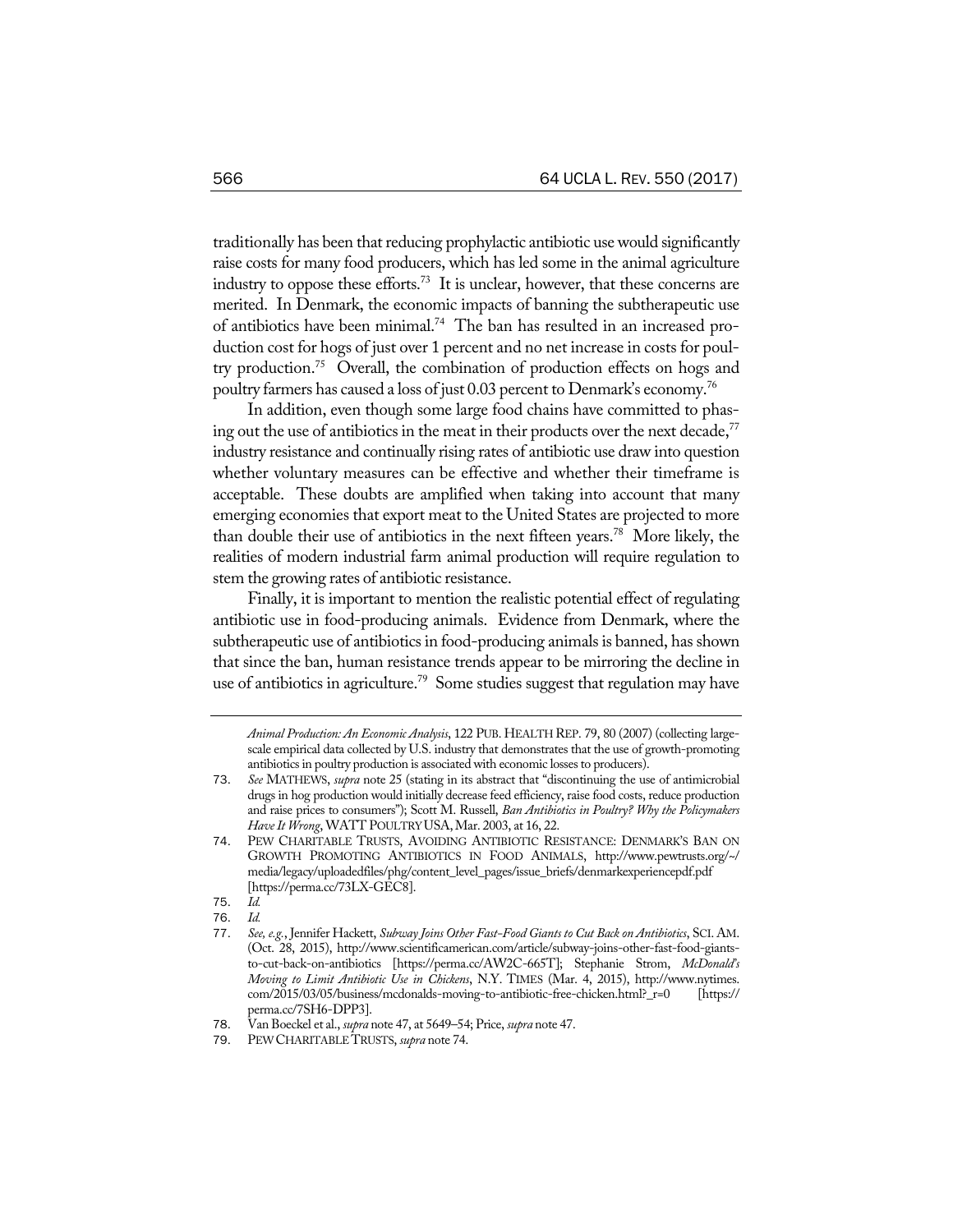little effect on reducing the prevalence of antibiotic-resistant bacteria *already present* in humans.<sup>80</sup> Instead, "the greatest value in restricting antibiotics use, as is the case in human medicine, may not be in reversing resistance, but in preventing further increases in prevalence."<sup>81</sup> It is possible that the antibiotic resistance that has already occurred and spread to humans cannot be undone. In light of this potential irreversibility, it is imperative to minimize the development of new resistant strains of bacteria for current drugs that have not yet led to resistant bacteria, and for future antibiotics that have yet to be developed. In either case whether to reverse antibiotic resistance in humans or prevent future increases—it is important to begin regulating the misuse of antibiotics in food-producing animals immediately to reduce threats to public health, particularly where there is a risk those threats will become irreversible in the future. To maximize efficiency, legislators should consider using a democratic experimentalist framework in enacting these laws.

## **II. DEMOCRATICEXPERIMENTALISM**

#### **A. Introduction toDemocraticExperimentalism**

Democratic experimentalism is a process of developing laws and policies in which central institutions delegate authority to subnational jurisdictions to pursue generally declared goals.<sup>82</sup> The central institution plays a managerial role, using information gathered from local institutions to assess and compare local performances and then to reassess and revise initial benchmarks.<sup>83</sup> Under the democratic experimentalist model, the centralized government works with autonomous and decentralized local actors to develop efficient and adaptable rules that respond to local conditions and participating actors.<sup>84</sup> Democratic experimentalism thus combines respect for local variation with centrally coordinated structure and discipline.<sup>85</sup> Its central thrust is to induce continuous learning and revision of standards, emphasizing deliberative engagement among officials and stakeholders.<sup>86</sup>

<sup>80</sup>. Chang, *supra* note 11, at 244.

<sup>81</sup>. *Id.*

<sup>82</sup>. Charles F. Sabel & William H. Simon, *Minimalism and Experimentalism in the Administrative State*, 100 GEO.L.J. 53, 54–55 (2011).

<sup>83</sup>. *See id.* at 79.

<sup>84.</sup> Michael C. Dorf & Charles F. Sabel, *A Constitution of Democratic Experimentalism*, 98 COLUM. L. REV. 267, 316–17 (1998).

<sup>85</sup>. Sabel & Simon, *supra* note 82, at 78.

<sup>86</sup>. *Id.* at 55.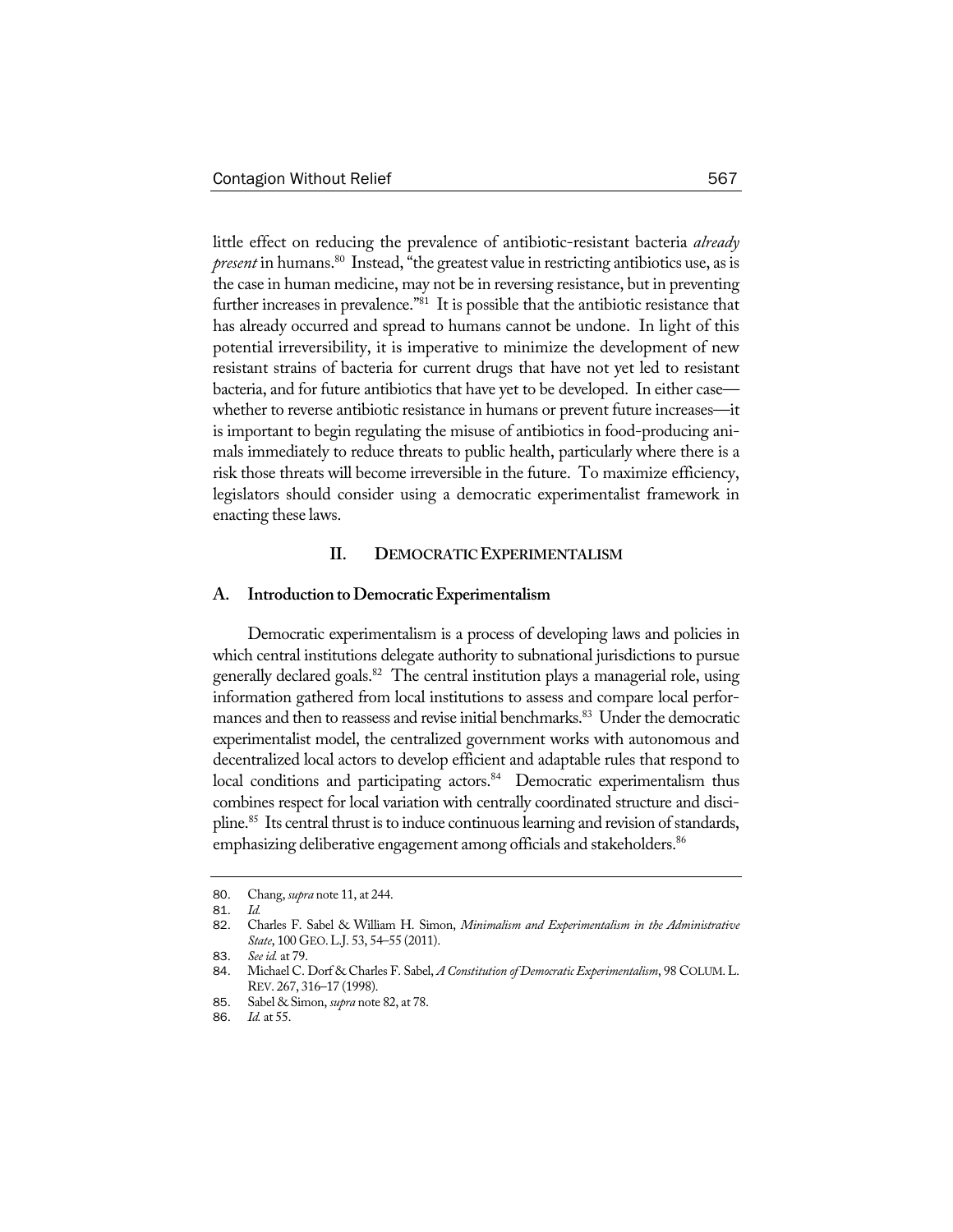Democratic experimentalist scholars contend that this form of lawmaking developed in the private sphere and transplanted into the public sphere—has great potential to help solve seemingly intractable problems of our time, especially in the context of the modern administrative state.<sup>87</sup> Indeed, although democratic experimentalism has thus far maintained a somewhat low profile in legal scholarship, it has manifested in practice in several recent regulatory initiatives, including for example the Food Safety Modernization Act and the Race to the Top Education program.<sup>88</sup> In order to understand the salience of democratic experimentalism to modern problem-solving, it is important to understand the context in which the modern administrative state arose and the ways in which it has subsequently shifted.

The modern administrative state arose in a context in which the primary problem in legislating could be identified as "official ignorance": Congress did not have adequate expertise to make law in certain areas. Recognizing the limits of its knowledge, it created expert administrative agencies and delegated to them the authority to regulate in the relevant areas.<sup>89</sup> Over the past eighty years, however, "the problem has shifted from ignorance to uncertainty": The impediment to effective lawmaking is no longer congressional ignorance, but rather uncertainty on the part of all players about how to solve a new set of seemingly intractable problems.<sup>90</sup> Expertise is insufficient to solve problems whose solutions are uncertain, such as those associated with antibiotic resistance, and also for example, pollution, police abuse, prisons, welfare, housing, education, mental health, and so on.<sup>91</sup> Instead, pervasive uncertainty about how best to solve these problems requires joint collaboration, experimentation, and empirical testing of potential solutions.<sup>92</sup> Democratic experimentalist theory emerges as an attractive and pragmatic new approach to problem-solving—and perhaps unsurprisingly, one that regulatory initiatives are increasingly, albeit unknowingly, adopting. Precisely because it is premised on continuous learning, deliberative engagement, and revision of standards, democratic experimentalism deals directly with the problem of uncertainty, promising improved substantive outcomes. In giving rise to a newly conceived democratic community, $93$  it also gives rise to an improved democratic

<sup>87</sup>. *See* Charles Sabel, *Dewey, Democracy, and Democratic Experimentalism*, 9 CONTEMP. PRAGMATISM 35, 42 (2012); Sabel & Simon, *supra* note 82, at 55.

<sup>88</sup>. Sabel & Simon, *supra* note 82, at 55–56.

<sup>89</sup>. Sabel, *supra* note 87, at 42.

<sup>90</sup>. *Id.* at 43.

<sup>91</sup>. *See generally* Charles F. Sabel & William H. Simon, *Destabilization Rights: How Public Law Litigation Succeeds*, 117 HARV.L.REV. 1016 (2004).

<sup>92</sup>. *See* Sabel, *supra* note 87, at 43.

<sup>93</sup>. *Id.*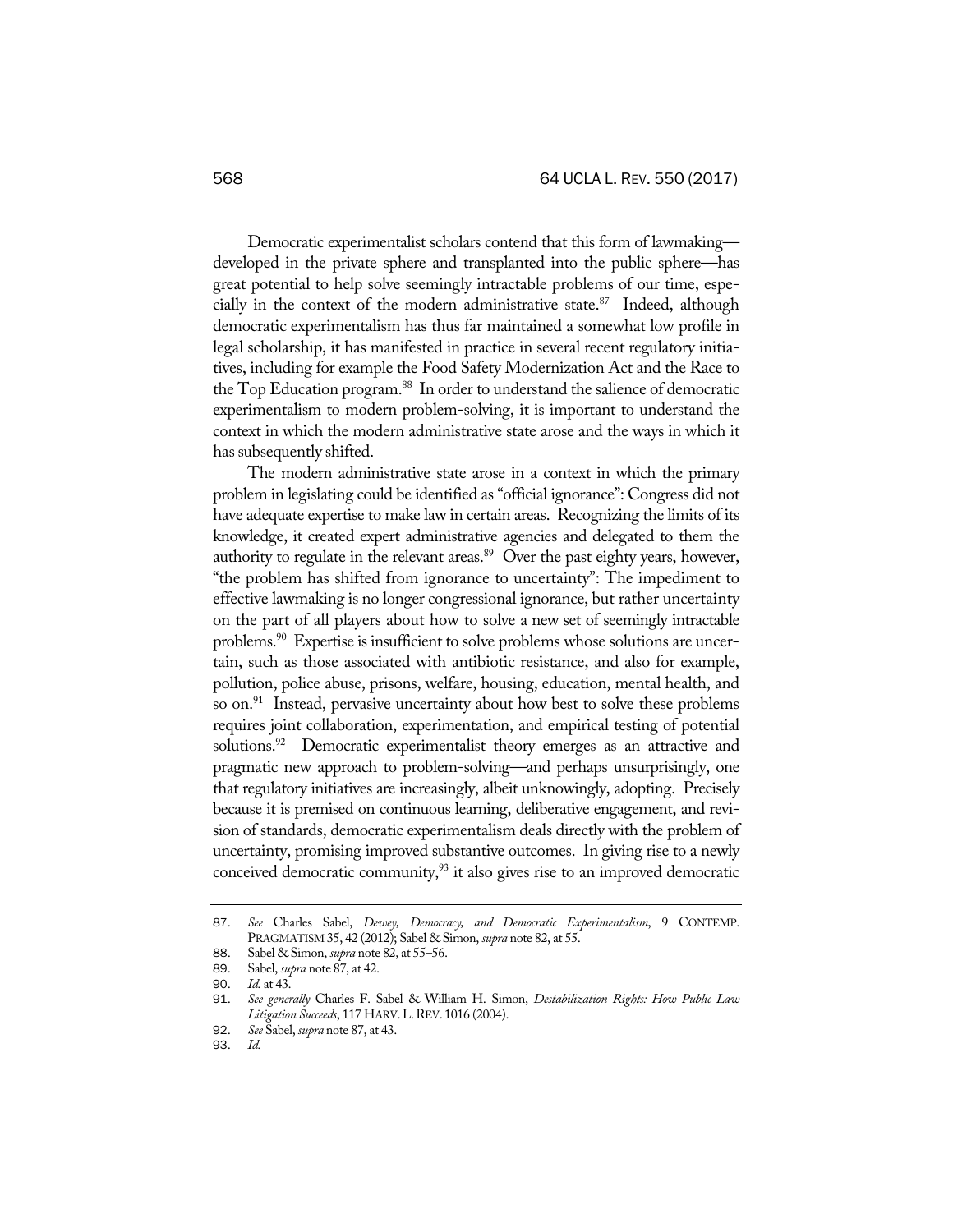process for problem-solving and legislating. Both procedurally and substantively, democratic experimentalism offers significant potential.

#### **B. DemocraticExperimentalism AndAntibiotics**

Democratic experimentalist theory contends that "policy experimentation is central to optimal policy choices."94 Certain problems—including the subtherapeutic use of antibiotics—are particularly well suited to applying democratic experimentalism as a regulatory framework and problem-solving mechanism. Scientifically related problems and policies especially lend themselves to experimentalism. Because the trial and error approach lies at the heart of scientific inquiry, experimentation is especially well suited to scientific policies and regulatory cultures, including, for example, the Environmental Protection Agen $cy^{95}$  and the Food Safety Modernization Act.<sup>96</sup> In the face of a scientific question and scientific uncertainty—such as how to reduce air pollution, improve food safety, or eliminate subtherapeutic antibiotic use—it is critical to combine experimentation with multi-stage, continuous feedback policymaking  $\frac{97}{7}$  to solve problems as efficiently and swiftly as possible. Efficient, swift problem-solving derived from experimentalism is even more critical where a problem presents a significant threat to public health and risks widespread or long-term harm if left unaddressed—as in the case of antibiotic resistance.

In addition, like air pollution, antibiotic-resistant bacteria are an uncontainable externality whose harm is not immediately attributable to any one source. There is little incentive for private actors to abate their subtherapeutic antibiotic use unless all other private actors also do so, and indeed, the positive effects of eliminating subtherapeutic antibiotic use are not maximized unless all actors participate.<sup>98</sup> Without unanimous collective action to eliminate subtherapeutic doses, resistant bacteria will continue to breed and spread at unacceptable rates. Pragmatic government action beyond voluntary guidelines is necessary to address this unpriced externality of breeding antibiotic-resistant pathogens.

<sup>94.</sup> Bertrall L. Ross II, *Embracing Administrative Constitutionalism*, 95 B.U. L. REV. 519, 557 (2015).<br>95. Zachary I. Gubler. *Experimental Rules*. 55 B.C. L. REV. 129. 129–30. 153 (2014).

<sup>95</sup>. Zachary J. Gubler, *ExperimentalRules*, 55 B.C.L.REV. 129, 129–30, 153 (2014).

<sup>96</sup>. Sabel & Simon, *supra* note 82, at 55–56.

<sup>97</sup>. *See* Gubler, *supra* note 95, at 129–31.

<sup>98</sup>. WORLD HEALTH ORGANIZATION, GLOBAL ACTION PLAN ON ANTIMICROBIAL RESISTANCE (2015), http://www.wpro.who.int/entity/drug\_resistance/resources/global\_action\_ plan\_eng.pdf ("[S]ystematic misuse and overuse of these drugs in human medicine and food production have put every nation at risk. Few replacement products are in the pipeline. Without harmonized and immediate action on a global scale, the world is heading towards a post-antibiotic era in which common infections could once again kill.").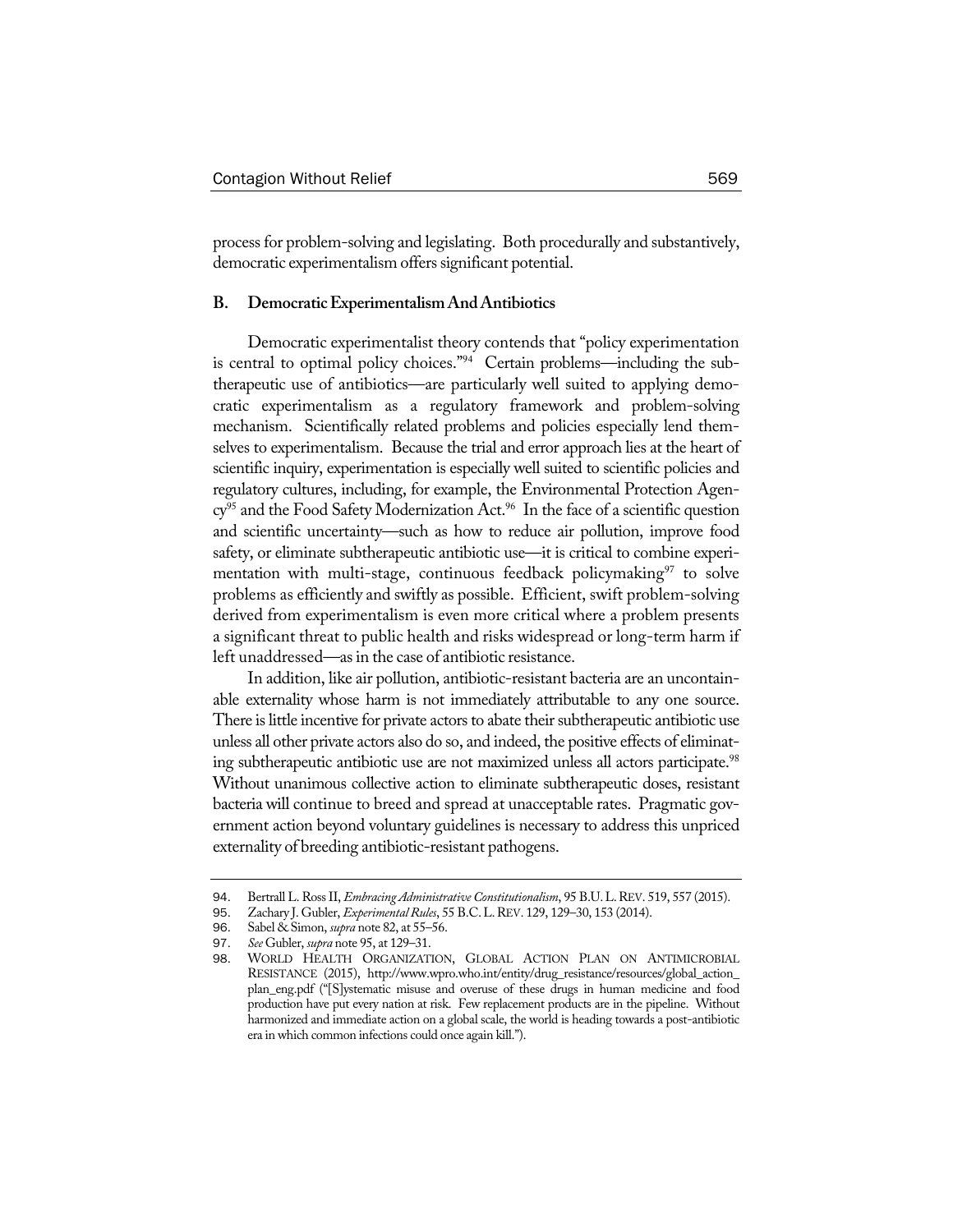At the same time that structured, disciplined government action is necessary, the regulatory scheme must also be adequately flexible to account for significant local variances associated with reducing subtherapeutic antibiotic use. The intricacies of eliminating subtherapeutic antibiotic use vary according both to locality and type of animal, whether pigs, cattle, or poultry, such that a top-down, command-and-control approach will not adequately account for local circumstances to be effective. Democratic experimentalism provides a key theoretical lens for regulating in the antibiotics context, because it accounts for the scientific nature of the problem and its critical threat to public health, and mandates structured, disciplined action while still flexibly accounting forlocal circumstances. This Article turns next to a history of federal and state action in antibiotics regulation before explaining how to adapt democratic experimentalist theory in the agricultural antibiotics context.

#### **III. FEDERALANDSTATEACTIONINANTIBIOTICSREGULATION**

## **A. History ofFederalRegulationinAntibiotics**

The history of federal action in the subtherapeutic use of antibiotics in foodproducing animals is long and complex, spanning nearly sixty-five years and across all three branches of the federal government. A comprehensive understanding of the intricate web of FDA action, executive action, and congressional action and inaction, punctuated by judicial action, is crucial to analyzing whether and how preemption arguments will apply to state laws regulating subtherapeutic antibiotic use and to understanding how democratic experimentalism can best be adapted to address this problem.

## **1. FDAand JudicialAction**

In the 1950s, the FDA, acting pursuant to its authority under the Federal Food, Drug, and Cosmetic Act (FDCA) to approve new animal drugs, approved applications for the use of various antibiotics in food-producing animals at subtherapeutic levels for the purposes of growth promotion, feed efficiency, and disease prevention.<sup>99</sup> The FDA approved that the antibiotics could be administered on a herd- or flock-wide basis, rather than to specific diseased animals.100 At the time, little was known about the effects that routine, low-level

<sup>99</sup>. *See* NRDC v. FDA, 872 F. Supp. 2d 318, 322 (S.D.N.Y. 2012), *rev'd*, 760 F.3d 151 (2d Cir. 2014); *see also* 21 U.S.C. § 360b(a)(1) (2012).

<sup>100</sup>. *NRDC*, 872 F. Supp. 2d. at 322.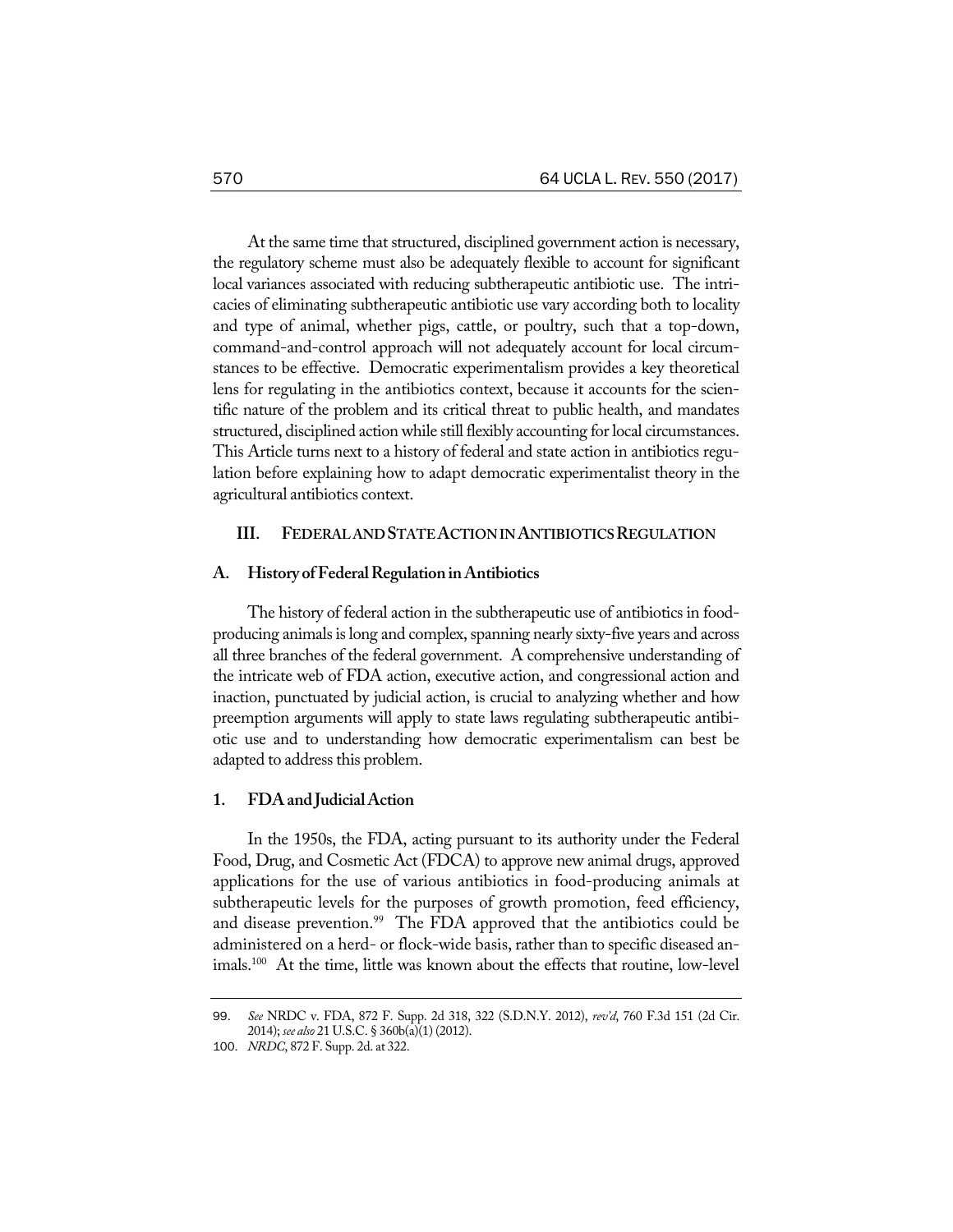use of antibiotics on food-producing animals could have on increased antibiotic resistance in humans.<sup>101</sup> By the late 1960s, however, scientific evidence began to link the two.<sup>102</sup> In 1970, FDA responded by assembling a task force of scientists from the FDA, the National Institutes of Health, the U.S. Department of Agriculture, the CDC, academia, and industry, to study the risks associated with this routine use of subtherapeutic antibiotics in agriculture.<sup>103</sup> The task force report, published in 1972, found that the prevalence of antibiotic-resistant bacteria in humans had increased; the use of antibiotics in food-producing animals, especially at subtherapeutic levels, promotes the development of antibioticresistant bacteria; animals that consume antibiotics may serve as a reservoir of antibiotic pathogens, which can produce human infections; and the prevalence of bacteria carrying transferable resistant genes for multiple antibiotics had increased in animals—which it found was related to the subtherapeutic use of antibiotics.104 Among other recommendations, the task force urged that antibiotics that are medically important to humans be prohibited from use in foodproducing animals unless they met safety criteria established by the FDA.<sup>105</sup> It also recommended that several specific antibiotics only be used therapeutically unless they met specific safety criteria for non-therapeutic use.<sup>106</sup>

In response to the task force findings, the FDA in 1973 proposed to withdraw approval for all subtherapeutic uses of antibiotics in food-producing animals unless industry submitted data within two years that resolved conclusively the safety of such antibiotic use, pursuant to specific FDA criteria.<sup>107</sup> Among the most important of these criteria was the requirement that subtherapeutic use of an antibiotic drug be shown not to promote increased antibiotic resistance in humans.<sup>108</sup>

The withdrawal of approval did not take place in 1975 as threatened. Instead, after reviewing the evidence industry submitted, in 1977, the FDA proposed to withdraw approval of all subtherapeutic uses of penicillin in livestock and to restrict subtherapeutic use of two tetracyclines in livestock, finding that the use of the

<sup>101</sup>. *Id.*

<sup>102</sup>. *Id.*

<sup>103</sup>. *See* FDA,REPORT TO THECOMMISSIONER OF THE FOOD AND DRUG ADMINISTRATION BY THEFDATASK FORCEINTHEUSE OFANTIBIOTICS INANIMALFEEDS, *supra* note 4, at 3.

<sup>104</sup>. *See id.*

<sup>105</sup>. *See id.* at 10.

<sup>106</sup>. *See id.*

<sup>107</sup>. *See* Antibiotic and Sulfonamide Drugs in the Feed of Animals, 38 Fed. Reg. 9,811, 9,813 (Apr. 20, 1973) (codified at former 21 C.F.R. § 135.109; renumbered at 21 C.F.R. § 558.15 (2013)).

<sup>108</sup>. *See* Penicillin-Containing Premixes: Opportunity for Hearing, 42 Fed. Reg. 43,772, 43,774 (Aug. 30, 1977).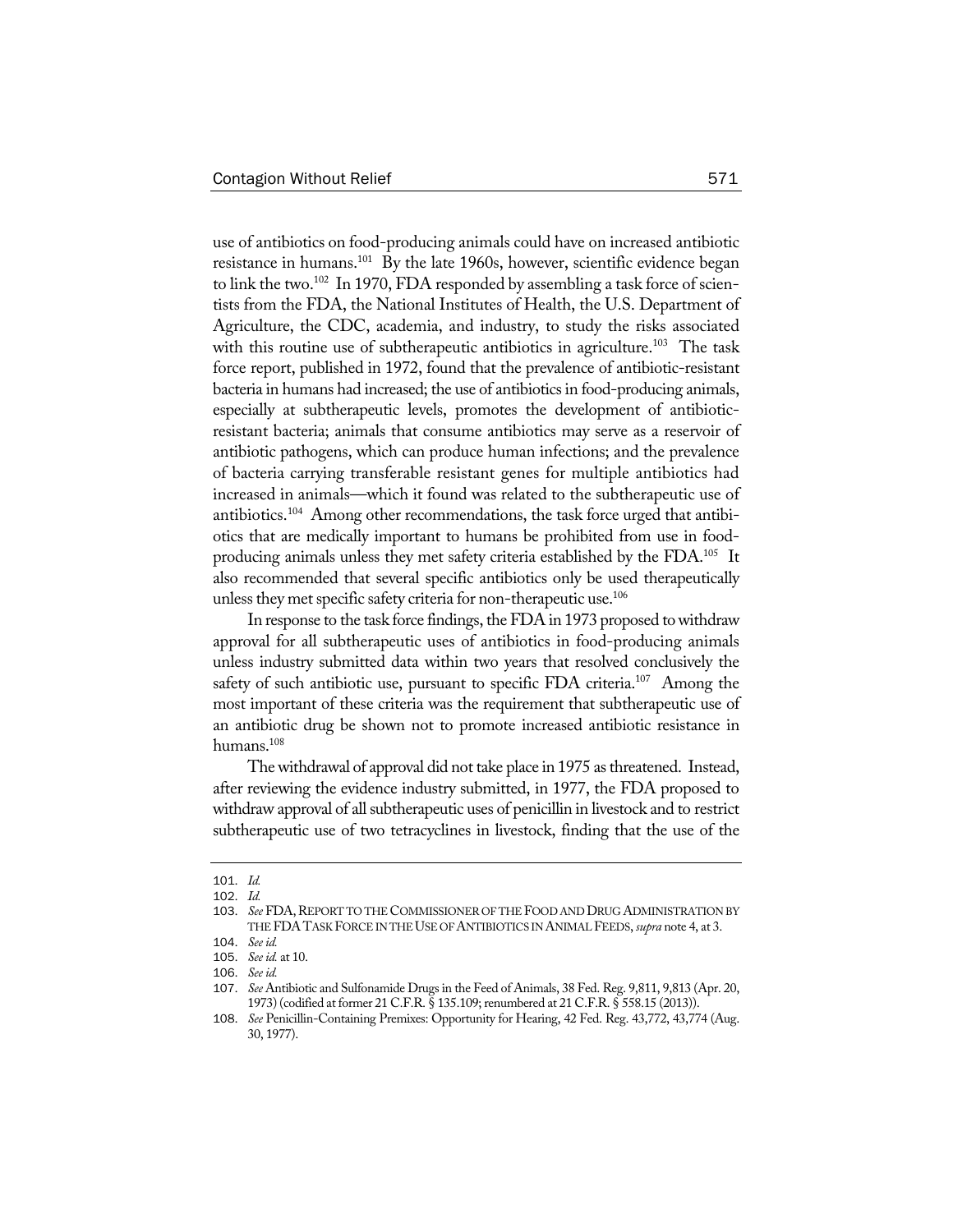drugs in this manner was no longer safe.<sup>109</sup> The agency issued notices of an opportunity for hearing over the proposed withdrawal and over twenty drug sponsors requested hearings, but the hearings were never held and the FDA never took any further action on the proposed withdrawals.110 In the early 1980s, the FDA began approving new animal drug applications for the subtherapeutic use of penicillin and tetracycline in food-producing animals.111 Counterintuitively, given its previous finding that the subtherapeutic use of these antibiotics was no longer safe, the FDA stated that new drug approvals should not be denied while it conducted its ongoing research into their safety.<sup>112</sup>

For twenty years, the FDA took no action. In 1999, five advocacy groups submitted a Citizen Petition to the FDA requesting that it follow through with revoking approval of the subtherapeutic use of antibiotics as it pledged to do in 1973 and 1977.113 The FDA issued two tentative responses in 1999 and 2001 stating that it could not make a final decision at that time.<sup>114</sup> Several other advocacy groups filed another petition in 2005 with a similar request, again with no agency response.<sup>115</sup> In the face of another decade of FDA silence, in May 2011, the Natural Resources Defense Council (NRDC) and several other advocacy organizations filed a lawsuit against the FDA, seeking to compel the agency to initiate proceedings to withdraw approval of the subtherapeutic use of penicillin and tetracycline in livestock.<sup>116</sup> The lawsuit alleged that the FDA had unlawfully "withheld agency action" in violation of the FDCA and the Administrative Procedure Act and that the FDA was obligated by its 1977 findings to withdraw approvals of the relevant drugs.<sup>117</sup> During the lawsuit, the FDA finally responded to the 1999 and 2005 Citizen Petitions, denying them both.<sup>118</sup> The district

<sup>109</sup>. *See* Penicillin-Containing Premixes: Opportunity for Hearing, 42 Fed. Reg. at 43,774; Tetracycline (Chlortetracycline and Oxytetracycline)-Containing Premixes: Opportunity for Hearing, 42 Fed. Reg. 56,264, 56,264 (Oct. 21, 1977).

<sup>110</sup>. *See* Penicillin and Tetracycline in Animal Feeds, Notice of Hearing, 43 Fed. Reg. 53,827, 53,827 (Nov. 17, 1978); *see also* NRDC v. FDA, 872 F. Supp. 2d 318 (S.D.N.Y. 2012), *rev'd*, 760 F.3d 151 (2d Cir. 2014); Winters, *supra* note 6, at 1061.

<sup>111</sup>. Withdrawal of Approval, 48 Fed. Reg. 4554 (Feb. 1, 1983); *see* New Animal Drugs for Use in Animal Feeds; Penicillin-and Tetracycline (Chlortetracycline and Oxytetracycline)-Containing Premixes, 48 Fed. Reg. 4490, 4490 (proposed Feb. 1, 1983) (to be codified at 21 C.F.R. pt. 558).

<sup>112</sup>. New Animal Drugs for Use in Animal Feeds; Penicillin-and Tetracycline (Chlortetracycline and Oxytetracycline)-Containing Premixes, 48 Fed. Reg. at 4490–91; Winters, *supra* note 6, at 1061.

<sup>113</sup>. *See generally* NRDC v. FDA, 872 F. Supp. 2d 318, 322 (S.D.N.Y. 2012), *rev'd*, 760 F.3d 151 (2d Cir. 2014).

<sup>114</sup>. *See id.* at 325.

<sup>115</sup>. Winters, *supra* note 6, at 1062–63.

<sup>116</sup>. NRDC v. FDA, 884 F. Supp. 2d 127, 137 (S.D.N.Y. 2012).

<sup>117</sup>. *Id.*

<sup>118</sup>. *Id.* at 137 n.6.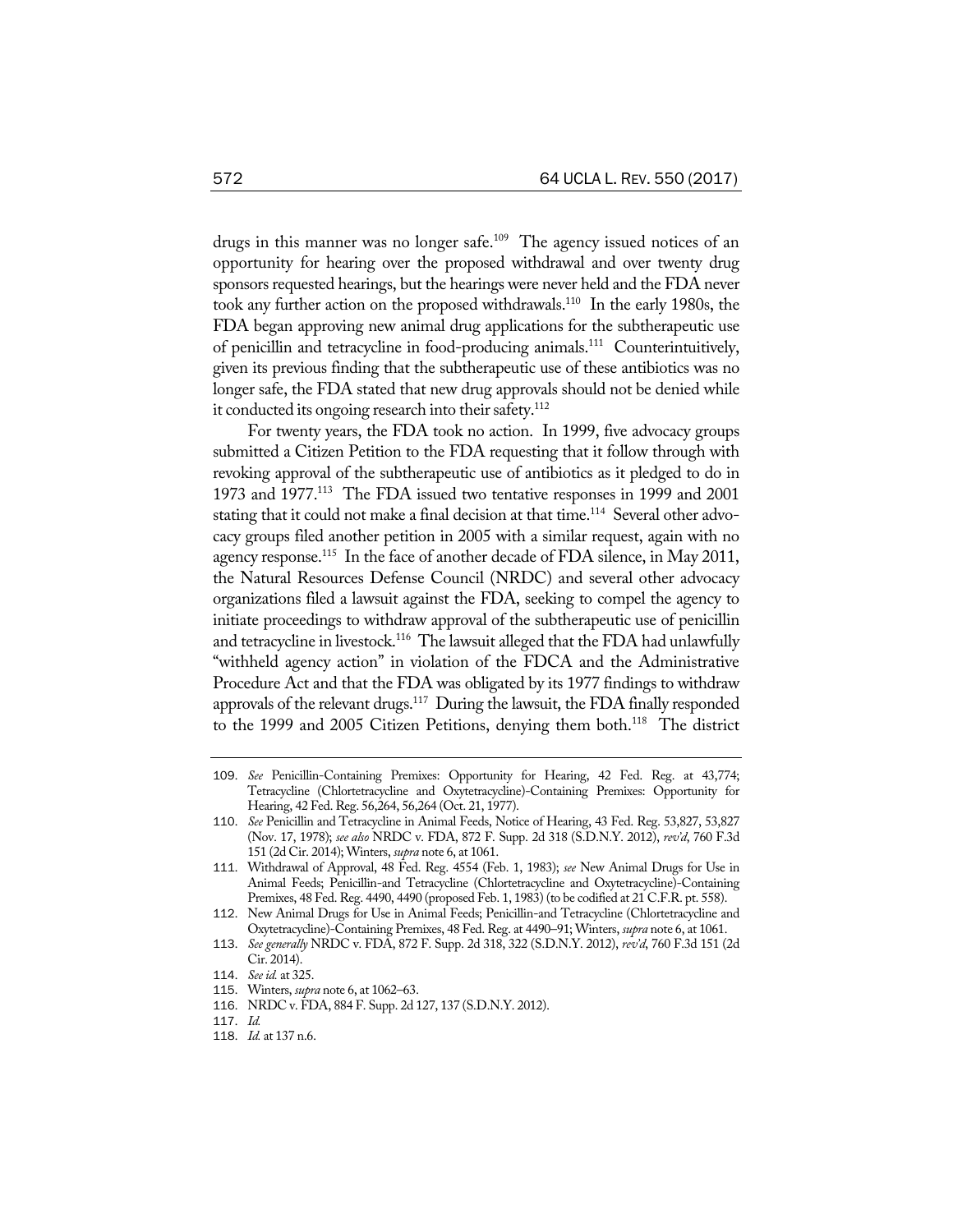court found for the plaintiffs and directed the FDA to begin the withdrawal proceedings.<sup>119</sup>

While the case was on appeal, in 2012, the FDA issued its finalized Guidance for Industry #209 on the Judicious Use of Medically Important Antimicrobial Drugs in Food-Producing Animals.<sup>120</sup> Because of the time and expense of withdrawal proceedings, the FDA advocated against withdrawal of approval and in favor of a voluntary system of industry withdrawal as a more efficient strategy to reduce subtherapeutic antibiotic use in animals.121 Guidance #209 established the voluntary framework for this reduction. It recommended that the "use of medically important antimicrobial drugs in food-producing animals should be limited to those usesthat are considered necessary for assuring animal health" and to bring the use of antibiotics under the oversight of licensed veterinarians.<sup>122</sup> The FDA followed up one year later in December 2013 with Guidance for Industry #213, which provides recommendations on how to voluntarily comply with Guidance #209.<sup>123</sup> The next year, in 2014, the Second Circuit reversed the district court in the NRDC case, finding that the FDA had acted within its authority by not withdrawing approval of the subtherapeutic drugs.<sup>124</sup> Although the public interest organizations ultimately lost this case, it likely played a role in prompting the FDA to publish its voluntary guidance documents.<sup>125</sup>

<sup>119</sup>. *Id.* at 151.

<sup>120</sup>. FDA, GUIDANCE FOR INDUSTRY #209: THE JUDICIOUS USE OF MEDICALLY IMPORTANT ANTIMICROBIAL DRUGS IN FOOD-PRODUCING ANIMALS (2012), http://www.fda.gov/ downloads/AnimalVeterinary/GuidanceComplianceEnforcement/GuidanceforIndustry/UCM21 6936.pdf[https://perma.cc/V5VW-6L3P].

<sup>121</sup>. *Id.* at 20.

<sup>122</sup>. *Id.* at 21.

<sup>123</sup>. FDA, GUIDANCE FOR INDUSTRY #213: NEW ANIMAL DRUGS AND NEW ANIMAL DRUG COMBINATION PRODUCTS ADMINISTERED IN OR ON MEDICATED FEED OR DRINKING WATER OF FOOD-PRODUCING ANIMALS: RECOMMENDATIONS FOR DRUG SPONSORS FOR VOLUNTARILY ALIGNING PRODUCT USE CONDITIONS WITH GFI #209 (2013), http://www.fda.gov/downloads/AnimalVeterinary/GuidanceComplianceEnforcement/Guidancef orIndustry/UCM299624.pdf [https://perma.cc/8Q4E-VVSH]. Guidance #213 includes nonbinding recommendations intended to inform new animal drug producers how to comply voluntarily with the principles outlined in Guidance #209. Guidance #213 requests that drug companies voluntarily withdraw approvals to market antibiotics for use in animal feed and water for "production purposes" such as growth promotion and feed efficiency. It also requests that companies voluntarily amend approvals to market antibiotics over the counter so that a veterinary prescription or veterinary feed directive (VFD) is required to purchase and use these drugs in feed and water.

<sup>124</sup>. *See* NRDC v. FDA, 760 F.3d 151, 175–76 (2d Cir. 2014).

<sup>125</sup>. Press Release, NRDC, NRDC Petitions FDA: Agency's Weak Attempt to Curb Antibiotic Abuse in the Livestock Industry Is Failing (Sept. 13 2016), https://www.nrdc.org/media/ 2016/160913 [https://perma.cc/8KHA-39G2].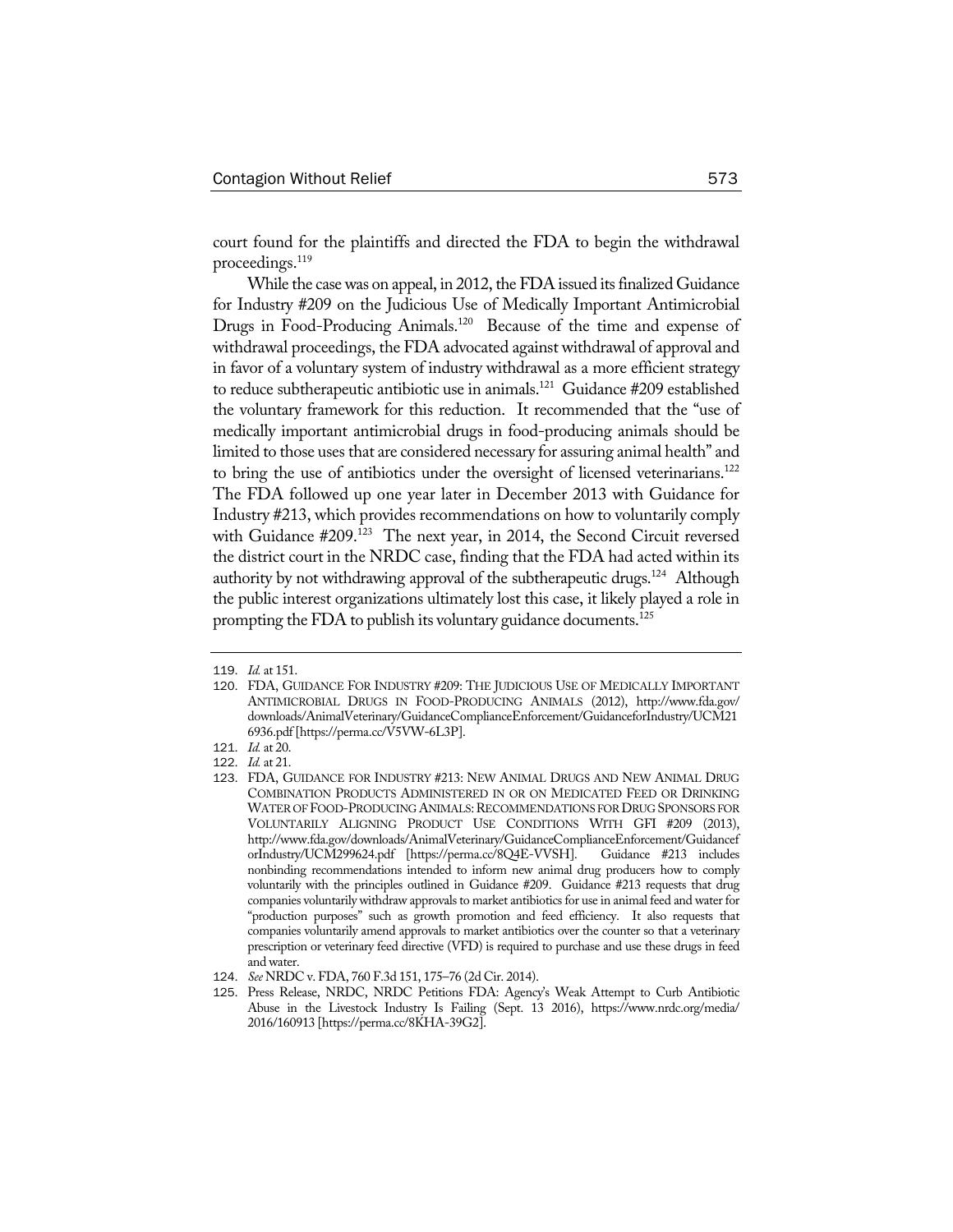Finally, in October 2015, the FDA's Veterinary Feed Directive (VFD), a final rule, came into effect and created a legal loophole for the subtherapeutic use of antibiotics.126 A VFD drug is defined as a new animal drug intended for use in animal feed that can only be used under veterinary supervision.<sup>127</sup> This category of drugs can be distinguished from over-the-counter drugs (which do not require a prescription or any veterinary oversight) and prescription drugs (which require a prescription from a veterinarian and a pharmacist to dispense).<sup>128</sup> At present, all products affected by FDA's plan—feed-use antibiotic drugs used for production purposes—are available over-the-counter.<sup>129</sup> However, if drug sponsors, who own the right to market the product, voluntarily modify the use conditions of their antibiotic feed drugs per Guidance #213 so that the drugs require veterinary supervision, the drugs will then become VFD drugs.<sup>130</sup> Twenty-five out of twenty-six of the current drug sponsors, representing over 99.95% of the total sales of products affected by Guidance #213,<sup>131</sup> have committed to change the use conditions of their feed-use drugs so that they are VFD.<sup>132</sup> By voluntarily changing their drugs' use conditions, drug sponsors bind the drugs to the conditions of this final rule, which prohibits using antibiotic drugs for growth promotion or feed efficiency. The drugs can then only be used for therapeutic purposes, including subtherapeutic disease prevention.<sup>133</sup> To comply with the guidance, pharmaceutical companies will simply have to remove "growth promotion" as an indication from the affected drugs' labels. Producers can continue to use the drugs in the same way as before but must say they are now using them for disease prevention purposes rather than growth promotion purposes.<sup>134</sup>

<sup>126</sup>. Veterinary Feed Directive, 80 Fed. Reg. 31,708, 31,708 (June 3, 2015) (to be codified at 21 C.F.R. pts. 514, 558).

<sup>127</sup>. *Id.* at 31,708.

<sup>128</sup>. *Id.*

<sup>129</sup>. *FDA's Strategy on Antimicrobial Resistance-Questions and Answers*, FDA, http://www.fda.gov/ AnimalVeterinary/GuidanceComplianceEnforcement/GuidanceforIndustry/ucm216939.htm [http://perma.cc/CB56-Z73P].

<sup>130</sup>. Veterinary Feed Directive, 80 Fed. Reg. at 31,710.

<sup>131</sup>. These twenty-five drug sponsors hold 99.6 percent of the applications affected by Guidance #213 and represent 99.95 percent of the total sales of products affected by Guidance #213. *FDA Update on Animal Pharmaceutical Industry Response to Guidance #213*, FDA, http://www.fda.gov/ AnimalVeterinary/SafetyHealth/AntimicrobialResistance/JudiciousUseofAntimicrobials/ucm390 738.htm [https://perma.cc/5WBC-Q6XG]. The one company that has not agreed to participate in the FDA's voluntary plan, Pharmaq AS, makes a drug used only in fish. Lisa Heinzerling, The FDA's *Continuing Incapacity onLivestockAntibiotics*, 33STAN.ENVTL.L.J. 325, 334–35 (2014).

<sup>132</sup>. *FDA Updateon Animal PharmaceuticalIndustryResponseto Guidance #213*, *supra* note 131.

<sup>133</sup>. Veterinary Feed Directive, 80 Fed. Reg. at 31,710.

<sup>134</sup>. Heinzerling, *supra* note 131, at 337–43.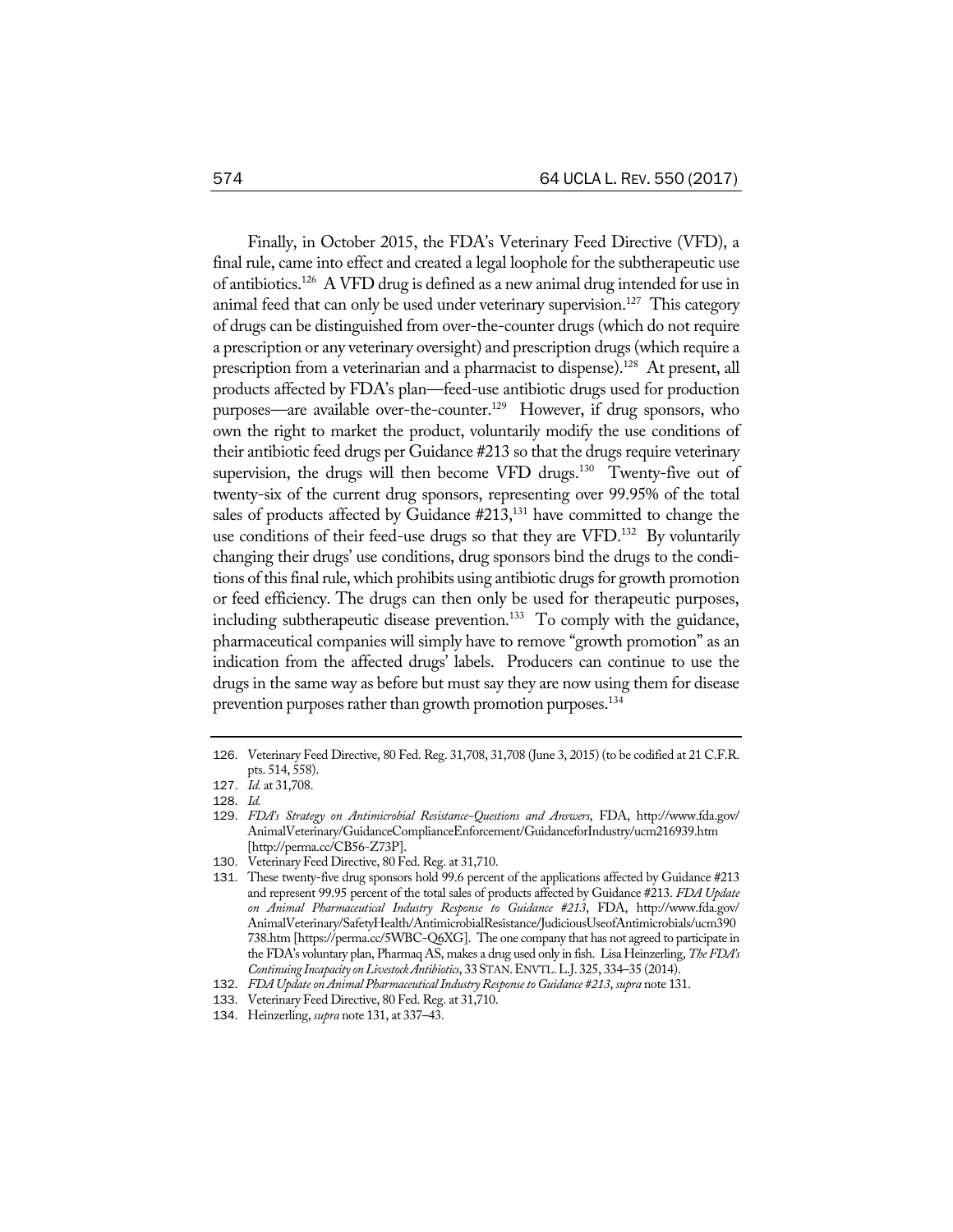This loophole perhaps suggests why drug sponsors have been so easily convinced to comply with the VFD. Indeed, one drug sponsor has stated it does not anticipate any drop in revenues as a result of complying with the FDA plan,135 and another is planning to have its drug reclassified as prevention-related rather than production-related to bypass this hurdle.<sup>136</sup> Bacteria, however, do not distinguish between low doses of antibiotics administered for production purposes and low doses administered for disease prevention. By leaving this loophole open and giving veterinarians wide discretion to approve antibiotic drug use, the FDA's voluntary plan is poised to have little to no actual effect on reducing antibiotic use in food-producing animals.137

It is of particular note that Guidance #209 and the VFD are the first time the FDA has ever drawn a distinction between production and disease prevention in evaluating antibiotic risk.<sup>138</sup> Since the early 1970s and as recently as 2003 and 2012, the FDA has not distinguished between the two when referring to subtherapeutic uses of antibiotics that need to be eliminated.139 The FDA provides no reasoning for its departure from its own previous practice or for its decision to start promoting the limitation on the use of one (production purposes) but not the other (disease prevention).<sup>140</sup>

The stated purpose of the VFD is to simplify the process of becoming a VFD drug, to facilitate the transition of feed-use antibiotic drugs from over-the-counter to VFD status, and to make the VFD process less burdensome to navigate.<sup>141</sup> In reality, however, if the FDA can convince all drug sponsors to comply, the VFD is in fact a back-door means for the agency to ban the use of antibiotics for growth promotion purposes without having to go through the process of promulgating a final rule to that effect.

In addition, the implementation of the VFD may not prove to be as simple a process to reduce antibiotic use as it purports to be, because the FDA's approach has several limitations. First, it requires numerous layers of complex and sustained voluntary action from drug sponsors beyond just the initial written agreement

<sup>135</sup>. Beth Hoffman, *New FDA 'Rules' Not Likely to Reduce Antibiotic Use on Farm*, FORBES (Dec. 13, 2013, 10:08 AM), http://www.forbes.com/sites/bethhoffman/2013/12/13/new-fda-rules-willnot-reduce-antibiotic-use-on-farm [https://perma.cc/NR4M-JPWD].

<sup>136</sup>. Richard Coulter & Larry L. Miller, *The Future of Stafac® (Virginiamycin) for Veterinary Use-Company Statement*, PHIBRO ANIMAL HEALTH CORP. (Apr. 12, 2013), http://phibropro.com/ downloads/GN13002USA0413-%20GFI%20209%20and%20213%20PAH%20Public %20Statement.pdf[https://perma.cc/2QGY-3B4B].

<sup>137</sup>. Heinzerling, *supra* note 131, at 337–43.

<sup>138</sup>. *Id.* at 338–39.

<sup>139</sup>. *Id.*

<sup>140</sup>. *Id.*

<sup>141</sup>. Veterinary Feed Directive, 80 Fed. Reg. at 31,710.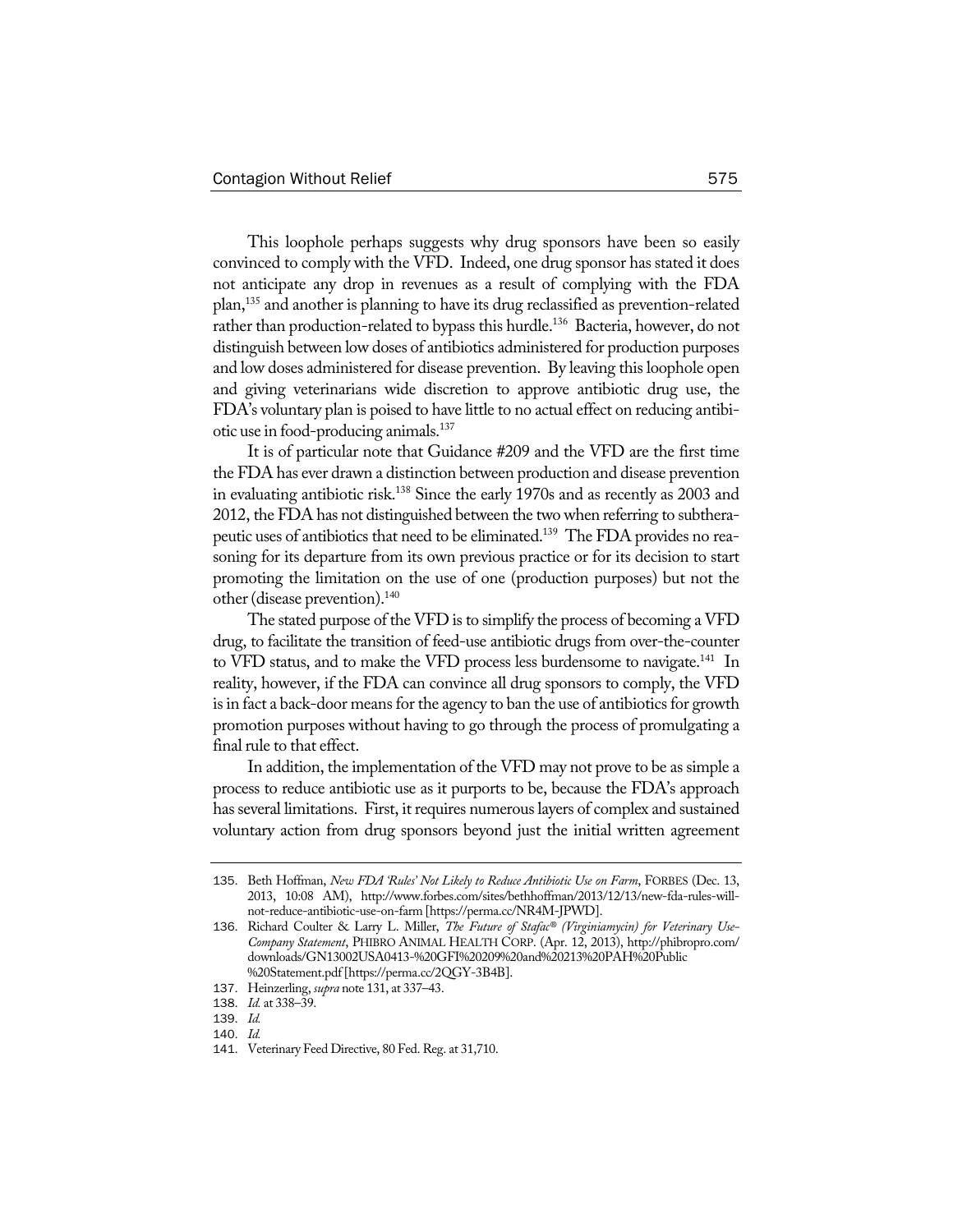they have already given.<sup>142</sup> It also requires all drug sponsors to remain in compliance throughout the entire process in order to be effective. In other words, the plan relies on all of the (profit-maximizing, self-interested) entities not to change their minds partway through the process and decide to capitalize on the new market opportunity left open by all of the other drug sponsors exiting the market for antibiotics used for production purposes.<sup>143</sup> The FDA has no consequence or strategy in place if drug sponsors drop out along the way and render the plan impotent.<sup>144</sup> Between the disease prevention loophole and the faulty reliance on voluntary industry action, the end result of the FDA plan is that what may at first seem to be the FDA attempting to find a clever alternative to limit antibiotic use—one that bypasses time- and resource-consuming formal processes—could, upon closer inspection, make no appreciable difference. In addition, because the FDA does not require data collection on the use of antibiotics in food-producing animals, it will not even be possible to track the effect of the agency's plan on the use of these types of antibiotics or on the prevalence of antibiotic resistance in humans.

#### **2. Executive andCongressional(In)Action**

In September 2014, the White House released an Executive Order and a National Strategy for combating antibiotic-resistant bacteria.<sup>145</sup> The Executive Order mandates that the FDA "continue taking steps to eliminate the use of medically important classes of antibiotics for growth promotion purposes in food-producing animals."146 Similarly, the accompanying National Strategy aims to end the use of medically important antibiotics for growth promotion in foodproducing animals and to bring antibiotic use for disease prevention under veterinary oversight.<sup>147</sup> In other words, it is essentially a recapitulation of the FDA voluntary guidance and VFD; not surprisingly, it promotes implementation of the FDA voluntary guidance to achieve these aims, and advocates for enhanced

<sup>142</sup>. Heinzerling, *supra* note 131, at 333–37.

<sup>143</sup>. *Id.*

<sup>144</sup>. *Id.*

<sup>145</sup>. Exec. Order No. 13,676: Combating Antibiotic-Resistant Bacteria, 184 Fed. Reg. 56,931, 56,933 (Sept. 18, 2014); WHITE HOUSE, NATIONAL STRATEGY FOR COMBATING ANTIBIOTIC-RESISTANT BACTERIA (2014), https://www.whitehouse.gov/sites/default/files/docs/carb\_ national\_strategy.pdf[https://perma.cc/NSD8-U3CQ].

<sup>146</sup>. Exec. Order No. 13,676: Combating Antibiotic-Resistant Bacteria, 79 Fed. Reg. 56,931, 56,933 (Sept. 18, 2004).

<sup>147.</sup> WHITE HOUSE, *supra* note 145.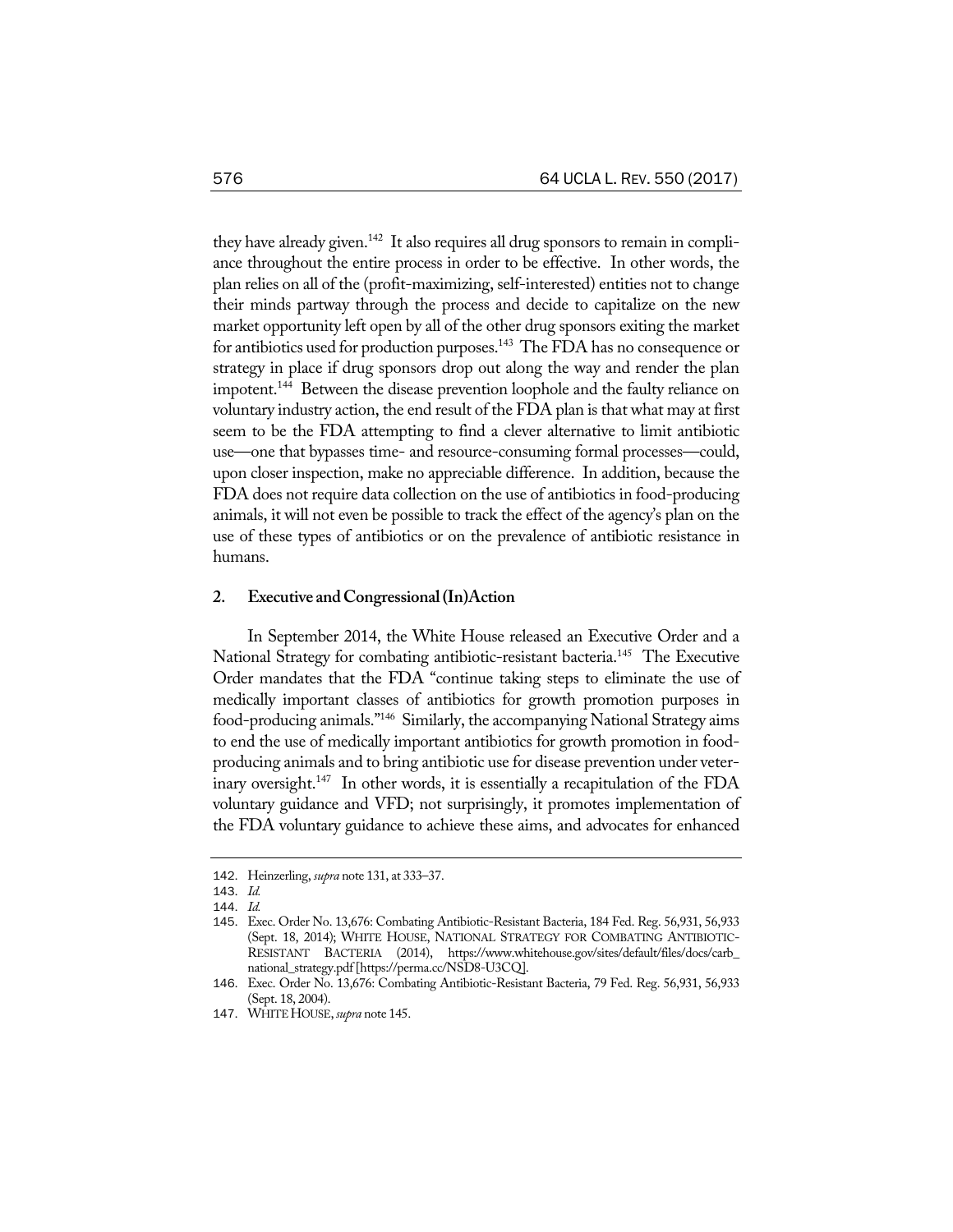data collection to track the problem, educational outreach, and raising public awareness.148

Congressional action in the area of antibiotics has been even less impactful than executive action. The Preservation of Antibiotics for Medical Treatment Act (PAMTA) and its Senate companion bill, the Preventing Antibiotics Resistance Act (PARA), could have a significant effect on reducing problematic antibiotic use if passed. These bills would require the FDA to withdraw approvals of nontherapeutic uses of medically important antibiotics in food animals, except where a company holding an approval demonstrates with reasonable certainty that the nontherapeutic use of the drug will not harm human health by promoting the development of antibiotic resistance.<sup>149</sup> The bills specifically list routine disease prevention as a nontherapeutic use.<sup>150</sup> PAMTA, however, has languished in Congress for sixteen years since its initial introduction in 1999.<sup>151</sup> PARA has similarly made no progress since it was first introduced in 2013.<sup>152</sup>

The federal government, including the FDA, would unquestionably be the strongest actor to promulgate antibiotic regulation. Despite increasing pressure from elected officials, experts, and advocates to take stronger action in this area,<sup>153</sup> federal reform on the issue has proven elusive. There is a patchwork of federal activity on the matter across all three branches of government, but no comprehensive federal scheme. Although the FDA has attempted to set up a mechanism binding industry to its voluntary commitments, the agency ultimately relies on the charity of corporate drug sponsors for the success of its plan, and even so, leaves a big disease prevention loophole—a loophole large enough to render the entire effort meaningless.

<sup>148</sup>. *Id.* at 8–9.

<sup>149</sup>. H.R. 1552, 114th Cong. (1st Sess. 2015), https://www.govtrack.us/congress/bills/114/hr1552/text [https://perma.cc/3HFT-D53V]; S. 621, 114th Cong. (1st Sess. 2015), https://www.govtrack.us/ congress/bills/114/s621/text [https://perma.cc/KKN3-6VQE].

<sup>150</sup>. H.R. 1552; S. 621.

<sup>151</sup>. *See* H.R. 1552; Lydia Zuraw, *Rep. Slaughter Reintroduces Preservation of Antibiotics Legislation*, FOOD SAFETY NEWS (Mar. 25, 2015), http://www.foodsafetynews.com/2015/03/rep-slaughterreintroduces-preservation-of-antibiotics-legislation [https://perma.cc/GMY9-8EJE].

<sup>152</sup>. *See* S. 621.

<sup>153.</sup> JAY A. GREGORY, AM. MED. ASS'N HOUSE OF DELEGATES (A-14), REPORT OF REFERENCE COMMITTEE E, http://www.mag.org/sites/default/files/downloads/ama14-refcommE-report.pdf [https://perma.cc/4TW5-BRFJ]; *Tell FDA to Protect Public Health, Not Animal Factories*, CTR. FOR FOOD SAFETY (2014), http://salsa3.salsalabs.com/o/1881/p/dia/action3/common/public/ ?action\_KEY=13354 [https://perma.cc/5DNS-YYER]; Press Release, Senators Warren, Feinstein & Gillibrand Question FDA About Efforts to Curb Antibiotic Overuse in Food Animals (July 28, 2014), http://www.warren.senate.gov/?p=press\_release&id=582 [https:// perma.cc/CZ3N-WV9X].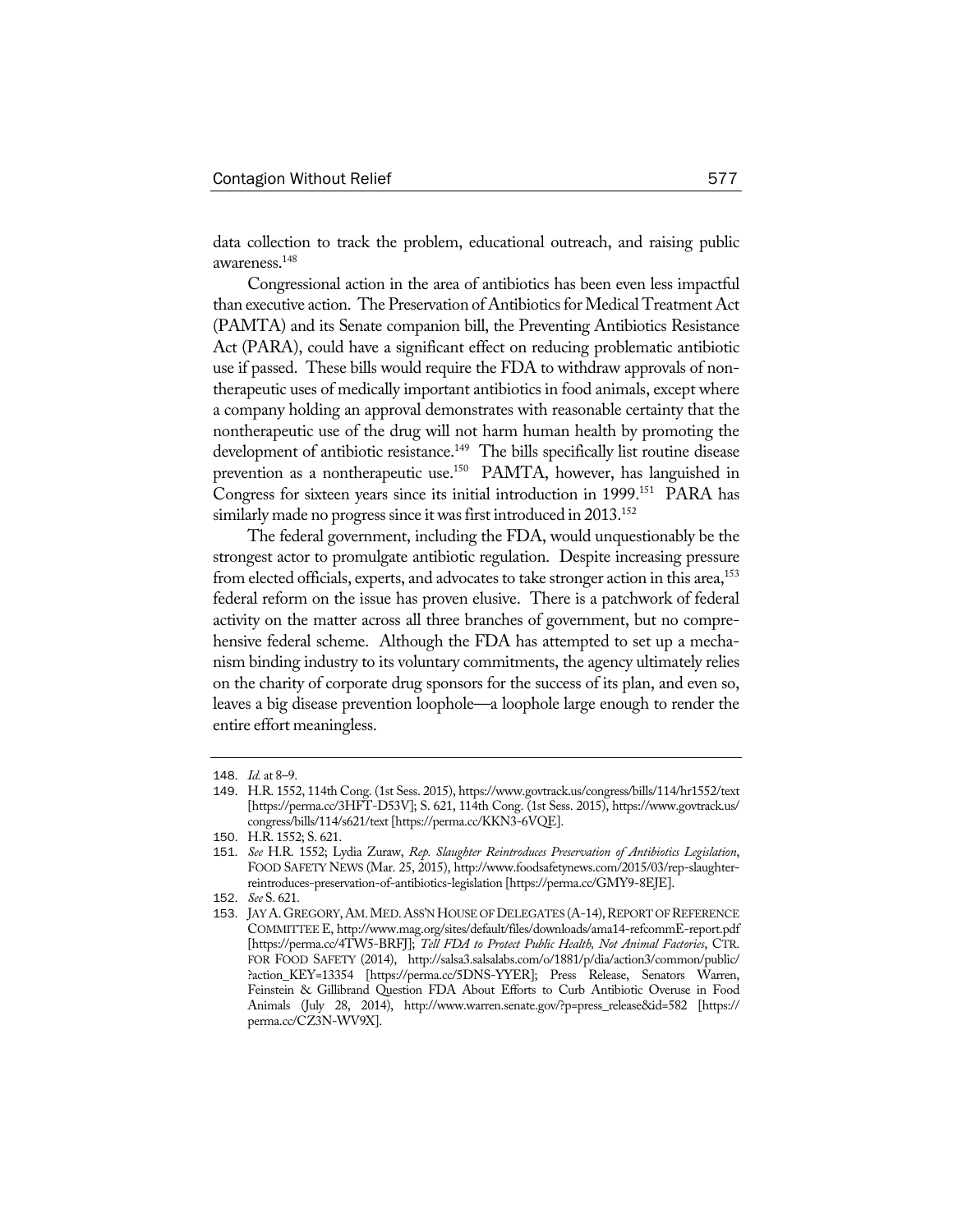Despite having articulated over forty years ago the need to eliminate lowdose antibiotic use in food-producing animals, the federal government still has not implemented a coherent, robust legal scheme to achieve it. Understanding this history helps explain why routine subtherapeutic antibiotic use in foodproducing animals continues to grow. Although the federal government has the power to effect meaningful and sweeping change, thus far the executive, legislative, and judicial branches have declined to do so.

## **B. StateActionand theCaliforniaAntibioticsLaw**

In the absence of effective federal action, some states have attempted to enact their own laws and policies curbing antibiotic use in food-producing animals.154 To date, all of the proposed state bills except one have been voted down or have languished in state legislatures.<sup>155</sup> In October 2015, California became the first and only state to enact a law that will prohibit the routine use of antibiotics in food-producing animals.156 When SB-27 goes into effect in January 2018, the law will prohibit the use of antibiotics both for production purposes as well as for routine disease prevention, closing the significant loophole left open by the FDA voluntary scheme.157 Administering antibiotic drugs to food-producing animals will only be permissible when ordered by a licensed veterinarian through a prescription or VFD, in the context of a valid veterinarian-client-patient relationship.<sup>158</sup> The use of antibiotic drugs will only be permissible to treat disease, to control the spread of disease, in connection with a surgery or medical procedure, or for prophylaxis in the event of an elevated risk of a particular disease.159 Antibiotics

<sup>154</sup>. These states include, for example, California, New York, Pennsylvania, Maryland, Minnesota, and West Virginia, which have each proposed legislation multiple times to regulate or prohibit routine subtherapeutic use of antibiotics in food-producing animals. *See* A.B. 1437, 2013–14 Gen. Assemb., Reg. Sess. (Cal. 2014); S.B. 835, 2014 Gen. Assemb. (Cal. 2014); Agriculture-Commercial Feed and Drinking Water-Antimicrobial Drug Prohibition, S.B. 520 (Md. 2013); An Act Prohibiting the Nontherapeutic Use of Antimicrobial Drugs for Food Animals and the Sale of Food Produced from Animals Administered Antimicrobial Drugs for Nontherapeutic Uses, H.F. 1290 (Minn. 2013–14); S.F. 1285, 88th Leg. (Minn. 2013); S.F. 1638, 88th Leg. (Minn. 2013); An Act in Relation to Nontherapeutic Use of Antimicrobial Agents in Animals, S. 201, Reg. Sess. (N.Y. 2015–2016); A.B. 769, 236th Leg. Sess. (N.Y. 2013); S.B. 233, 2013–14 Gen. Sess. (N.Y. 2013); Safe Foods and Families Act, S.B. 740 (Pa. 2015); H.B. 1195, 2013 Gen. Assemb. (Pa. 2013); S.B. 531, 2013 Gen. Assemb. (Pa. 2013); H.B. 2112, 2013 Leg. (W. Va. 2013).

<sup>155</sup>. N.Y. S. 201; Pa. S.B. 740; Minn. H.F. 1290; Md. S.B. 520.

<sup>156</sup>. S.B. 27, 2015 Leg., Reg. Sess. (Cal. 2015–2016).

<sup>157</sup>. *Id.*

<sup>158</sup>. *Id.*

<sup>159</sup>. *Id.*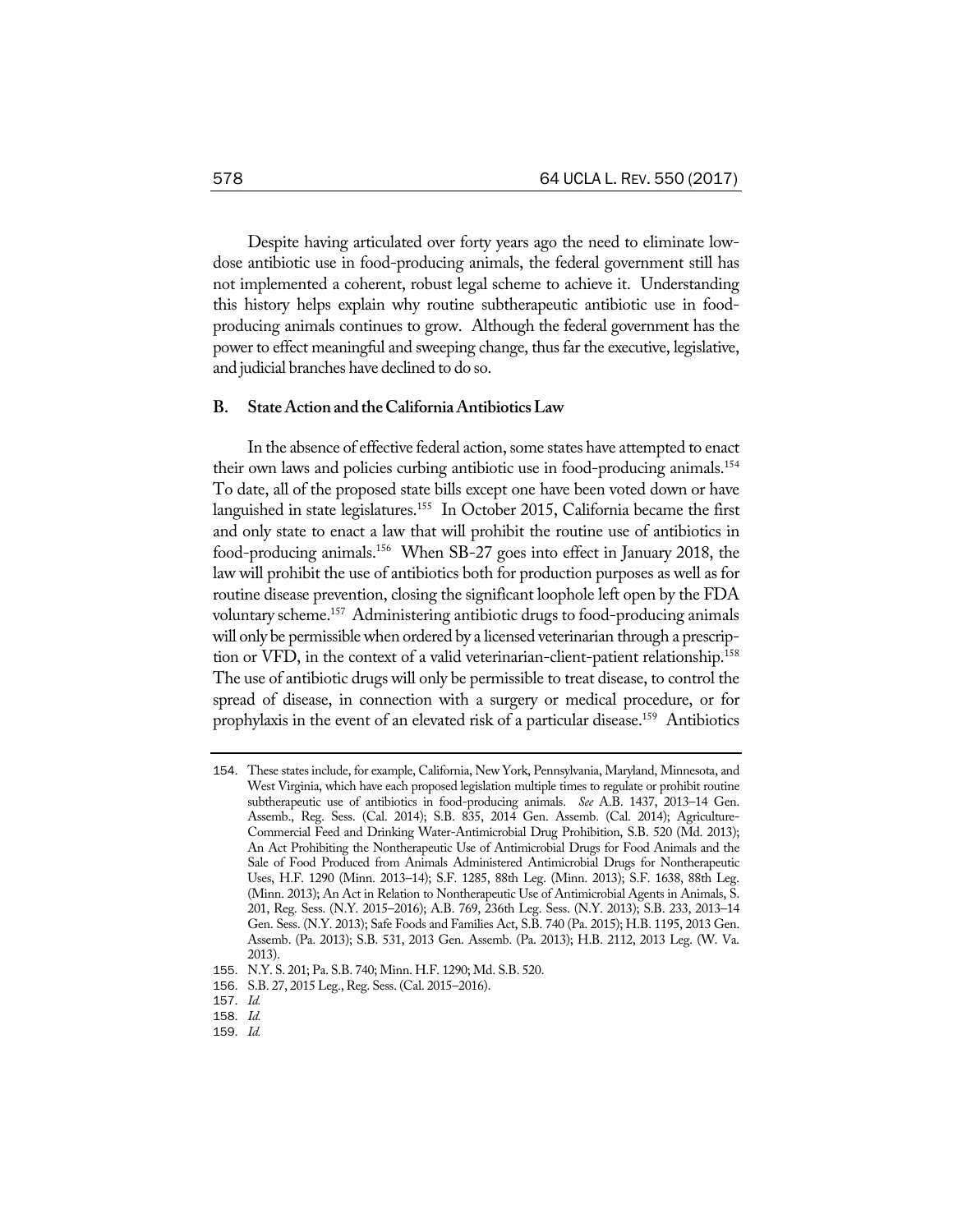will not be permitted for growth promotion or feed efficiency, nor may they be administered routinely for any purpose.<sup>160</sup>

Although the law allows for limited antibiotic use for disease prevention, the legislative history of SB-27 suggests it will be enforced so as not to allow routine disease prevention. The previous year, California Governor Jerry Brown vetoed another bill that would have codified FDA voluntary guidelines, stating in his veto message that he did so because the bill merely duplicated FDA guidance, leaving open the disease prevention loophole and not going far enough to reduce antibiotic use.161 The fact that Governor Brown signed the 2015 bill into law indicates that it is crafted deliberately to go beyond FDA voluntary guidelines and regulates antibiotic use more strictly than does the federal scheme.

# **IV. DEMOCRATICEXPERIMENTALISMANDCURRENTANTIBIOTICS REGIMES**

As discussed in Part II, democratic experimentalism offers a key theoretical lens for regulating in the antibiotics context for several reasons. This approach accounts for the scientific nature of antibiotic resistance and the problem's critical threat to public health. At the same time, it mandates structured, disciplined action while still flexibly accounting for local circumstances. This Part situates the current antibiotics regime, consisting of a state law and somewhat nebulous federal administrative agency action, within the democratic experimentalist framework, delineating how democratic experimentalist theory applies (and does not apply) to current antibiotics regulation and offering prescriptive suggestions for how the theoretical framework should apply in this context going forward. It argues that a new iteration of democratic experimentalism emerges, called layered democratic experimentalism, which offers great promise as a hybrid public-private mechanism for problem-solving. This Part concludes by describing challenges in applying democratic experimentalism to this problem, related primarily to concerns about equity and the lack of national uniformity.

#### **A. TheEmergence ofLayeredDemocraticExperimentalism**

In its simplest terms, democratic experimentalism consists of (1) centralized goal-setting; (2) delegation of experimentation to achieve that goal to subnational

<sup>160</sup>. *Id.*

<sup>161</sup>. Letter from Edmund G. Brown, Jr., Governor of Cal., to the Members of the Cal. State Senate (Sept. 29, 2014), http://gov.ca.gov/docs/SB\_835\_Veto\_Message.pdf [https://perma.cc/54UR-VZH5].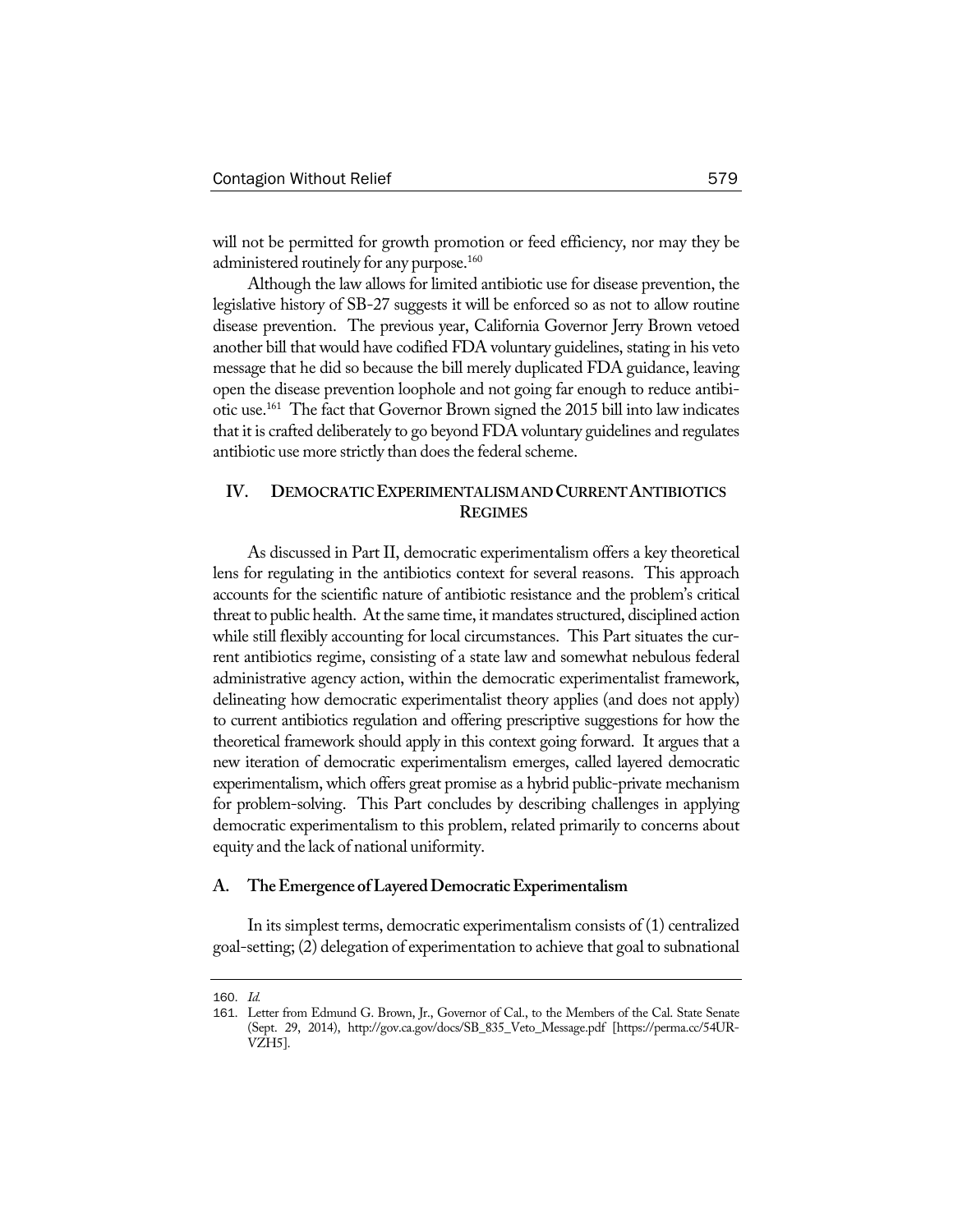jurisdictions; (3) centralized data collection on local performance; and (4) centralized assessment of local performance and revising of initial benchmarks as necessary.162

The first step in democratic experimentalist inquiry is a central institution identifying and expressly stating a common goal. In this case, centralized goal-setting has surely occurred. At the federal level, the FDA has identified a common goal in its voluntary Guidance for Industry documents: reducing antibiotic resistance in humans by reducing or eliminating subtherapeutic antibiotic use in livestock.<sup>163</sup> In addition to the FDA, the White House has issued the National Action Plan for Combating Antibiotic-Resistant Bacteria.<sup>164</sup> One of the purposes of this plan is to "guide action by public health, healthcare, and veterinary partners in a common effort to address urgent and serious drug-resistant threats that affect people in the U.S. and around the world."165 In addition, the Action Plan announced that "[p]rogress towards achieving these outcomes will be monitored by the U.S. Government Task Force that developed [the plan]."166 At the federal level, then, both the FDA and the White House have articulated the common goal of reducing antibiotic resistance in humans by reducing the subtherapeutic use of antibiotics in food-producing animals.

The state of California has announced its desire to achieve this federal goal in enacting SB-27.<sup>167</sup> The law was passed for the express purpose of "address[ing] an urgent public health problem" posed by overuse of antibiotics, and to reduce antibiotic resistance in humans by reducing the use of antibiotics in livestock.<sup>168</sup> Indeed, during the first Senate hearing on SB-27, Senator Hill, the bill's author, articulated the bill's goal by alluding to the growing public health threat posed by the overuse and misuse of agricultural antibiotics.<sup>169</sup> In enacting this law, California has taken steps in pursuit of the federal government's articulated goal,

<sup>162</sup>. Sabel & Simon, *supra* note 82, at 54–55, 78–79; Dorf & Sabel, *supra* note 84, at 316–17.

<sup>163</sup>. FDA, *supra* note 123; FDA,*supra* note 120.

<sup>164</sup>. WHITE HOUSE, NATIONAL ACTION PLAN FOR COMBATING ANTIBIOTIC-RESISTANT BACTERIA (2015), https://www.whitehouse.gov/sites/default/files/docs/national\_action\_plan\_for \_combating\_antibotic-resistant\_bacteria.pdf [https://perma.cc/Y37G-RUM9].

<sup>165</sup>. *Id.* at 2.

<sup>166</sup>. *Id.* at 3.

<sup>167</sup>. S.B. 27, 2015 Leg., Reg. Sess. (Cal. 2015–2016) (codified as 4.5 CAL. FOOD & AGRIC. CODE § 14400).

<sup>168</sup>. Letter from Edmund G. Brown, Jr., Governor of Cal., to the Members of the Cal. State Senate (Oct. 10, 2015), https://www.gov.ca.gov/docs/SB\_27\_Signing\_Message.pdf [https://perma.cc/ D5L7-A7UQ].

<sup>169</sup>. SENATOR HILL, HEARING REPORT OF SENATE COMMITTEE ON AGRICULTURE, LIVESTOCK: USE OF ANTIBIOTICS, 2015 Leg., Reg. Sess. (Cal. Apr. 21, 2015).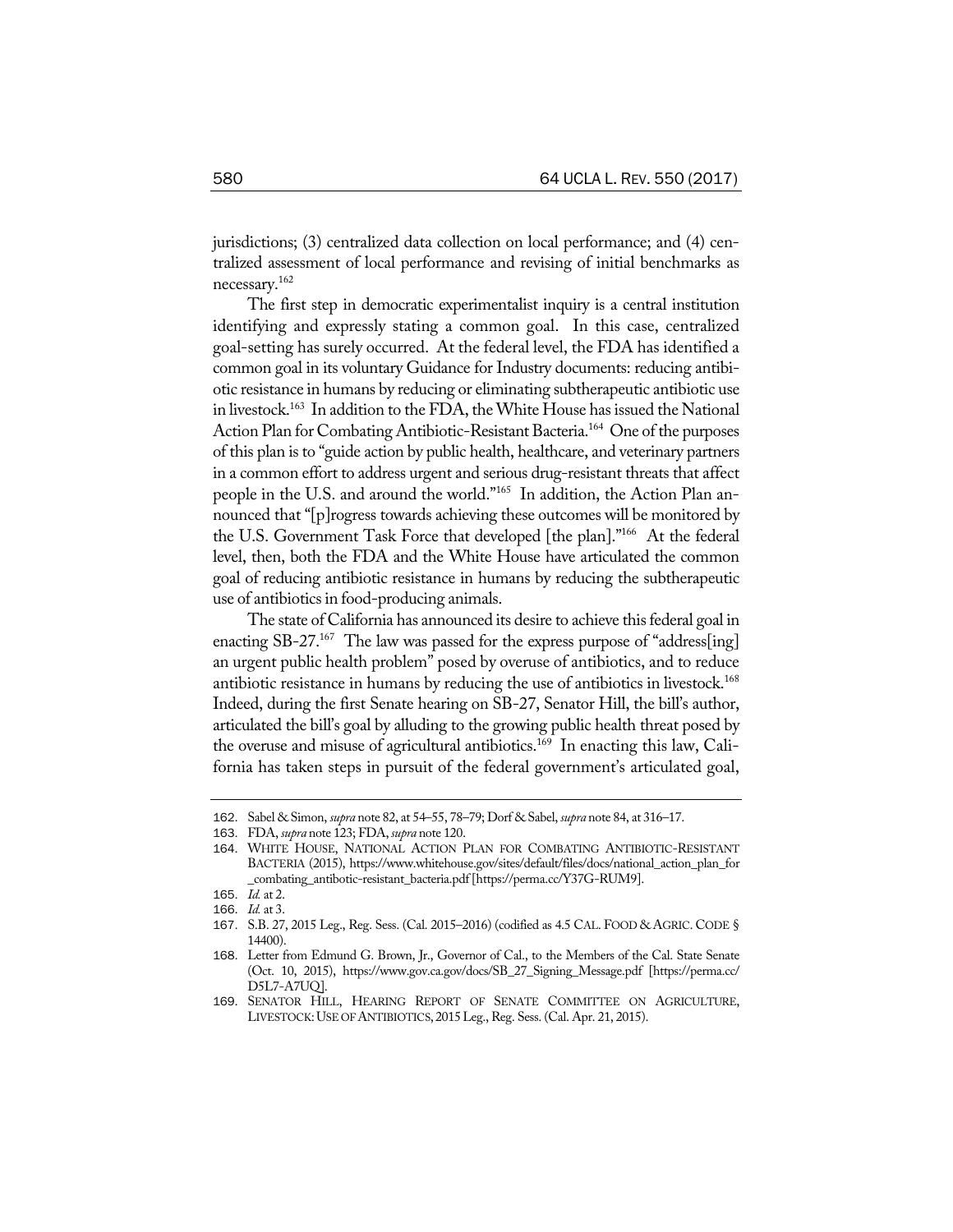resembling the beginnings of a democratic experimentalist relationship between state and federal government.

The resemblance of SB-27 to traditionally conceived democratic experimentalism begins to break down at this point, in that there is not a federal delegation to states to experiment locally in pursuit of achieving this goal. The California law was not enacted in response to a federal delegation of authority; in fact, it may even fly in the face of federal authority if it is found to be preempted. Despite the fact that this regime is not a neat example of democratic experimentalism, however, the theoretical framework does or can still apply, albeit in a more layered manner.

At first glance the California law may seem to resemble a traditional command-and-control piece of legislation. It operates as a ban on a certain set of practices. But it also has elements of democratic experimentalism and the potential for a democratic experimentalist implementation. The law calls for improved data collection in order to better understand the scientific problem at hand and to monitor livestock management in implementation of this law, and it plans to do both in continuous coordination with the relevant federal agencies and departments.<sup>170</sup> But the law leaves significant leeway in implementing its data collection requirements.<sup>171</sup> It is thus at a pivotal point: Its implementation is both critical and up for determination. If the law is implemented in a traditional command-and-control manner with little meaningful data collection, the democratic experimentalist framework would have little application and thus little effect as a theoretical framework. Alternatively, if the law is implemented with strategic and robust data collection requirements, California will emerge as a central coordinator, collecting and comparing data and possibly even serving as a curator of best practices among California firms. This implementation would underscore the law's engagement in an implicit delegation of authority to experiment to local firms. Perhaps even more compelling, if other states follow suit with their own laws regulating antibiotics and mandating data collection, the various states' experiences and the effects of their different legislations could be compared and best legislative practices discerned. This process would resemble a true democratic experimentalist approach among participating states.

What would then emerge is a layered public-private democratic experimentalism in which the federal government identifies a goal, state governments enact an initial benchmark and serve as data collectors and poolers, and local firms receive delegated authority to experiment to achieve the overarching goal. This approach does not represent traditional democratic experimentalism, but it

<sup>170</sup>. S.B. 27.

<sup>171</sup>. *Id.*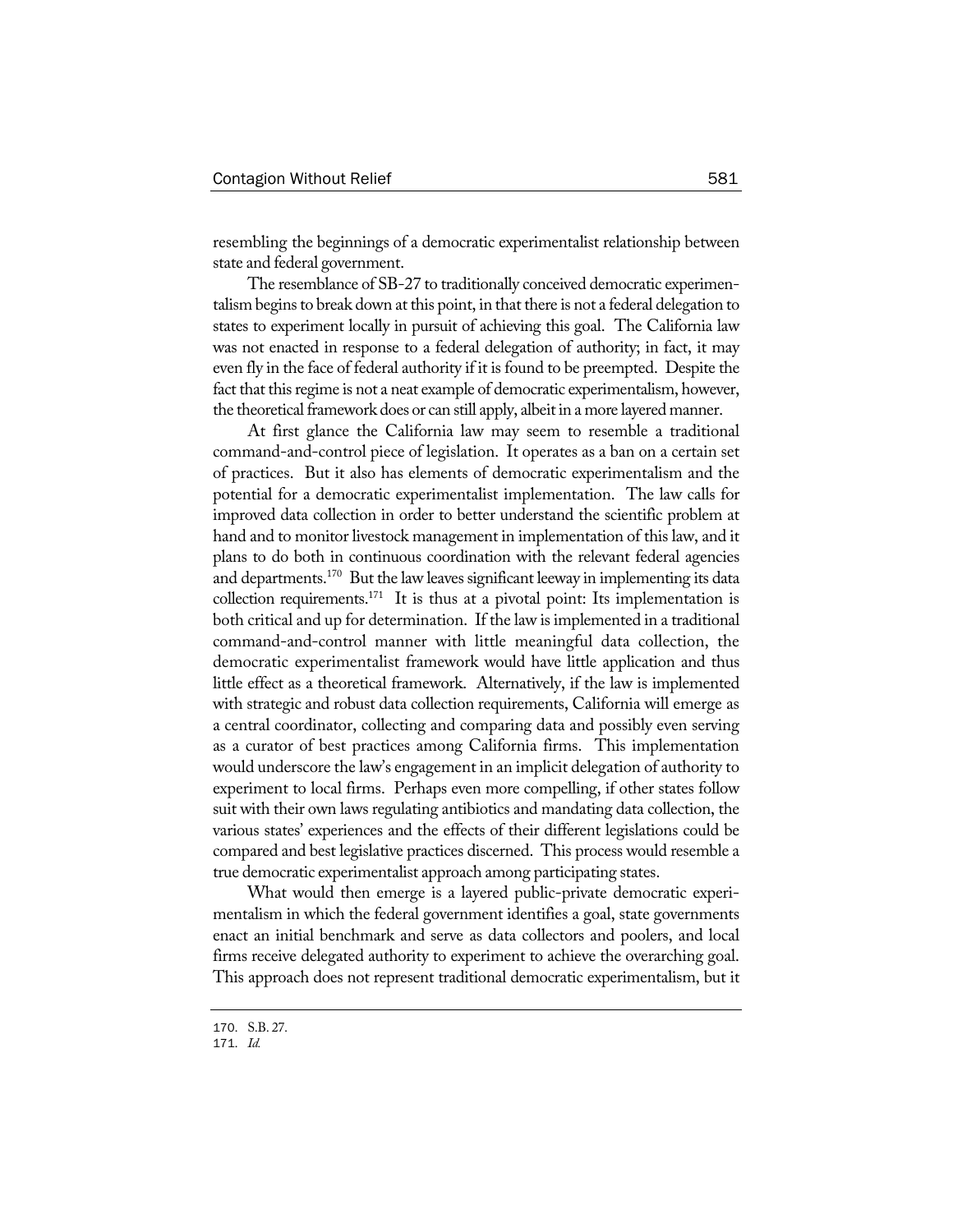is a powerful iteration. Experimentation in best practices at both the firm level (how to efficiently raise livestock without the subtherapeutic use of antibiotics) and the state level (which legislative practices result in the greatest reduction of agricultural use of antibiotics) is where real change and meaningful breakthroughs can occur.172

It may seem at first glance as though a ban is the only legislative option to eliminate problematic antibiotic use and that therefore this policy issue is not ripe for democratic experimentalism. It may also seem that a ban is a straightforward piece of command-and-control legislation with no democratic experimentalist characteristics. A brief example from the European Union illustrates why both of these suppositions are incorrect. The European Union banned antibiotics as growth promoters in 2006.<sup>173</sup> Because all member states must comply with the same blanket ban, the expectation is that the same or similar results would accrue in each country. This was not the case. Some countries' use of antibiotics has increased since the ban, others have remained constant, and still others have decreased. Since 2011, eleven European countries have decreased antibiotic use in livestock while six have increased.<sup>174</sup> In the Netherlands, for example, antibiotic use remained constant even as subtherapeutic use dropped, with producers simply increasing their therapeutic use of antibiotics to compensate for the ban on subtherapeutic use.<sup>175</sup> In response to these unsatisfactory results from EUlevel regulation, in 2007 the Netherlands implemented its own supplementary measures alongside the ban, including increased on-farm transparency; requiring veterinary registration of prescribed antibiotics; creating an independent institute to monitor antibiotic use, report it publicly, and set benchmarks; and requiring custom treatment plans for each farm, among other measures.<sup>176</sup> The Netherlands implemented these measures in large part based on the successful Danish

<sup>172</sup>. Tom Philpott, *How Factory Farms Play Chicken With Antibiotics*, MOTHER JONES (May/June 2016) http://www.motherjones.com/environment/2016/05/perdue-antibiotic-free-chicken-meatresistance [https://perma.cc/ALM8-RM4M].

<sup>173</sup>. Regulation (EC) No 1831/2003 of the European Parliament and of the Council of 22 September 2003 on Additives for Use in Animal Nutrition, 2003 O.J. (L 268) 29.

<sup>174</sup>. EUROPEAN COMMISSION, AMR: A MAJOR EUROPEAN AND GLOBAL CHALLENGE, http://ec.europa.eu/dgs/health\_food-safety/docs/amr\_factsheet\_en.pdf [https://perma.cc/XA3J-E4WL].

<sup>175</sup>. Carol Cogliani et al., *Restricting Antimicrobial Use in Food Animals: Lessons From Europe*, 6 MICROBE274, 277 (2011), http://emerald.tufts.edu/med/apua/research/pew\_12\_846139138.pdf.

<sup>176</sup>. Dik Mevius & Dick Heederik, *Reduction of Antibiotic Use in Animals "Let's Go Dutch"*, 9 J. VERBRAUCHERSCHUTZ & LEBENSMITTELICHERHEIT 177. 179 (2014), http://link. springer.com/article/10.1007%2Fs00003-014-0874-z.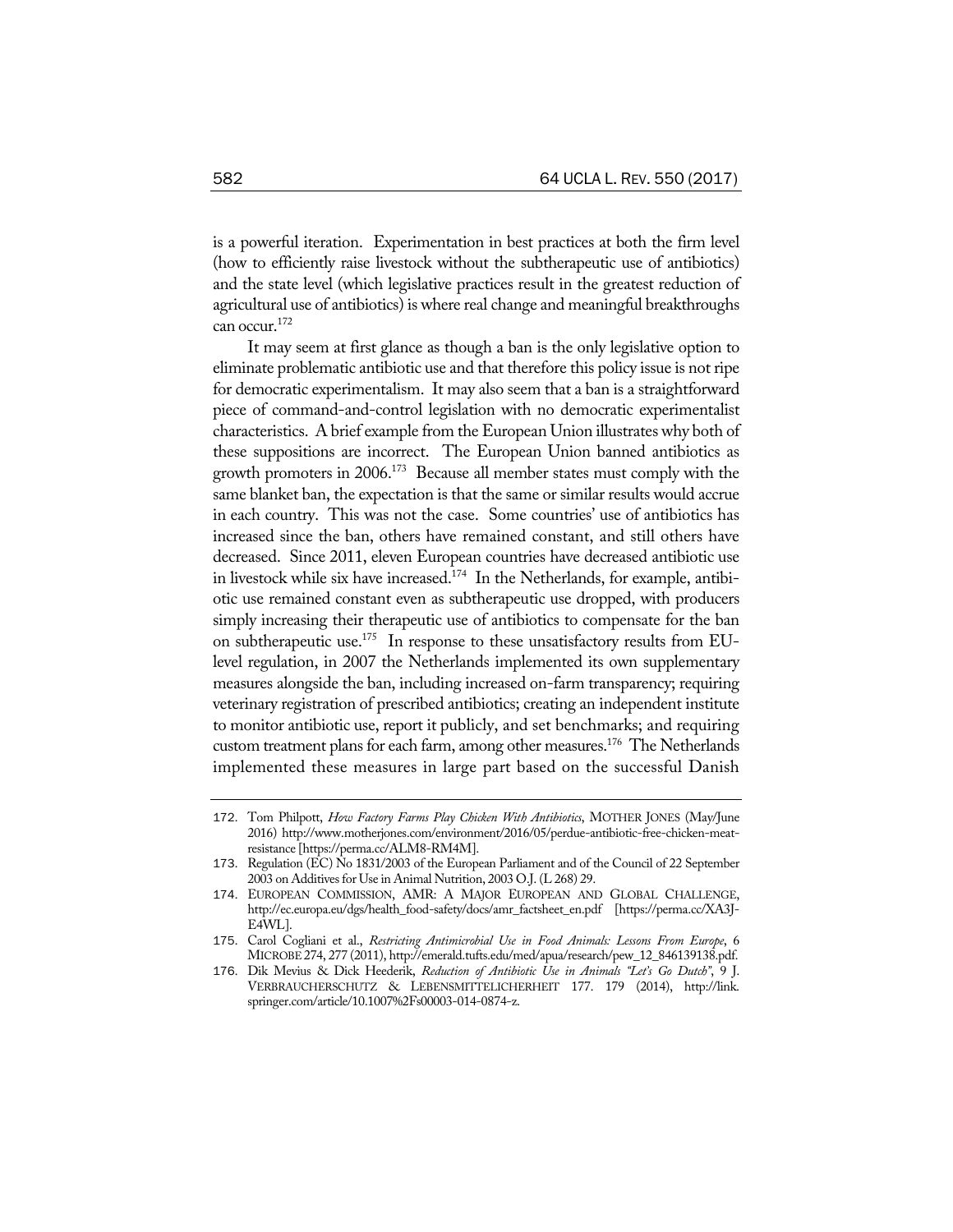approach.177 As a result of these measures, the Netherlands reduced antibiotic use by 56 percent over five years, meeting its target reduction one year early.<sup>178</sup> This example illustrates how the other practices that a state legislates alongside a blanket ban can be critical and the importance of comparing to another entity's experience. Simply banning certain uses may not have the intended results and can still leave room for critical experimentation and comparison, illustrating how democratic experimentalism can provide a solution in this policy area.

Delegating this authority to states and even to firms, even implicitly as the California law has done, represents a critical approach to problem-solving in this area. If there is robust data collection in place to track experiences at the firm- and state-levels, best practices can be identified and then enshrined legislatively, and benchmarks set and re-set once met. This iterative process can continue until the problem is solved. Data collection is therefore a crucial step for the success of democratic experimentalism. Without robust data collection, experiences cannot be assessed and compared and benchmarks cannot be met.

California's success in this area could inspire other states to begin legislating around antibiotics as well, or at least mandating data collection.<sup>179</sup> This trend would come to resemble a bottom-up democratic experimentalist movement amongst states. What started as a non-traditional layered democratic experimentalist approach would in fact come to represent a participant-involved democratic movement, supporting and reinforcing the basic ethos behind democratic experimentalism. Layered democratic experimentalism thus offers great promise as a hybrid public-private mechanism for effective problem-solving.

#### **B. ChallengesinApplyingDemocraticExperimentalism**

A lack of national uniformity is inherent in the democratic experimentalist model: In order to experiment, there must be variation among subnational jurisdictions. When considering whether to apply the democratic experimentalist framework to a policy problem, the value of democratic experimentation must always be weighed against the value of a single national regime. For companies whose operations span across California and another state, the current antibiotics regime will require compliance with two sets of laws. Operators in California also

<sup>177</sup>. Dik Mevius & Dick Heederi, Reduction of Antibiotic Use in Animals: "Let's Go Dutch", 9 J. für Verbraucherschutz und Lebensmittelsicherheit, 177 (2014), http://link.springer.com/article/ 10.1007%2Fs00003-014-0874-z.

<sup>178</sup>. *Id* at 180.

<sup>179</sup>. Over the last several years, concurrent with California's legislative process, a handful of other states have proposed legislation to address overuse of antibiotics in food-producing animals. Thus far none of the proposals has passed. *See, e.g.*, sources cited *supra* note 154.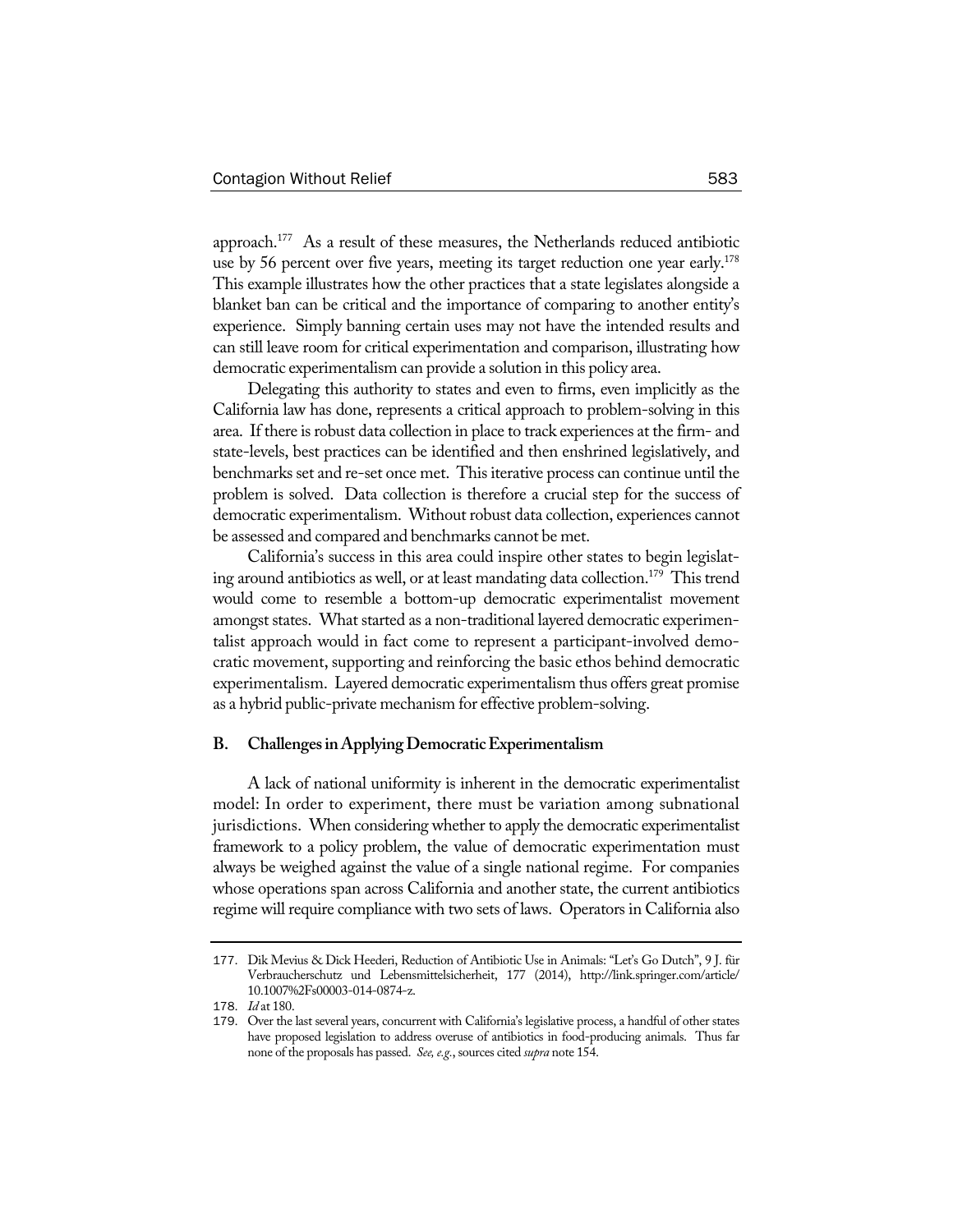face the cost disadvantage of having to produce their products without the use of subtherapeutic antibiotics while competing with producers in other states who will still be able to administer antibiotics in this way. If other states follow suit with their own antibiotics laws or use restrictions that vary from the federal government and from California, a more complicated patchwork of compliance may develop. In this case, then, the uniformity concern requires weighing the effects of experimentation to solve a pressing and little understood threat to public health and safety, against the cost to businesses and consumers of a non-uniform regime.

In order to conduct that balance, it is important to estimate as best as possible the actual financial costs of eliminating the subtherapeutic use of antibiotics in livestock. Doing so also sheds light on another concern associated with eliminating the subtherapeutic use of antibiotics: the inequitable effects on the poor of raising the price of meat. Evidence from Denmark, where the practice has been banned for over a decade, suggests that the effect on the cost of raising pork has been minimal.<sup>180</sup> In addition, Perdue, a leading chicken producer in the United States that has voluntarily begun phasing out the subtherapeutic use of antibiotics in two-thirds of its chickens, has indicated that the cost of doing so has not been significant, though it recoups the costs by passing them on to consumers in the form of a 20 percent price premium.<sup>181</sup> This passing on to consumers raises precisely the fears about inequity that may be associated with the ban on subtherapeutic antibiotics.

It is, however, important to remember the alternative. At present, an increasing number of companies and retailers are committing to eliminating the use of antibiotics in their products.<sup>182</sup> This trend leaves the poor with the unattractive option of consuming antibiotics-treated meat and increased exposure to antibiotic-resistant pathogens in their meat, while wealthier consumers can afford antibiotics-free meat and avoid exposure to these pathogens. In contrast, if firms were required to experiment in the elimination of subtherapeutic antibiotics and centralized institutions pooled data on their performance, the best practices for efficiently and cost-effectively doing so would begin to emerge, ultimately resulting in the least cost increases possible. In addition, the market price of meat currently does not reflect the actual cost of meat because, among other reasons, the current price does not account for the externality of breeding antibioticresistant pathogens in meat production. The current price of meat is the product of a shortcut that the industry has been taking for decades—a shortcut that is no

<sup>180</sup>. PEWCHARITABLETRUSTS, *supra* note 74, at 3.

<sup>181</sup>. Philpott, *supra* note 172.

<sup>182</sup>. *Seee.g.*, Hackett, *supra* note 77; Strom, *supra* note 77.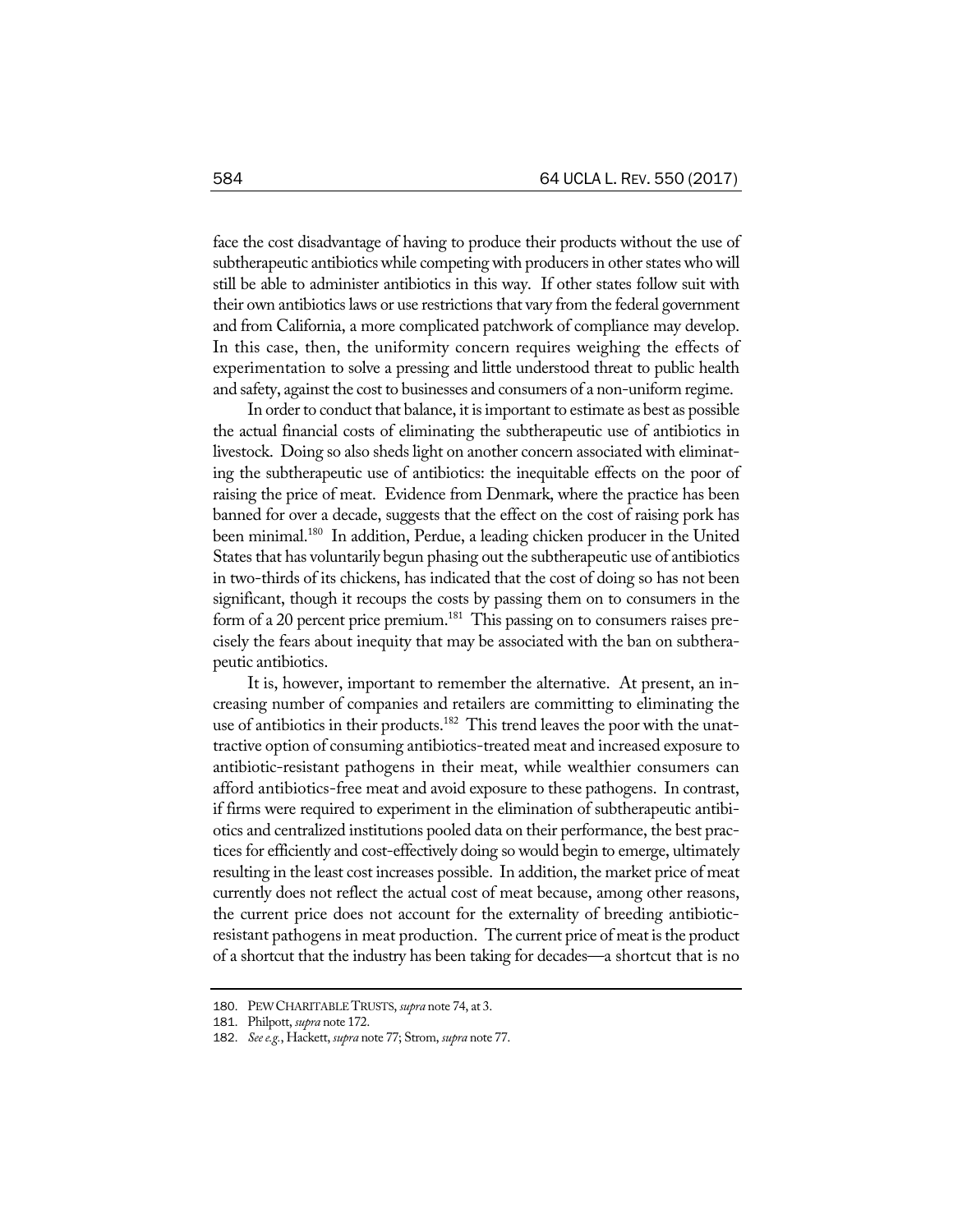longer acceptable for public health. Legally eliminating subtherapeutic antibiotic use will require companies to innovate swiftly to produce meat costeffectively in a way that does not seriously threaten public health. If companies choose to pass on any cost increases to consumers, rather than internalize the costs themselves, it will result in consumers paying the actual cost of meat and not an artificially deflated cost. It will also result in healthier meat and healthier production systems for all—not just for the wealthy.

Finally, because many major retailers are requiring suppliers to phase out the use of antibiotics in their production over the next decade, the writing is on the wall for firms. Enacting a legal framework that calls for democratic experimentalism will best support these firms in achieving these goals by establishing a collaborative, trial-and-error regime that rewards the most efficient problemsolvers. Doing so likely represents the most cost-effective mechanism for solving this problem. Similarly, although it is unclear how costly it is to comply with multiple sets of laws, it is likely that the streamlined and systematized schematic that democratic experimentalism offers would optimize these costs of compliance. Firms would certainly experience increased initial costs of compliance, but they could also benefit from the experience of other firms, helping them to recoup their initial costs. In addition, states would benefit from the legislative experiences of other states, and best practices would emerge on how to legislate most effectively to reduce antibiotic use.

# V. FEDERAL PREEMPTION AND DEMOCRATIC EXPERIMENTALISM

State legislation prohibiting the subtherapeutic use of antibiotics in farm animal production is a strong potential strategy for reducing the spread of antibiotic resistance. States are not free to regulate in every area, however, and state action in certain areas may be subject to constitutional challenge on preemption grounds. Federal preemption occurs when a federal law conflicts with a state law, whether directly or indirectly, rendering the state law void.<sup>183</sup> Federal preemption doctrine has its basis in the Supremacy Clause of the U.S. Constitution, which grants Congress the power to preempt state law when it legislates within the powers afforded to it under the Constitution.<sup>184</sup> As a result, where a state law comes into conflict with a valid federal law, federal law prevails.<sup>185</sup>

<sup>183</sup>. *Seee.g.*, Fid. Fed. Sav. & Loan Ass'n v. de la Cuesta, 458 U.S. 141, 153 (1982).

<sup>184</sup>. U.S.CONST. art. VI, § 2.

<sup>185</sup>. *See,e.g.*, *Fid. Fed. Sav. & LoanAss'n*, 458 U.S. at 153.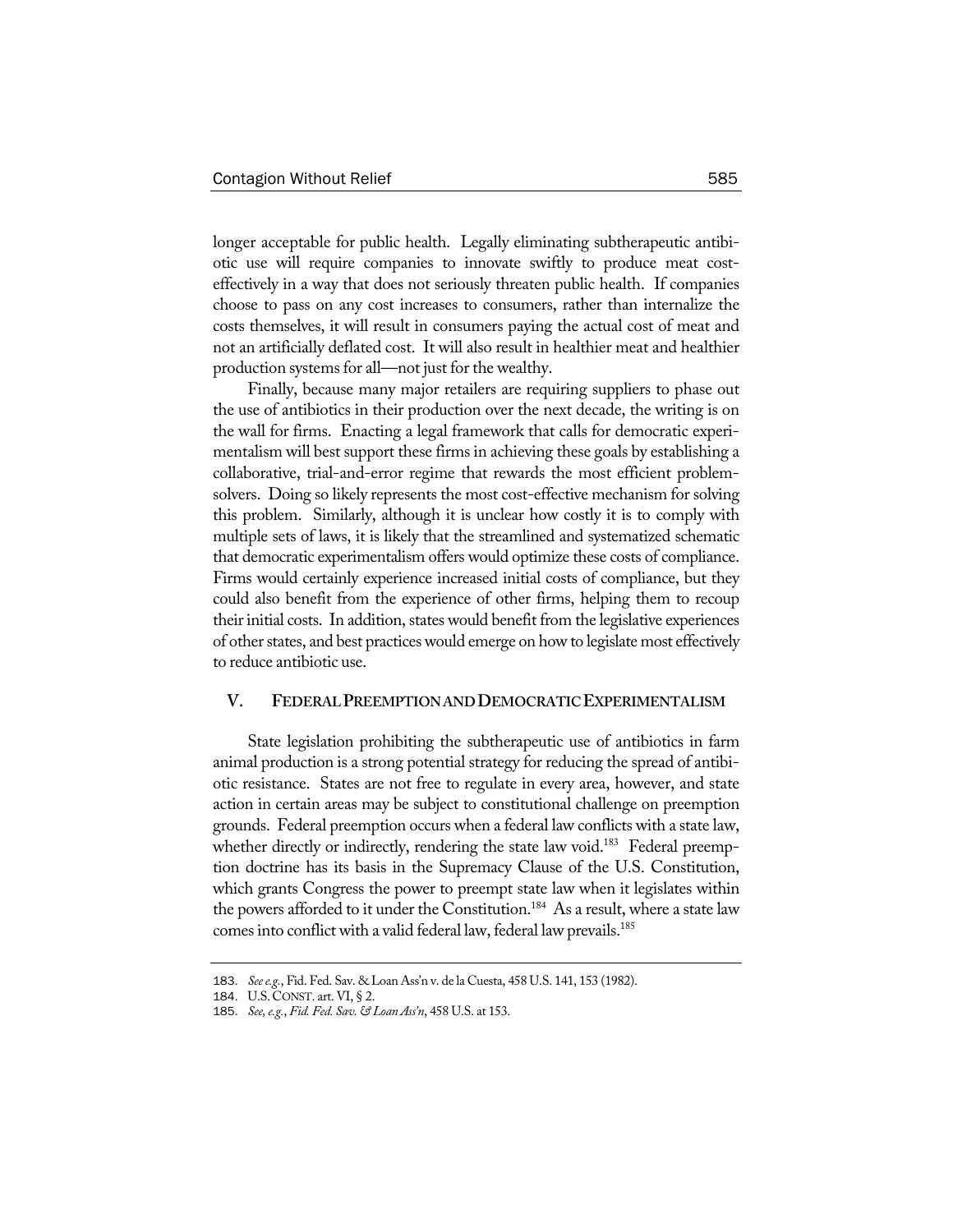Because states are independent sovereigns in our federal system, courts presume that "Congress does not cavalierly pre-empt state-law."186 A finding of preemption is "not favored 'in the absence of persuasive reasons—either that the nature of the regulated subject matter permits no other conclusion or that the Congress has unmistakably so ordained.'"187 Fields traditionally occupied by the states are especially shielded from preemption, as courts "start with the assumption that the historic police powers of the States were not to be superseded by the Federal Act unless that was the clear and manifest purpose of Congress."<sup>188</sup> In particular, the U.S. Supreme Court has presumed that federal law does not invalidate state laws pertaining to health and safety.<sup>189</sup> This presumption is particularly important in the context of a state law regulating the use of antibiotic drugs in food-producing animals for the purpose of protecting the health and safety of its citizens.<sup>190</sup> This Part begins with a brief analysis of preemption doctrine as applied to SB-27, concluding that although a court should not find the California law to be preempted, one could ultimately find either way on this unsettled question of law. It then proceeds with an argument for democratic experimentalist–informed preemption doctrine to apply in specific contexts such as this one where the policy area at issue is knowledge-intensive and marked by scientific uncertainty.

## **A. BriefOverviewofPreemption**

#### 1. **Express Preemption**

There are two broad types of preemption: express and implied.<sup>191</sup> Express preemption occurs when Congress declares in the text of a statute its intent to preempt state law.192 If the state law at issue is found to fall within the scope of the statute's preemption clause, the state law is preempted.193 In this case, the relevant federal statute is the FDCA. Congress passed this Act in 1938, expanding

<sup>186</sup>. Medtronic,Inc. v. Lohr, 518 U.S. 470, 485 (1996).

<sup>187</sup>. Commonwealth Edison Co. v. Montana, 453 U.S. 609, 634 (1981) (quoting Chicago & Nw. Transp. Co. v. Kalo Brick & Tile Co., 450 U.S. 311, 317 (1981)).

<sup>188</sup>. Wyeth v. Levine, 555 U.S. 555, 565 (2009) (quoting *Lohr*, 518 U.S. at 485).

<sup>189</sup>. Hillsborough Cty. v. Automated Med. Labs,Inc., 471 U.S. 707, 715 (1985).

<sup>190</sup>. *See* A.B. 49, 2014–2015 Gen. Assemb., Reg. Sess. (Cal. 2014) ("The spread of antibiotic-resistant bacteria poses a risk to the health of Californians and reduced use of antibiotics for livestock production is likely to reduce the risks of the rise and spread of antibiotic-resistant bacteria through food and other pathways, thus reducing the risk to Californians.").

<sup>191</sup>. *See,e.g.*, Fid. Fed. Sav. & Loan Ass'n v. de la Cuesta, 458 U.S. 141, 153 (1982).

<sup>192</sup>. *See,e.g.*, *id.*

<sup>193</sup>. *See,e.g.*, *id.*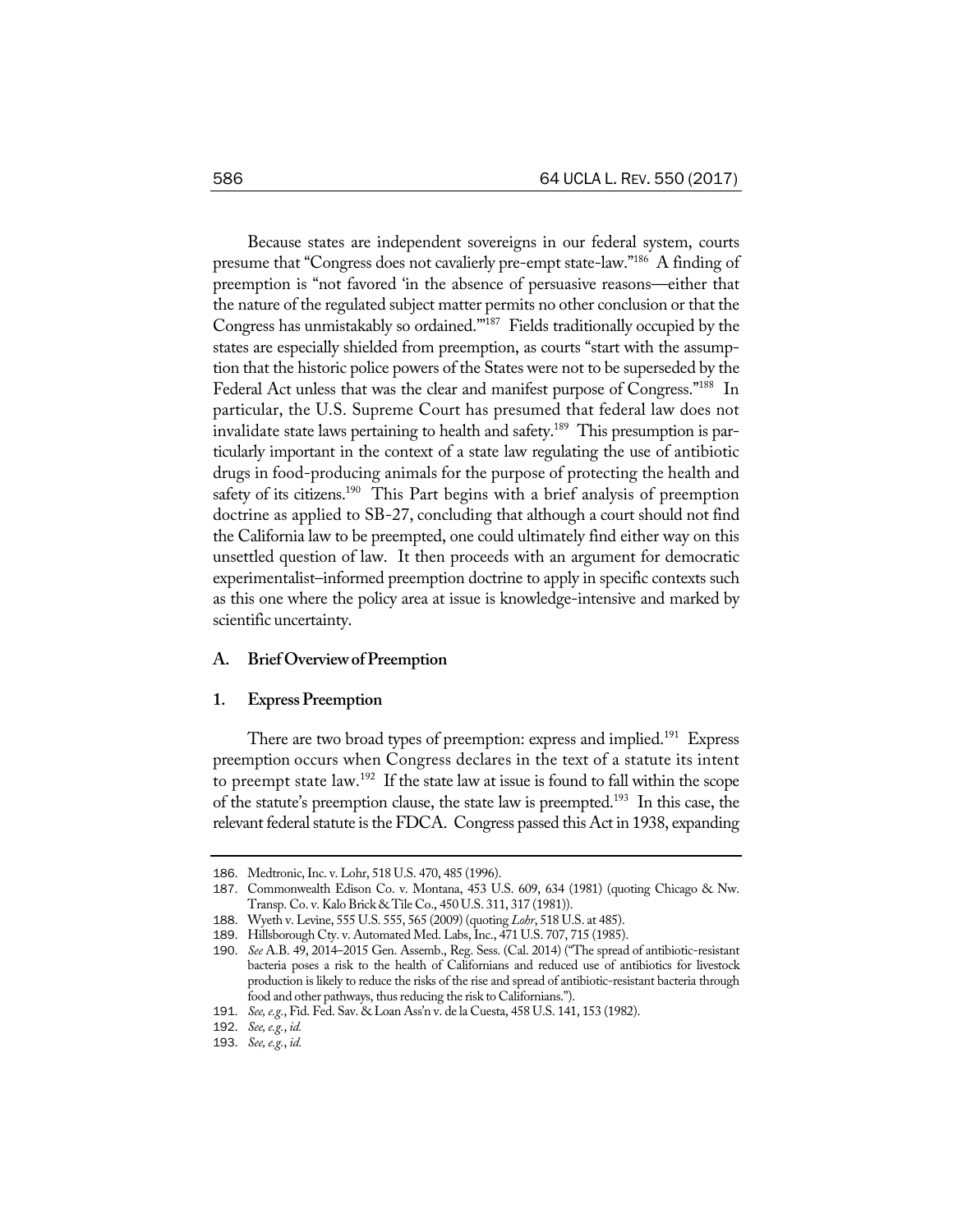the federal government's role in ensuring the safety of food, drugs, and cosmetics, and creating the FDA.<sup>194</sup> The FDCA delegates to the FDA the statutory authority to "protect the public health by ensuring that . . . human and veterinary drugs are safe and effective."195 Of particular relevance, Congress gave the FDA the authority to approve the use and labeling of any "new animal drug."<sup>196</sup> However, the statute does not contain express preemption language regarding the regulation of antibiotic drugs in food-producing animals, so express preemption does not apply.<sup>197</sup> In a recent case involving a question of federal preemption, *Association des Éleveurs de Canards et D'Oies du Quebec v. Harris*, the U.S. District Court for the Central District of California considered whether a California statute banning force feeding to produce foie gras was expressly preempted by Poultry Products Inspection Act (PPIA), the federal statute that regulates the distribution and sale of poultry products.198 PPIA contains a broadly sweeping preemption clause that expressly prohibits states from imposing "[m]arking, labeling, packaging, or ingredient requirements in addition to, or different than" those required by PPIA.<sup>199</sup> The court found that the statute was preempted because it imposed ingredient requirements—namely, force feeding requirements—for the sale of foie gras in California that were not required by the federal statute.<sup>200</sup> Although the court interpreted the meaning of "ingredient requirement" broadly in that case to include force feeding birds to produce foie gras, the same cannot be said for administering subtherapeutic antibiotics to animals. Unlike force feeding birds, which creates the type of fatty liver requisite for producing foie gras, administering subtherapeutic antibiotics to animals is not a necessary ingredient for creating any specific type of food. Therefore SB-27 does not trigger the PPIA preemption provision and is distinguishable from *Association des Éleveurs*.

<sup>194</sup>. 21 U.S.C. § 393 (2012).

<sup>195</sup>. 21 U.S.C. §§ 393(b)(2) (2012).

<sup>196</sup>. 21 U.S.C. § 360b(a)(1) (2012).

<sup>197</sup>. Jones v. Rath Packing Co., 430 U.S. 519, 538 (1977) (stating that the FDCA "contains no preemptive language").

<sup>198</sup>. Ass'n des Éleveurs de Canards et d'Oies du Québec v. Harris, 79 F. Supp. 3d 1136, 1139 (C.D. Cal. 2015).

<sup>199. 21</sup> U.S.C. § 467e (2012). The Federal Meat Inspection Act (FMIA) regulates the distribution and sale of meat products. It contains a nearly identical preemption clause to PPIA. 21 U.S.C. § 678 (2012).

<sup>200</sup>. *Ass'n desÉleveurs deCanardset d'Oies du Québec*, 79 F. Supp. 3d at 1139.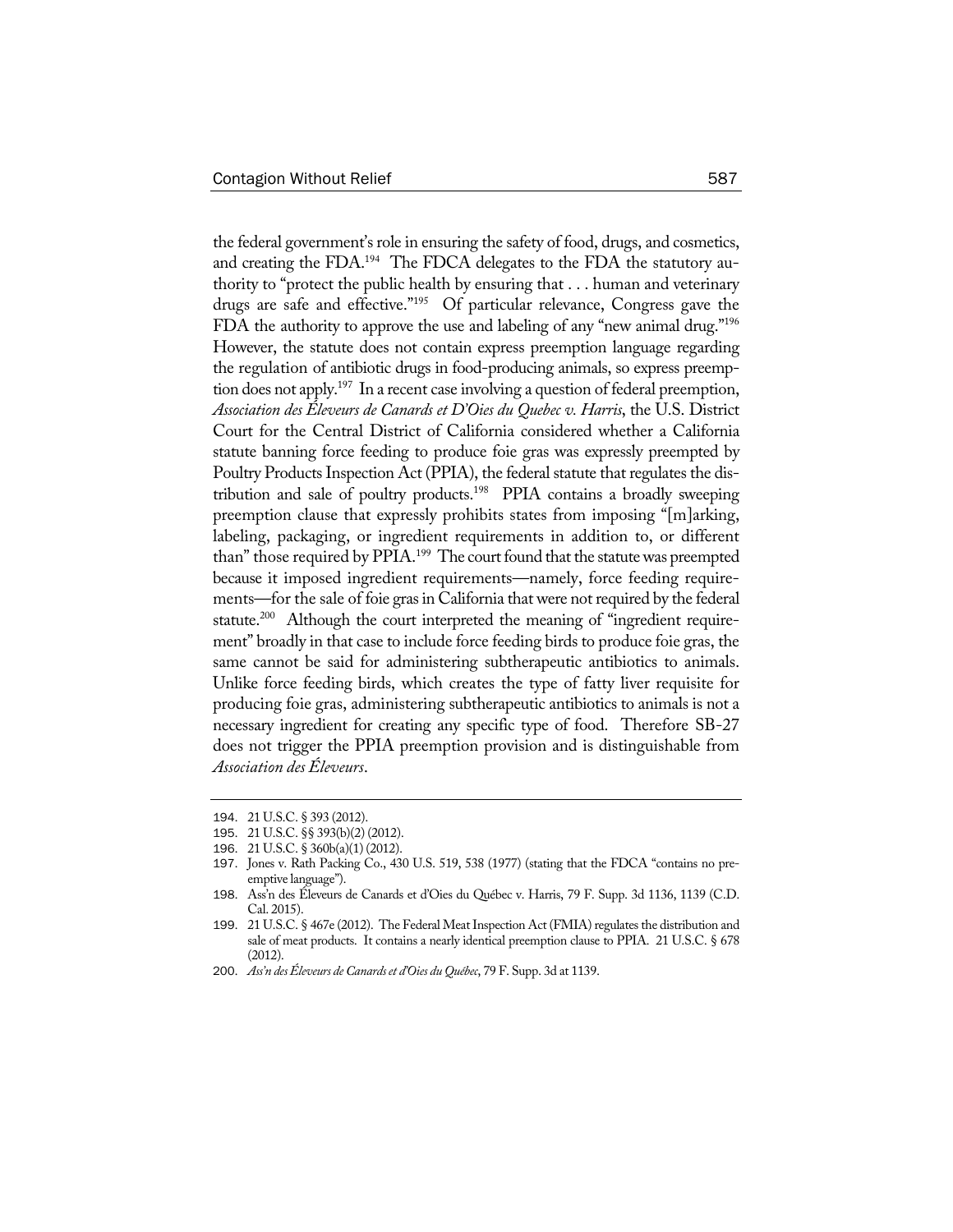## 2. **Implied Preemption**

In the absence of an express preemption clause, a court may still invalidate a state law under implied preemption. Within implied preemption are two categories: field preemption and conflict preemption.

Field preemption only occurs where Congress has not expressly preempted state law, but has legislated to create a federal regulatory scheme that is so pervasive as to "occupy the field" in that area of the law and warrant the inference that Congress did not intend the states to supplement it.<sup>201</sup> The Supreme Court has reserved findings of field preemption for cases involving comprehensive federal legal regimes, such as national labor law, where the intent of Congress was unmistakably to create a uniform national system.<sup>202</sup> The relevant question is whether the FDCA, in combination with the FDA antibiotics scheme, can be considered a pervasive federal regulatory regime akin to national labor legislation. After forty years of silent indecision vis-à-vis antibiotics in food-producing animals, the FDA chose to pursue an informal voluntary route consisting of two voluntary guidance documents and a final rule, in large part to avoid the complexity and cost of the formal process. The FDA's choice to avoid formal processes weighs strongly against finding the existence of a comprehensive federal regulatory scheme occupying the entire field. In light of the current patchwork of voluntary and piecemeal federal action, it seems implausible that a court could conclude that a comprehensive federal regime exists to overcome the presumption for states to legislate to protect public health and safety, such that the unequivocal congressional intent was to prohibit supplementary state law regulating the dangerous overuse of antibiotics.<sup>203</sup>

<sup>201</sup>. Fidelity Federal Sav. and Loan Ass'n v. de la Cuesta, 458 U.S. 141, 152 (1982).

<sup>202</sup>. San Diego Bldg. Trades Council v. Garmon, 359 U.S. 236, 241 (1959).

<sup>203</sup>. It is important to note that one district court case from 1986 has touched on the issue of field preemption and antibiotics. In *Animal Legal Defense Fund Boston, Inc. v. Provimi Veal Corporation*, a nonprofit organization brought an action to compel a veal company to disclose information on its label regarding its production practices in raising veal. Animal Legal Def. Fund Bos., Inc. v. Provimi Veal Corp., 626 F. Supp. 278, 278 (D. Mass. 1986), *aff'd*, 802 F.2d 440 (1st Cir. 1986). The court held that the claims were preempted by the "comprehensive federal scheme" in the labeling, packaging, and marketing of meat and use of medicated animal feeds. *Id.* There are several critical distinctions between *Provimi* and SB-27. *Provimi* was a deceptive practices action primarily concerned with animal welfare and meat labeling. It attempted to compel corporate speech and require a certain label be affixed to certain meat. In contrast, SB-27 is a state law primarily concerned with protecting the health and safety of consumers from the dangerous overuse of antibiotics, a danger bolstered by mounting scientific evidence. SB-27 does not compel speech or concern labeling, packaging, or marketing meat. While *Provimi* implicated FDCA, FMIA, and PPIA, prompting the court to find a comprehensive regulatory regime was in place, SB-27 only implicates the FDCA and the FDA voluntary scheme regarding antibiotics. These cannot reasonably be considered a comprehensive federal regulatory regime. The holding in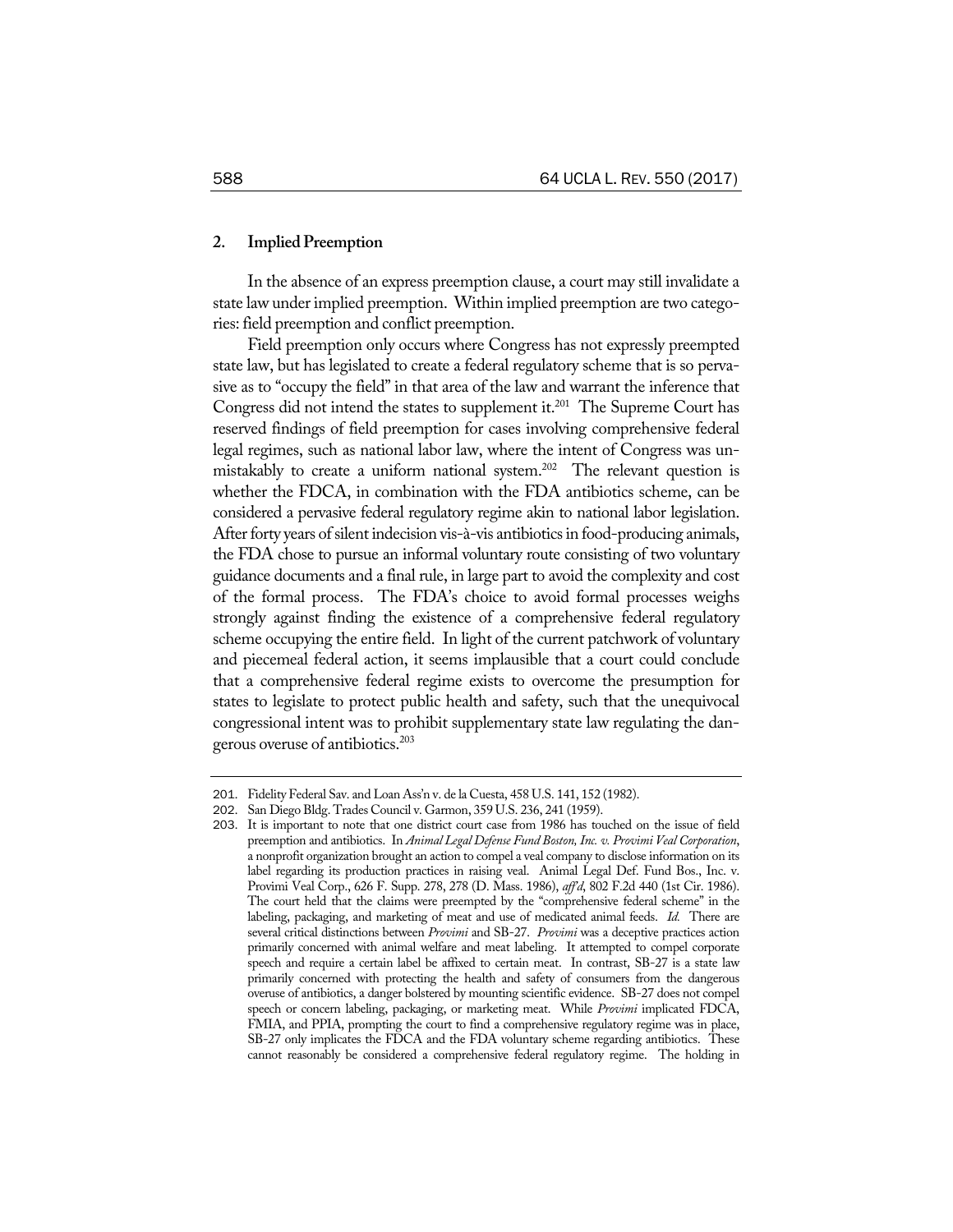Conflict preemption further breaks down into two types. The first type, known as "physical impossibility," occurs when it is impossible to comply with both the federal and state statutes at once.<sup>204</sup> Physical impossibility cases are relatively clear-cut. The Supreme Court interprets physical impossibility preemption narrowly, reserving its application of the doctrine for cases where federal law and state law are entirely irreconcilable—for instance, where "state law penalizes what federal law requires."205 Here, compliance with the state law prohibiting the subtherapeutic use of antibiotic drugs in food-producing animals would not make it operationally impossible to comply with federal law. The FDCA provides a process for approving animal drugs and medicated feed, but it does not require the use of any such drugs. In fact, complying with the California law will actually ensure that producers are in compliance with FDA's voluntary guidance and are furthering the FDA objective of judicious use of antibiotics.<sup>206</sup> Physical impossibility conflict preemption thus does not apply.

The second type of conflict preemption, known as "obstacle," occurs when state law represents an obstacle to fully achieving the purposes or objectives of Congress.207 Obstacle preemption is much less clear-cut than physical impossibility preemption; perhaps unsurprisingly, courts more easily invoke this type of preemption than any of the others.<sup>208</sup> With respect to obstacle preemption, "the presumption against preemption of state laws dictates that a law must do 'major damage' to clear and substantial federal interests before the Supremacy Clause will demand that state law surrenders to federal regulation."<sup>209</sup> There is no doubt that the California law is stricter than the FDA's scheme. Indeed, Governor Brown's veto message suggests that it was the California law's explicit intent to go beyond the FDA's guidelines. From an implied preemption perspective, the relevant question is whether the California law impermissibly conflicts with indeed, does major damage to—the purposes and objectives of the FDCA such

*Provimi* preempted a state law deceptive practices claim, whereas a similar finding in this case would invalidate a state law, something courts do not do lightly. It is implausible that the reasoning in *Provimi* could credibly be used to justify invalidating the California law under field preemption.

<sup>204</sup>. *See, e.g.*, Fid. Fed. Sav. & Loan Ass'n v. de la Cuesta, 458 U.S. 141, 153 (1982) (quoting Fla. Lime & Avocado Growers, Inc. v. Paul, 373 U.S. 132, 142-43 (1963)).

<sup>205</sup>. Geier v. Am. Honda Motor Co., 529 U.S. 861, 873 (2000).

<sup>206</sup>. *See* FDA, *supra* note 120, at 3; Veterinary Feed Directive, 80 Fed. Reg. 31,708, 31,708 (June 3, 2015) (to be codified at 21 C.F.R. pts. 514, 558).

<sup>207</sup>. *Geier*, 529 U.S. at 899 (quoting Hines v. Davidowitz, 312 U.S. 52, 67 (1941)).

<sup>208</sup>. Christopher H. Schroeder, *Supreme Court Preemption Doctrine*, *in* PREEMPTION CHOICE: THE THEORY, LAW, AND REALITY OF FEDERALISM'S CORE QUESTION 132 (William W. Buzbee ed., 2009).

<sup>209</sup>. Patriotic Veterans, Inc. v. Indiana, 736 F.3d 1041, 1050 (7th Cir. 2013) (quoting Hillman v. Maretta, 133 S. Ct. 1943, 1950 (2013)).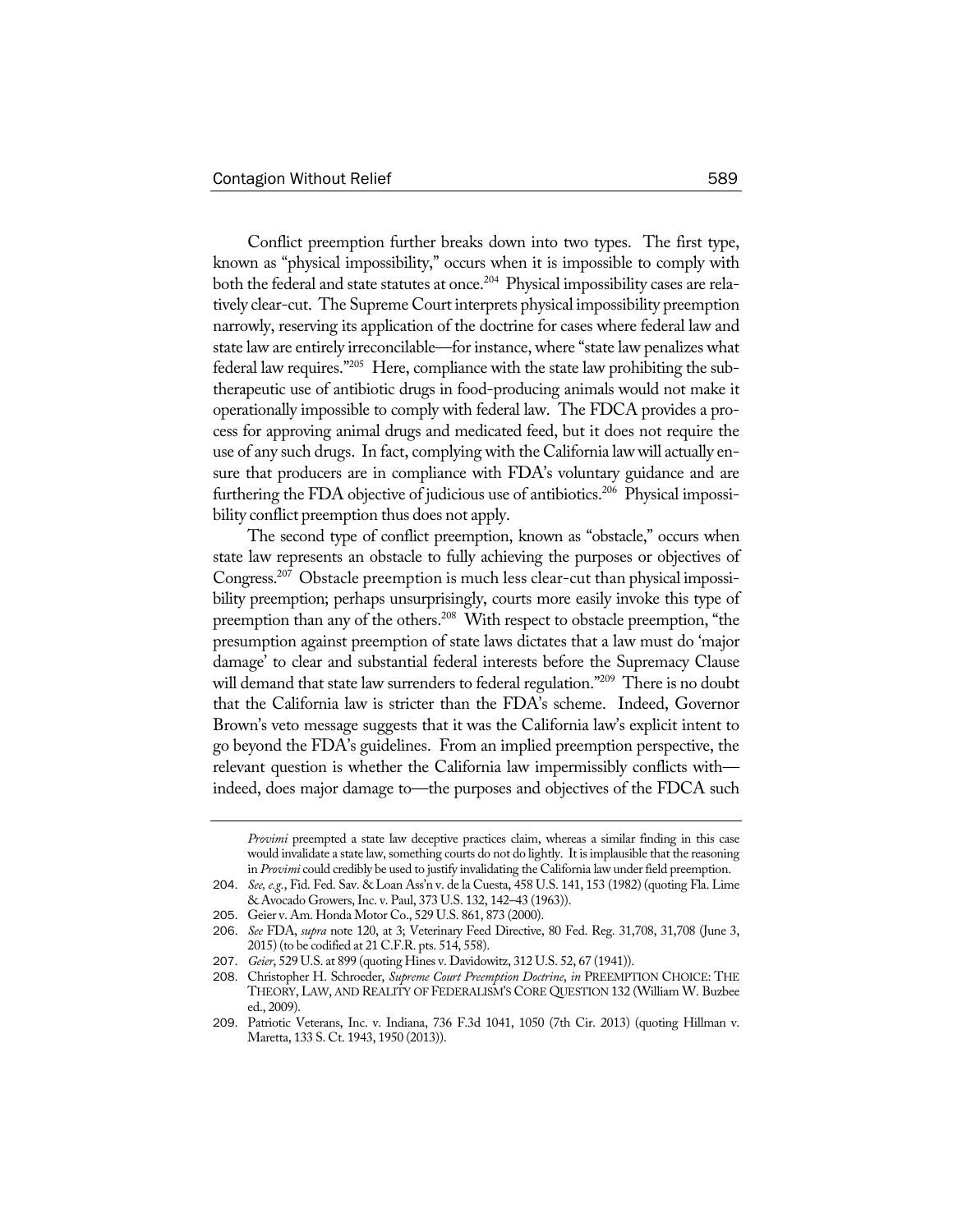that the state law is preempted when it regulates antibiotics that have been approved by the FDA and exceeds the FDA voluntary guidelines and VFD.

This analysis first requires assessing Congress's purposes and objectives under the FDCA. The creation of the FDCA expanded the federal role in drug regulation, particularly by creating the FDA and delegating to the agency the premarket drug approval process.<sup>210</sup> Even as Congress amended the FDCA over the years to enlarge the FDA's powers, it "took care to preserve state law," including adding a clause in 1962 "that a provision of state law would only be invalidated upon a 'direct and positive conflict' with the FDCA."211 Congress has added several express preemption clauses to the FDCA, including regarding medical device regulation, $212$  cosmetic labeling and packaging, $213$  and nutrition labeling (via the Nutrition Labeling and Education Act).<sup>214</sup> These express preemption clauses suggest that when Congress has desired to preclude supplementary state law on a subject governed by the FDCA, it has done so explicitly and via a detailed, narrowly tailored express preemption provision.<sup>215</sup> Though Congress delegated authority to regulate antibiotics to the FDA, it has consistently and explicitly disclaimed intent to impliedly preempt state law in this area.<sup>216</sup> Case law supports this proposition: When Congress has not spoken directly on the preemption issue and a state has imposed a stricter standard that does not make compliance with federal law impossible, courts generally assume that federal regulations have set a floor over which states may impose further requirements.<sup>217</sup>

Indeed, the Supreme Court has held that the FDA's premarket drug approval process is insufficient to show that Congress viewed state laws imposing stricter

<sup>210</sup>. Wyeth v. Levine, 555 U.S. 555, 567 (2009).

<sup>211</sup>. *Id.*; *see also* Drug Amendments of 1962, Pub. L. No. 87-781, § 202, 76 Stat. 793, 241 (1962).

<sup>212</sup>. *See,e.g.*, 21 U.S.C. § 360k (2012).

<sup>213</sup>. *See,e.g.*, 21 U.S.C. § 379s (2012).

<sup>214</sup>. *See* Nutrition Labeling and Education Act of 1990, Pub. L. No. 101-535, 104 Stat. 2353 (1990) (codified as amended at 21 U.S.C. § 343-1 (2012)).

<sup>215</sup>. *See* Wyeth v. Levine, 555 U.S. 555, 567 (2009) (citing the FDCA's express preemption provision for medical devices as evidence that Congress did not intend to impliedly preempt state tort claims involving prescription drugs); Cipollone v. Liggett Grp., Inc., 505 U.S. 504, 547 (1992) (Scalia, J., concurring in part and dissenting in part) ("The existence of an express pre-emption provision tends to contradict any inference that Congress intended to occupy a field broader than the statute's express language defines."); Wis. Pub. Intervenor v. Mortier, 501 U.S. 597, 612–14 (1991) (holding that plaintiff's state law claim was not preempted by the Federal Insecticide, Fungicide, and Rodenticide Act because the Act's express preemption provision "would be pure surplusage if Congress had intended to occupy the entire field of pesticide regulation").

<sup>216</sup>. *See Wyeth*, 555 U.S. at 567; *Wis. Pub.Intervenor*, 501 U.S. at 612–14; *Cipollone*, 505 U.S. at 547.

<sup>217</sup>. *See* Steel Inst. of N.Y. v. City of New York, 832 F. Supp. 2d 310, 331 (S.D.N.Y. 2011), *aff'd*, 716 F.3d 31 (2d Cir. 2013); *see also* Chinatown Neighborhood Ass'n v. Harris, 33 F. Supp. 3d 1085, 1106 (N.D. Cal. 2014) ("Federal law is not a floor or a ceiling such [that] any state law varying from what federal law permits is preempted.").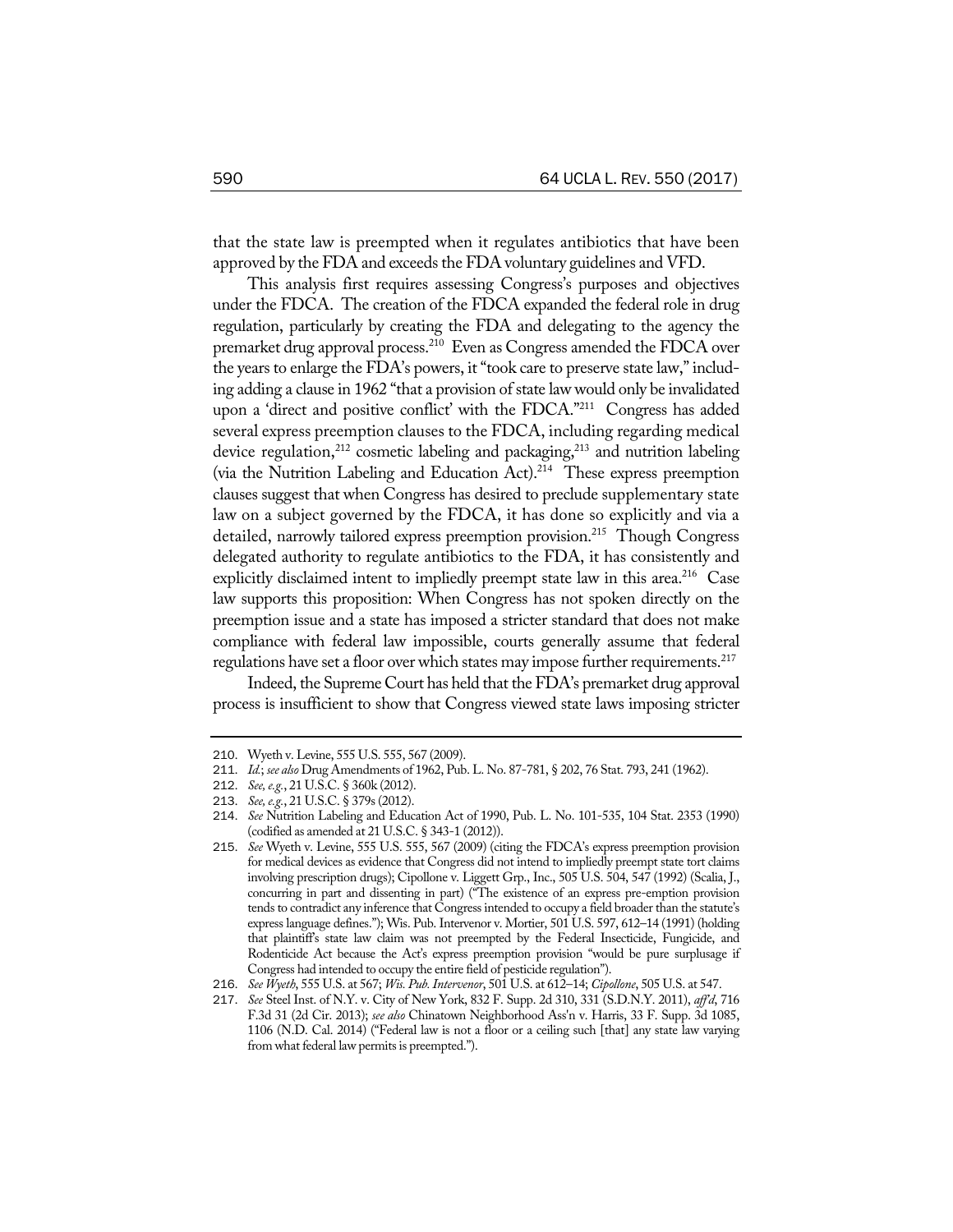standards on FDA-approved drugs as an obstacle to its purposes and objectives under the FDCA, especially in light of all the evidence that Congress did not desire for the FDCA to impliedly preempt state law.<sup>218</sup> The FDA's approval of the general use of a certain drug does not limit states' abilities to restrict the drug's use in dangerous contexts, according to the Supreme Court in *Wyeth v. Levine*. The approval of an antibiotic drug for use in food-producing animals does not equate to a requirement or even a desire that the antibiotic drug be allowed for use in every context.<sup>219</sup>

The statute itself declares that its purpose is to ensure the safety and effectiveness of veterinary drugs.<sup>220</sup> State law that intentionally exceeds the FDA scheme could arguably be seen as an impermissible obstacle to these congressional purposes. However, the FDA states in its response to commentary to the final rule that VFD drugs should only be used for disease prevention purposes where "appropriate for the treatment, control, or prevention of a specific disease," $^{221}$ which counsels against the use of routinized, low doses administered herd- or flock-wide. The state regulation in this case seeks to achieve the same objective as the federal government: the judicious use of antibiotics in food-producing animals, particularly vis-à-vis routine use for disease prevention. The state is stepping in here to fill a gap in the absence of binding federal action and in the face of federal acknowledgment of the problem but political gridlock on how to act. Far from thwarting congressional federal objectives, the California law arguably furthers them by limiting antibiotic use in a way that reflects over forty years of FDA understanding and that is in line with the principle set forth in the VFD.

It is also unlikely that the FDA antibiotics scheme qualifies as an agency action that can sufficiently preempt state law. "[A]n agency regulation with the force of law can pre-empt conflicting state requirements,"222 but "[c]ourts with good reason are wary of affording preemptive force to actions taken under more informal circumstances."223 There is some authority for the proposition that only exercises of an agency's formal rulemaking authority are sufficient to preempt

<sup>218</sup>. *See Wyeth*, 555 U.S. at 575. It should also be noted that it is unlikely this type of state law runs the risk of creating a patchwork of state laws. There simply are not many options for variation in the laws around subtherapeutic antibiotic use. The California law uncontroversially reflects forty years of FDA practice and understanding about subtherapeutic antibiotic use. It is likely any other state legislating in this area would adopt a similar or identical approach. If not, that state would run the risk of thwarting federal objectives.

<sup>219</sup>. *See Chinatown Neighborhood Ass'n*, 33 F. Supp. at 1106 ("Not banning some activity is not the same as affirmatively requiring that it be allowed.").

<sup>220</sup>. *See* 21 U.S.C. § 393(b)(1)-(2) (2012).

<sup>221</sup>. *Id.*

<sup>222</sup>. *Wyeth*, 555 U.S. at 576.

<sup>223</sup>. Fellner v. Tri-Union Seafoods, L.L.C., 539 F.3d 237, 245 (3d Cir. 2008).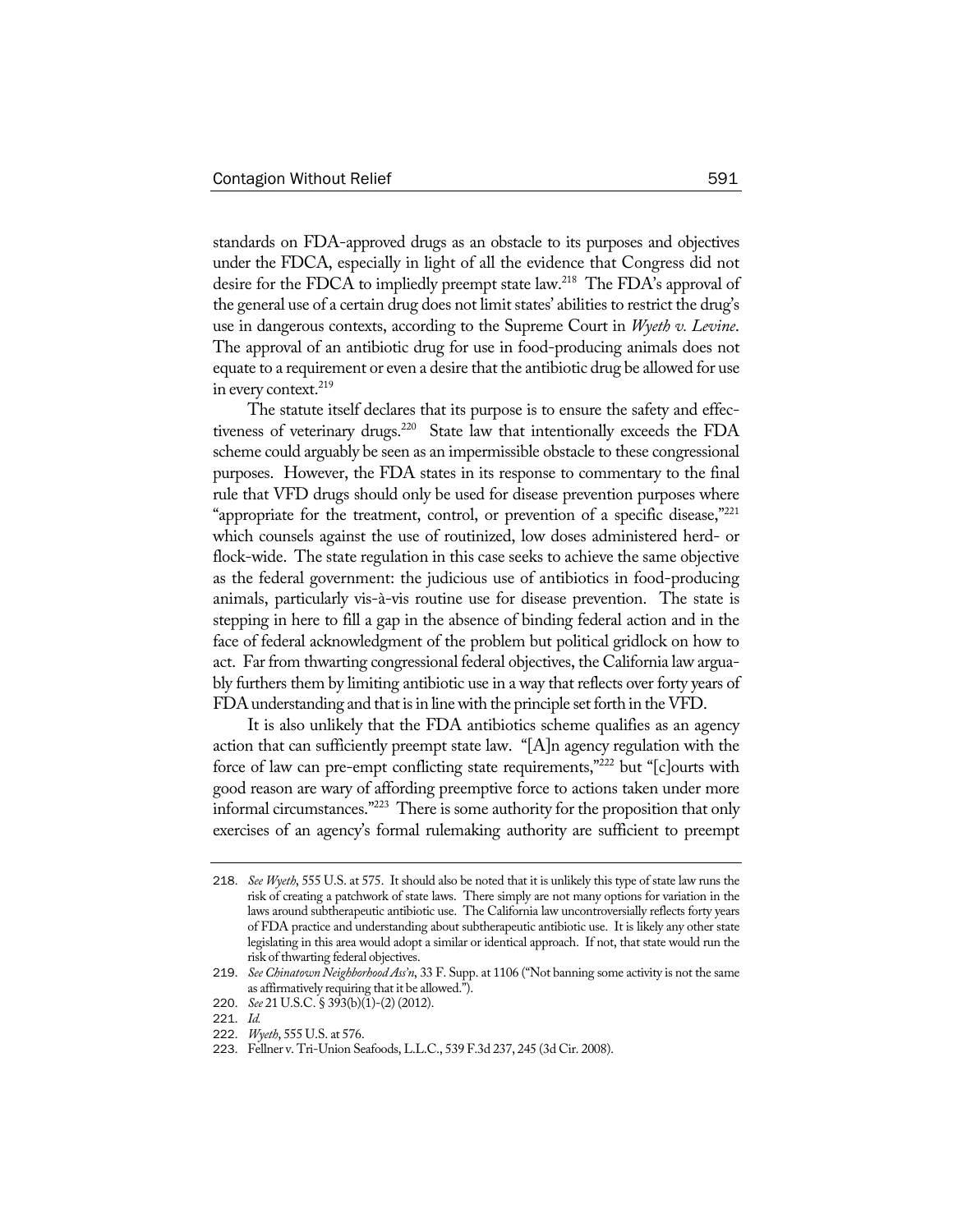state law.<sup>224</sup> Although there are exceptions to requiring formal notice and comment rulemaking,<sup>225</sup> nonbinding guidance is insufficient to preempt state law.<sup>226</sup> Even if formal rulemaking is not a strict threshold to preemptive power, it is unlikely that the FDA antibiotics scheme—two voluntary guidance documents coupled with one final rule—would be given preemptive weight. Although the FDA scheme should not be dismissed outright because it is not purely informal and does implicate a final rule, the scheme is a sort of hybrid with murky contours. Given the case law on point and the relatively high standard it sets for assigning preemptive effect to agency action, it seems unlikely this scheme would be considered sufficient to preempt state law.

On the other hand, the California law explicitly and deliberately exceeds the federal scheme established by the FDA. Normative reasoning aside, in drafting SB-27, the California legislature set out to exceed the federal scheme, as indicated by Governor Jerry Brown in his veto of the previous bill that replicated the FDA voluntary guidance. Intentionally exceeding the federal scheme could be viewed by a court as presenting an obstacle to the federal purposes and objectives of Congress. The FDA has considered this issue for over forty years, it has approved the use of these antibiotic drugs in livestock, and it has decided to pursue a voluntary scheme that does not prohibit the use of antibiotics for disease prevention purposes. Read this way, the California law stands in conflict with a federal scheme, which, although unsatisfactory, is relatively clear in its allowance of antibiotic drugs in livestock for these purposes.

In short, although the above preemption analysis suggests that the California law should prevail if challenged, a court could plausibly decide either way on the issue. A court could reasonably find that the law survives such a challenge because

<sup>224</sup>. *See* Good v. Altria Grp., Inc., 501 F.3d 29, 51 (1st Cir. 2007), *aff'd and remanded*, 555 U.S. 70 (2008) ("Unlike many other exercises of agency authority, formal rulemaking comes with a host of procedural protections under the Administrative Procedure Act ('APA'), such as notice of the proposed rule, an opportunity for interested parties to participate, a statement of the basis and purpose of any rule adopted, and its publication in the Federal Register. 5 U.S.C. § 533 (2007). Limiting the preemptive power of federal agencies to exercises of formal rulemaking authority, then, ensures that the states will have enjoyed these protections before suffering the displacement of their laws.").

<sup>225</sup>. *See Fellner*, 539 F.3d at 244 (noting that "in appropriate circumstances, federal agency action taken pursuant to statutorily granted authority short of formal, notice and comment rulemaking may also have preemptive effect over state law" (citing Colacicco v. Apotex Inc., 521 F.3d 253, 271 (3d Cir.  $2008))$ ).

<sup>226</sup>. *See* Holk v. Snapple Beverage Corp., 575 F.3d 329, 340–41 (3rd Cir. 2009) (FDA's informal policy statements on the use of the word "natural," as well as several warning letters in which the FDA told a manufacturer to remove the term "natural" from a product's label, did not give FDA's policy the weight of law necessary to preempt state law); Von Koenig v. Snapple Beverage Corp., 713 F. Supp. 2d 1066, 1074–76 (E.D. Cal. 2010) (following *Holk*, 575 F.3d 329).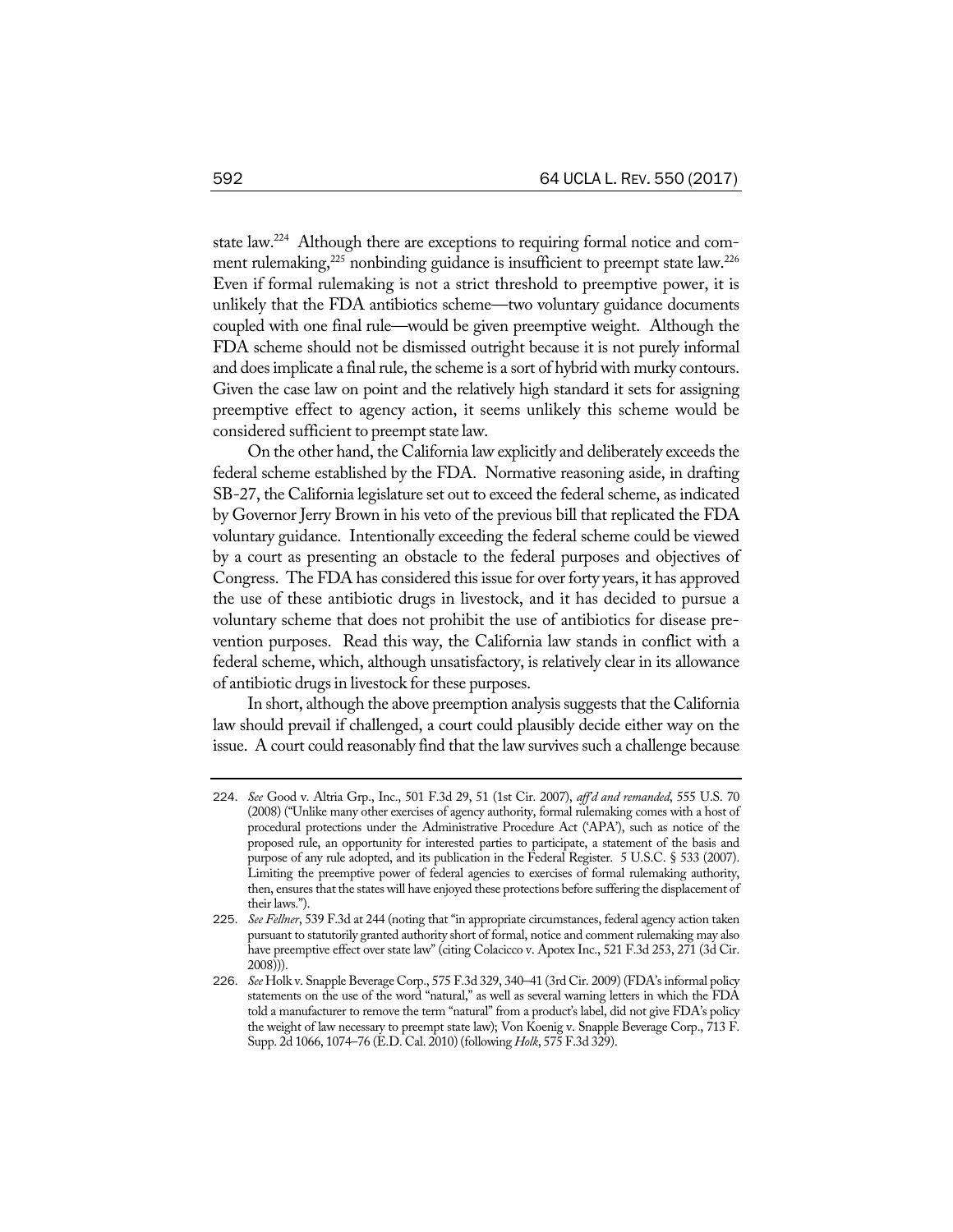it furthers federal objectives in a number of ways and is supported by California's compelling interest in protecting the health and safety of its citizens. Equally, a court could find that the law does not survive a preemption challenge because it deliberately exceeds the federal scheme established by the FDA after forty years of consideration. This analysis highlights how the law in this area is unsettled; states such as California that legislate beyond federal standards run the risk of courts invalidating their legislation on preemption grounds. This risk of invalidation underscores the threat preemption poses to the valuable problem-solving processes of experimentation and the fruits of data collection and pooling. The only legislation in the country that currently meaningfully addresses this critical issue is at risk of being invalidated: Preemption in this context could have deleterious effects on solving the antibiotic resistance crisis.

#### **B.** Democratic Experimentalist-Informed Preemption Doctrine

Rather than limiting or threatening democratic experimentalism, in certain contexts such as this one preemption doctrine should encourage its valuable problem-solving processes. As Justices Brandeis and O'Connor have both noted, "[o]ne of federalism's chief virtues, of course, is that it promotes innovation by allowing for the possibility that 'a single courageous State may, if its citizens choose, serve as a laboratory; and try novel social and economic experiments without risk to the rest of the country.<sup>""227</sup> Democratic experimentalist theory contends that policy experimentation is central to optimal policy choices in certain areas.<sup>228</sup> This theoretical framework can therefore help promote the virtues of federalism, as conceived by Justices Brandeis and O'Connor, by informing preemption doctrine and bolstering the argument against federal preemption in these certain areas.

What, then, are these certain areas? They can be categorized as "knowledge-intensive" and scientifically uncertain—where the impediment to effective lawmaking is not ignorance of some but uncertainty of all, and significant empirical data are needed to identify solutions. Expertise is insufficient to solve problems whose solutions are uncertain and involve unsettled scientific or social scientific questions. In these areas, amassing knowledge via experimentation, data pooling, and multi-stage, continuous feedback policymaking is critical to problem-solving.229 As a result, these policy areas are unlikely to be resolved by

<sup>227</sup>. Gonzales v. Raich, 545 U.S. 1, 42 (2005) (O'Connor, J., dissenting) (quoting New State Ice Co. v. Liebmann, 285 U.S. 262, 311 (1932) (Brandeis, J., dissenting)).

<sup>228.</sup> Bertrall L. Ross II, *Embracing Administrative Constitutionalism*, 95 B.U. L. REV. 519, 557 (2015).

<sup>229</sup>. *See* Gubler, *supra* note 95, at 129–31.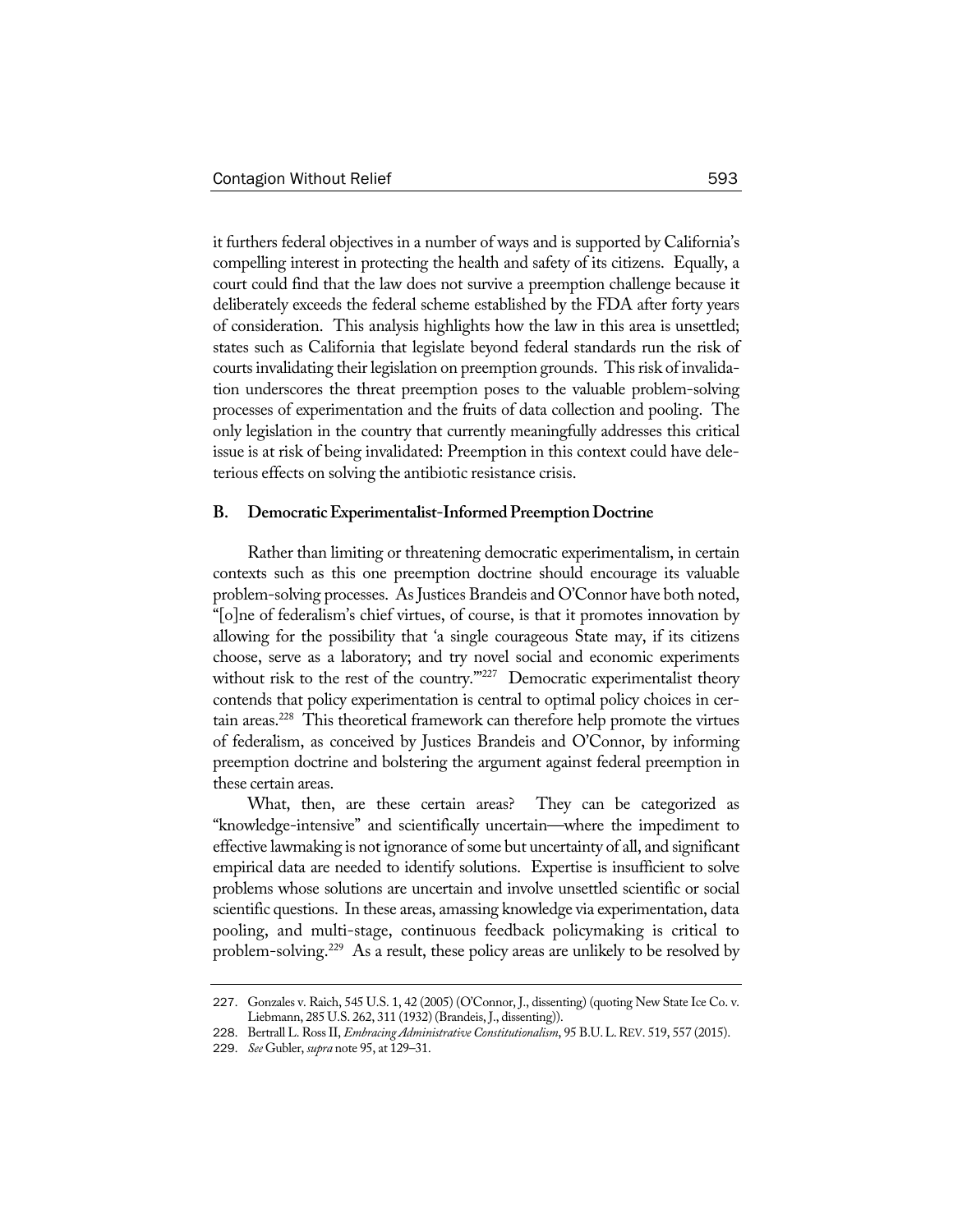command-and-control legislation but are perfect candidates for democratic experimentalist legislation. Knowledge-intensive and scientifically uncertain issues may include, for example, antibiotic resistance, pollution, police abuse, education, housing, and welfare.<sup>230</sup> Where the issue at stake is a public good or significantly threatens public health, as in the case of antibiotic resistance, the argument is even stronger in favor of the democratic experimentalist approach because of the acute need for efficient and swift solutions and the unlikelihood that other forms of legislation or private actors will provide them rapidly enough of their own accord.

Other areas that could raise preemption questions can be differentiated from knowledge-intensive issues. For example, one policy area that might raise preemption questions can be thought of as "values-based": Society must make a collective judgment about the types of values it wishes to promote and enshrine in law. These policy areas might include gay marriage, civil rights, and abortion. In these cases, allowing for experimentation at the local level would not yield any relevant information in terms of how best to legislate to achieve a certain goal and so democratic experimentalist-informed preemption doctrine would not apply. No amount of data pooling or empirical testing will inform how best to legislate in these areas; the legislation ultimately must reflect a collective societal value judgment. If there are benefits to be gained from allowing differing local laws, they are not experimental in nature. In knowledge-intensive policy areas, there is an articulated goal to be reached—for example, reducing antibiotic resistance in humans, alleviating police abuse, improving education—and the pathway to achieving that goal is an unclear scientific or social scientific question. In valuesbased policy areas, there is a collective value judgment to be made and reflected in law—for example, whether the state should recognize same-sex marriage, what should be considered a protected class under the law, and whether abortion should be permissible. Command-and-control legislation does not have the same trouble in these contexts that it does in knowledge-intensive contexts. The democratic experimentalist-informed preemption doctrine is thus narrow in scope: It should afford deference to experimental approaches only in knowledgeintensive policy areas, as defined above, and not sweepingly. In these knowledge-intensive areas, the democratic experimentalist theoretical framework bolsters the argument against preemption. Preemption doctrine should evolve to favor democratic experimentalism in these contexts.

Historical precedent exists for the potential of experimentalist state action to effect largescale change to improve the food system and public health. Legislative

<sup>230</sup>. *See generally* Sabel & Simon, *supra* note 91.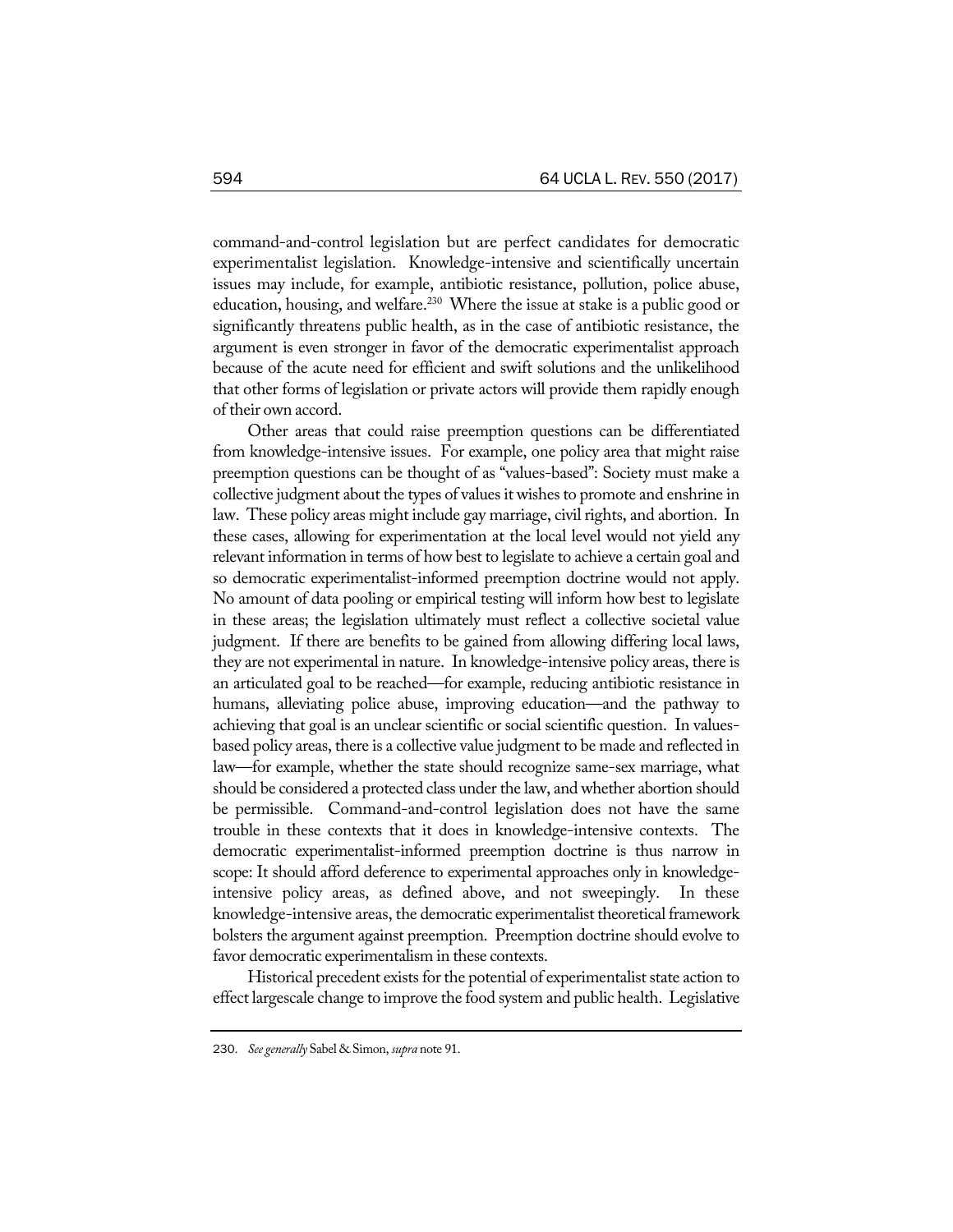action in food law and policy at the state level has helped spur significant change not only statewide, but also nationally as other states follow the first state or municipality's example. Examples of this phenomenon include the trans fat ban, menu labeling requirements, states adopting nutrition standards, farm to school laws, healthy food financing to incentivize locating grocery stores in certain areas, and cage-free egg laws.<sup>231</sup> To demonstrate the effect state and local action can have, take for example the trans fat ban experience. In 2006, New York City's Board of Health banned trans fat in restaurant food.<sup>232</sup> Philadelphia followed suit shortly after with its own ban,<sup>233</sup> followed by Boston in 2008.<sup>234</sup> Also in 2008, California became the first state to ban trans fat in restaurants, effective January 2010.<sup>235</sup> Just five years later, in 2015, the FDA issued a final determination revoking "generally recognized as safe" (otherwise known as GRAS) status for trans fat, finding that there is no safe amounts of trans fat that should be consumed.236 By June 2018, all trans fat will be removed from prepared foods in the United States.237 In less than ten years, the local and state actions in this area led to a national ban, highlighting the impact this type of experimentalist state action can have. It is critical to rethink how democratic experimentalist theory should inform federal preemption doctrine in knowledge-intensive and scientifically uncertain contexts so that it encourages, rather than threatens, local experimentation structured by central coordination and monitoring, in order to solve pressing policy problems—particularly those that involve threats to public health. Bolstering state laws in this way will encourage more frequent engagement in layered democratic experimentalist endeavors, with promising potential.

<sup>231</sup>. *See, e.g.*, Act Relative to School Nutrition of 2010 (codified as amended in scattered sections of the Mass. Gen. Laws); Farm to School Procurement Act of 2012 (as codified in ALA. CODE § 16-1- 46 (2012) and as amended in ALA. CODE § 16-13B-2 (2012)); Healthy Food Retail Act of 2009 (as codified in LA. STAT.ANN. § 3:296); California Healthy Food Financing Initiative of 2011 (as codified in CAL. HEALTH & SAFETY CODE §§ 104660–64 (West 2006)); Standards for Confining Farm Animals/Prevention of Animal Cruelty Act (as codified in CAL. HEALTH & SAFETYCODE §§ 25990–94 (West 2010)).

<sup>232</sup>. *See* DEPT. OF HEALTH & MENTAL HYGIENE BD. OF HEALTH, NOTICE OF ADOPTION OF AN AMENDMENT (§ 81.08) TO ARTICLE 81 OF THE NEW YORK CITY HEALTH CODE, https://web.archive.org/web/20070115114212/http://www.nyc.gov/html/doh/downloads/pdf/pu blic/notice-adoption-hc-art81-08.pdf [https://perma.cc/WVC8-U99B].

<sup>233</sup>. Phila., Pa., HEALTH CODE§ 6-307 (2015).

<sup>234</sup>. *See* BOS. PUB. HEALTH COMM'N, A REGULATION TO RESTRICT FOODS CONTAINING ARTIFICIAL TRANS FAT IN THE CITY OF BOSTON, http://www.bphc.org/boardofhealth/ regulations/Documents/Trans\_Fat\_Regulation.pdf[https://perma.cc/S46A-M929].

<sup>235</sup>. CAL.HEALTH &SAFETYCODE §114377 (2009).

<sup>236</sup>. Final Determination Regarding Partially Hydrogenated Oils, 80 Fed. Reg. 34,650 (June 17, 2015).

<sup>237</sup>. *Id.*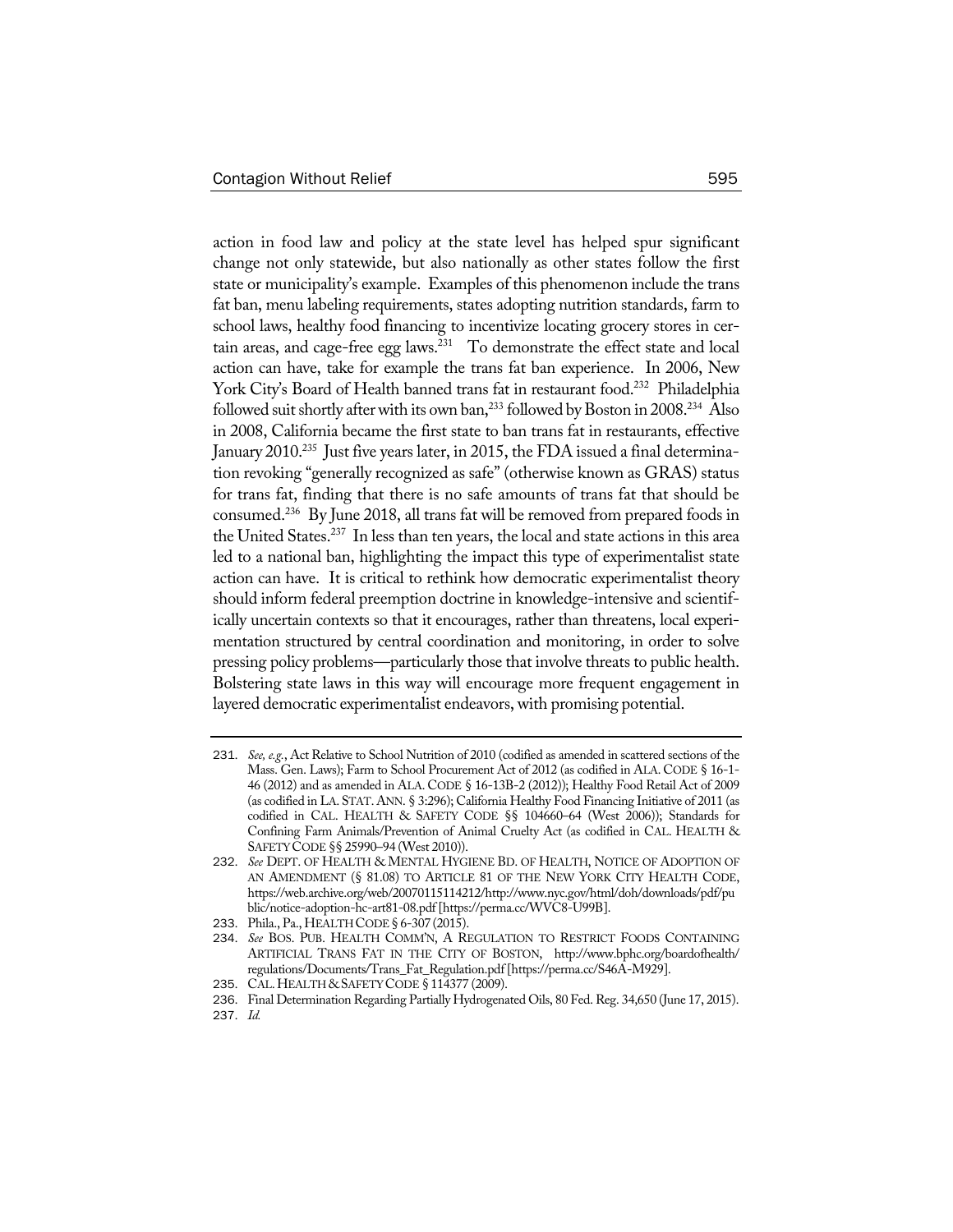#### **C. Lessonsfor States**

States are important agents of change in food and health law and policy, often advancing the field where the federal government is cumbersome, slow, or ineffective. The experience of the California antibiotics law provides lessons for states, as well as other players in state and local policy, that wish to legislate effectively to improve food systems and public health. As the deputy director of the Antibiotic Resistance Action Center at George Washington University has stated, "this is a very, very good bill."238 This Part explores best practices for states to consider when legislating to improve food systems, both in antibiotics and beyond. This Part addresses both ex ante factors that should be considered prior to embarking on drafting the law itself and engagement in a deliberative writing process that maximizes the chances of the law being upheld if challenged.

# 1. The Ex Ante Process and the Role of Popular Opinion and Scientific **Evidence**

An important lesson from the California antibiotics law is the value of making a deliberative policy choice when considering in which areas to legislate. One way to avoid invalidation of a law is to avoid it being challenged at all. Selecting a topic that is politically or popularly ripe is a key strategy to help avoid challenge. In addition, to gain the bolstering effect that democratic experimentalism may or should offer, legislatures should be sure to select policy areas that are appropriate for this type of legislative approach. Selecting a policy area for which democratic experimentalism can offer a helpful framework can strengthen the law by providing a sound theoretical basis for its purpose. Not only, then, can the democratic experimentalist approach help provide improved substantive outcomes, it also offers procedural promise in helping justify and uphold laws in certain wellsuited policy areas.

For example, in the policy issue at hand, the tide of public opinion is turning against the use of antibiotics in meat and several large food companies have now committed to phasing out the use of antibiotics in their products over the next decade.<sup>239</sup> This turn of events forces their suppliers to change their production practices to meet the anticipated large demand from McDonald's, Subway, Panera, and numerous other companies. It may not be politically palatable for

<sup>238</sup>. Alex Zielinski, *California Takes a Stand on Antibiotics in Livestock*, THINKPROGRESS (Nov. 4, 2015), http://thinkprogress.org/health/2015/11/04/3719085/ca-antibiotics-ban-influence [https: //perma.cc/BS4U-THHU].

<sup>239</sup>. *See,e.g.*, Hackett, *supra* note 77; Strom, *supra* note 77.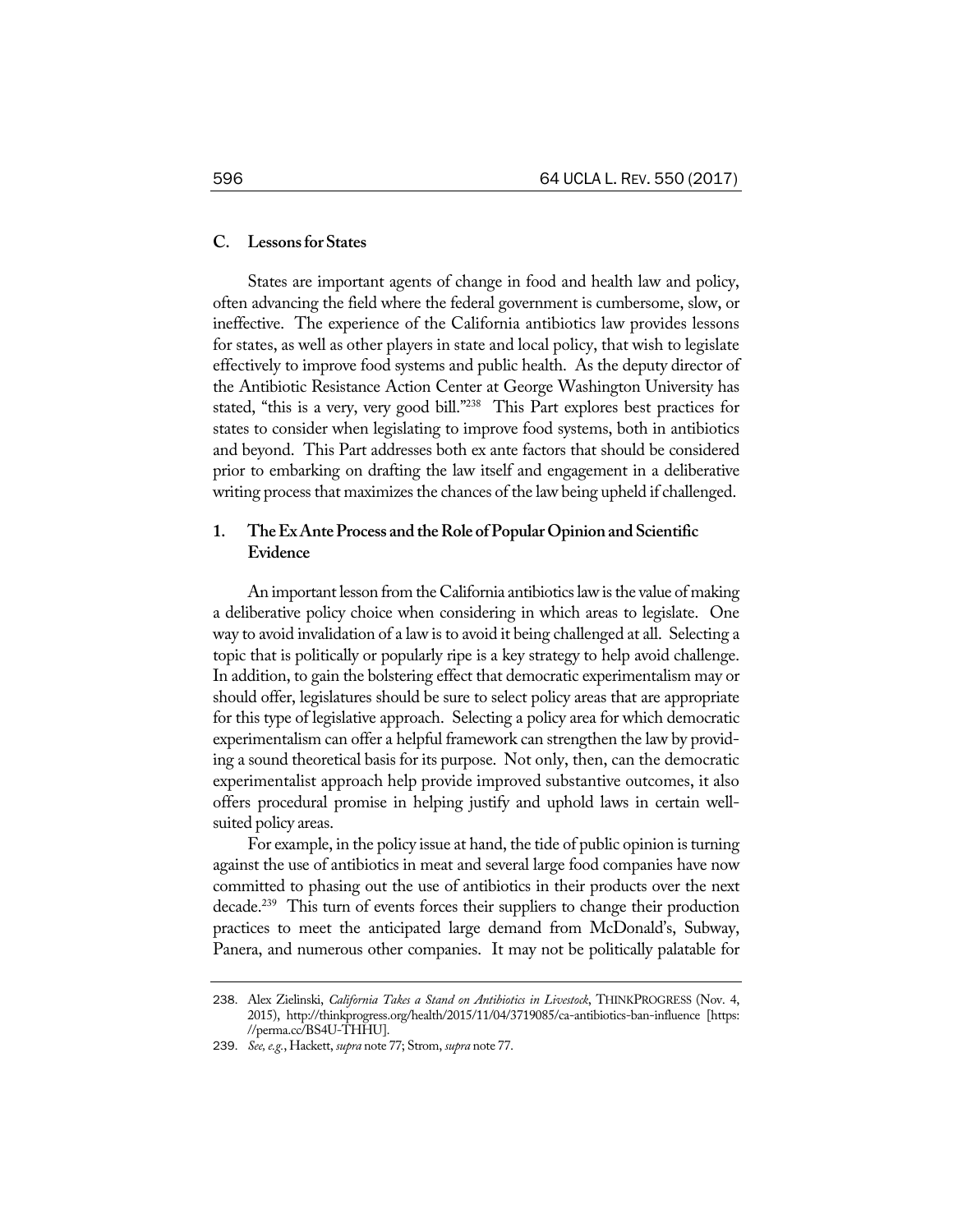meat producers to challenge the California law given that demand from companies and from the public is turning against the use of antibiotics in animal agriculture. The poultry and the beef industry groups in California have both stated that this movement toward phasing out the use of antibiotics is inevitable and reflects the trajectory of industry practice.<sup>240</sup> As opposed to five years ago when the industry denied that antibiotics were a problem, the political climate today has changed significantly, and industry, including both livestock producers and restaurant chains, acknowledge that they now "care about antimicrobial resistance."<sup>241</sup>

To take another example, California recently passed two laws that require that egg-laying hens "be confined only in ways that allow these animals to lie down, stand up, fully extend their limbs and turn around freely," and that ban the sale of eggs from hens not confined to those standards.<sup>242</sup> The law was challenged for improperly burdening interstate commerce and under implied preemption grounds.<sup>243</sup> It was not industry that challenged the law, however; six other states sued California.<sup>244</sup> The case was dismissed for lack of standing.<sup>245</sup> It has been suggested that egg producers have not, and perhaps will not, challenge the laws because of the potential "public relations debacle" that would ensue from shedding light on industrial farming practices.<sup>246</sup> The egg producers' support of a provision in the 2014 Farm Bill that would have phased out the use of close confinement cages if passed suggests that industry players may have strategically decided to concede this issue. The time for California's legislation was therefore ripe—even if the law does improperly burden interstate commerce or is preempted, it is unlikely a court will ever rule on the merits of the case because the implicated industry decided it was not in its best interest to challenge the law. California's timing for passing legislation on this issue was prescient and could contribute to the law's permanence despite its potential legal shortcomings.

The California antibiotics law also showcases the value of taking into account the strength of the relevant federal regime and prior case law. The federal regime is murky in the area of antibiotics, consisting of a federal statute and voluntary agency guidelines. Furthermore, the minimal prior case law in this area involves

<sup>240</sup>. Zielinski, *supra* note 238.

<sup>241</sup>. *Id.*

<sup>242</sup>. Proposition 2, Standards for Confining Farm Animals (Cal. 2008), http://www.smartvoter.org/ 2008/11/04/ca/state/prop/2 [https://perma.cc/69CW-7QAG]; Bill No. AB 1437 (Cal. 2009), http://leginfo.ca.gov/pub/09-10/bill/asm/ab\_1401-1450/ab\_1437\_bill\_20100706\_chaptered.html [https://perma.cc/S5PE-E6JD].

<sup>243</sup>. Missouri v. Harris, 58 F. Supp. 3d 1059, 1065 (E.D. Cal. 2014).

<sup>244</sup>. *Id.* at 1062.

<sup>245</sup>. *Id.* at 1063.

<sup>246</sup>. Diana R.H. Winters, *The Benefits of Regulatory Friction in Shaping Policy*, 71 FOOD & DRUG L.J. 228, 233–34 n.32 (2016).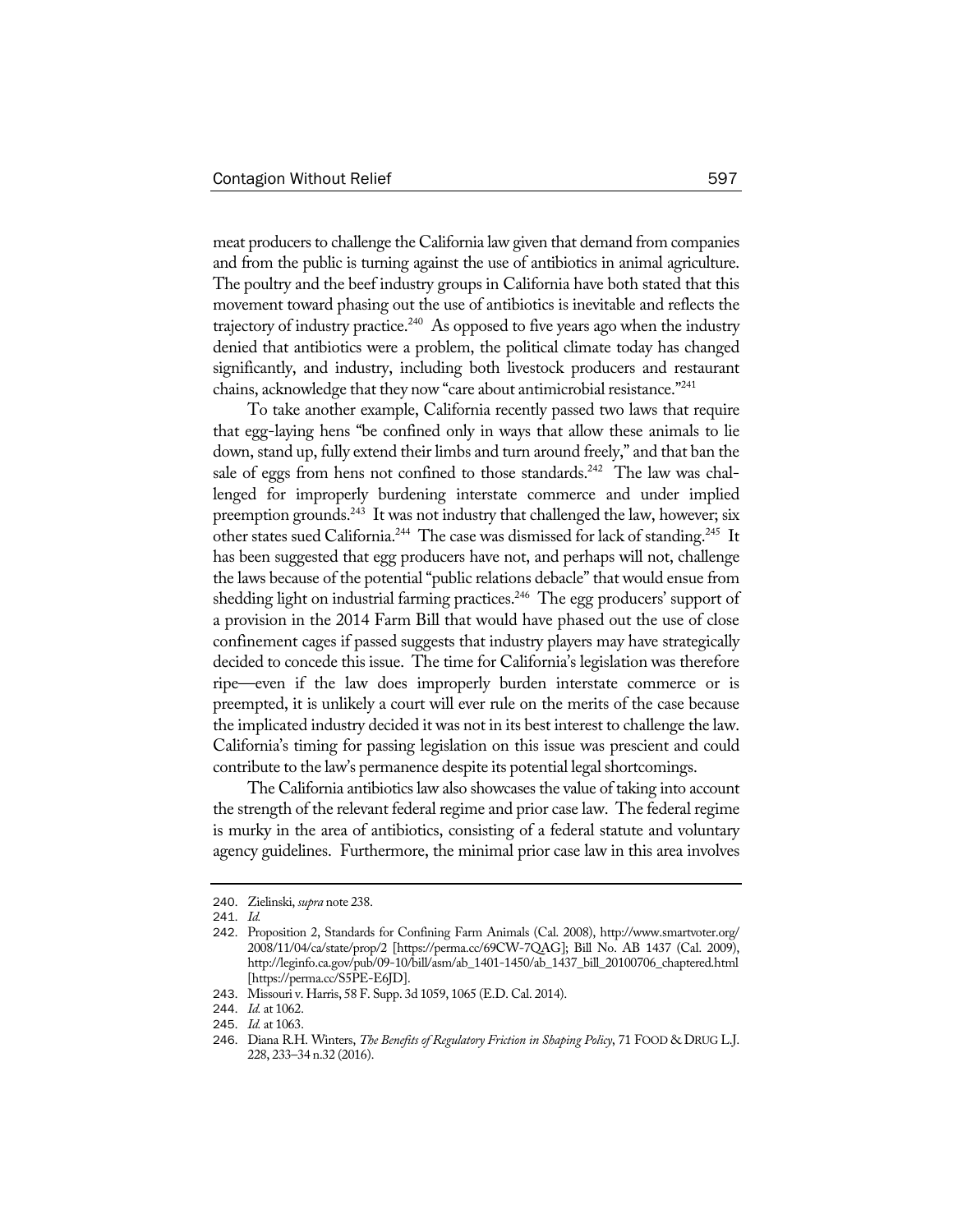distinguishable fact patterns from two district court cases, including one case from outside of California that was decided thirty years ago.<sup>247</sup> The lack of clear preemptive effect and compelling prior case law bolsters the California antibiotics law. Lawmakers may be well served to attempt to replicate these circumstances to the extent possible when selecting areas in which to legislate in the future.

The lesson from these two California legislative experiences relates to the ex ante process of legislating, cautioning lawmakers to carefully vet and select issues for legislation after considering the salience of the issue in the public arena and the current state of public opinion, the potential democratic experimentalism can offer as a legislative approach, the federal regime in place, and the strength of the case law on point.

## **2. SubstantiveLawWriting**

The California law also shows the benefits of deliberative, calculated law writing to maximize the chances of success if challenged. First, it is important to identify and explicitly articulate compelling legislative objectives. Protecting health and safety is among the most compelling state objectives; in these cases, courts begin with the presumption that "state or local regulation of matters related to health and safety is not invalidated under the Supremacy Clause."<sup>248</sup> In contrast, laws that aim to protect animal welfare and even the environment are not afforded the same deference.<sup>249</sup> Lawmakers seeking to enact laws to protect health and safety should therefore explicitly articulate this purpose and point to their basis for concern, particularly where there is strong scientific evidence available, to help boost the law's chance of success. In addition, when states are also legislating via democratic experimentalist processes, they should also link this legislative approach with the compelling state objective in health and safety. Doing so can serve to mutually reinforce both democratic experimentalism as a valuable state process, and protecting public health and safety as a legitimate state aim. Linking democratic experimentalism and the protection of health and safety can bolster

<sup>247</sup>. *See* Animal Legal Def. Fund Bos., Inc. v. Provimi Veal Corp., 626 F. Supp. 278, 278 (D. Mass. 1986), *aff'd*, 802 F.2d 440 (1st Cir. 1986); Ass'n des Éleveurs de Canards et d'Oies du Quebec v. Harris, 79 F. Supp. 3d 1136 (C.D. Cal. 2015).

<sup>248</sup>. Hillsborough Cty. v. Automated Med. Labs,Inc., 471 U.S. 707, 715 (1985).

<sup>249</sup>. *See, e.g.*, *Animal Legal Def. Fund Bos.,Inc.*, 626 F. Supp. at 280; *Ass'n des Éleveurs*, 79 F. Supp. 3d at 1147; Metro. Taxicab Bd. of Trade v. City of New York, 633 F. Supp. 2d 83 (S.D.N.Y. 2009), *aff'd*, 615 F.3d 152, 158 (2d Cir. 2010) (holding that city regulations relating to fuel economy standards were preempted by the Energy Policy and Conservation Act and the Clean Air Act). *But see* CavelInt'l,Inc. v. Madigan, 500 F.3d 551, 557–59 (7th Cir. 2007) (finding that prolonging the lives of horses by banning horse slaughter is a legitimate state interest, and ultimately finding that FMIA does not preempt).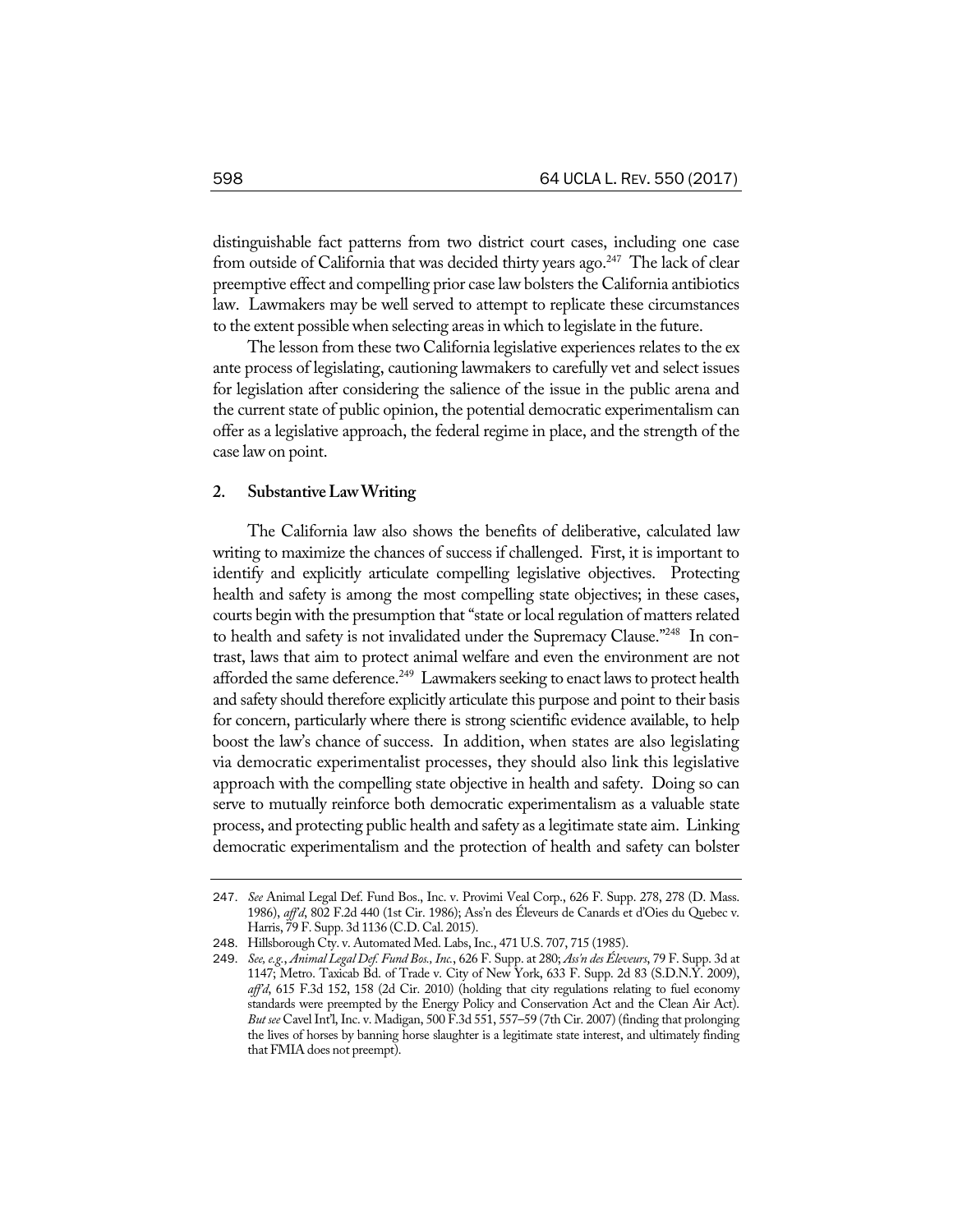both as more and more states use these justifications to support their legislative efforts.

Other law writing strategies that can maximize the chance of surviving a challenge are to tailor legislation to prior case law and, relatedly, to avoid burdening interstate commerce. California legislators have done so in SB-27, for example, by banning subtherapeutic use of antibiotics in the state while not banning the sale of meat treated with subtherapeutic antibiotics. Making this distinction in the law avoids burdening interstate commerce and implicating the dormant commerce clause, helping maximize the law's chances of survival given the willingness of courts to invalidate laws that discriminate against out-of-state producers.250 Making this distinction also indicates that California has taken seriously the lessons from the courts in *Association desÉleveurs deCanardset d'Oies du Quebec v. Harris*. 251 By not banning the sale of meat—and thereby not conditioning the sale of meat on a certain process of production, broadly interpreted as an ingredient requirement—California increases the chances that the law will not run afoul of *Association des Éleveurs* and will not be found to trigger the express preemption clauses under FMIA and PPIA.<sup>252</sup> Because courts have found that there is a comprehensive, preemptive federal regime regulating the sale of meat in interstate commerce, California's purposeful approach in legislating to make its intent clear serves the state well in avoiding implicating that regime. By tailoring its legislation to prior case law, California has set an example for other states that wish to pursue a legislative solution to the problem of antibiotic resistance.

#### **CONCLUSION**

The use of antibiotics in food-producing animals in the United States poses a serious threat to public health. For the past several decades, the livestock and poultry industries have relied on administering routine, low doses of antibiotics to food-producing animals as a cheap method of promoting faster growth and to sustain their cramped and unsanitary system of production. The result has been

<sup>250</sup>. The Dormant Commerce Clause prohibits states from imposing unreasonable burdens on interstate commerce. *See* C & A Carbone, Inc. v. Town of Clarkstown, 511 U.S. 383, 392 (1994) ("Discrimination against interstate commerce in favor of local business or investment is *per se* invalid, save in a narrow class of cases in which the municipality can demonstrate, under rigorous scrutiny, that it has no other means to advance a legitimate local interest"); Bibb v. Navajo Freight Lines, Inc., 359 U.S. 520, 529–30 (1959) (holding that an Illinois statute requiring the use of a specific type of mudguard on trucks and trailers rather than customary straight mudguards placed an unconstitutional burden on interstate commerce despite being a nondiscriminatory local safety measure).

<sup>251</sup>. *See Ass'n desÉleveurs*, 79 F. Supp. 3d at 1146; *see alsosupra* note 190.

<sup>252</sup>. *See Ass'n desÉleveurs*, 79 F. Supp. 3d at 1146.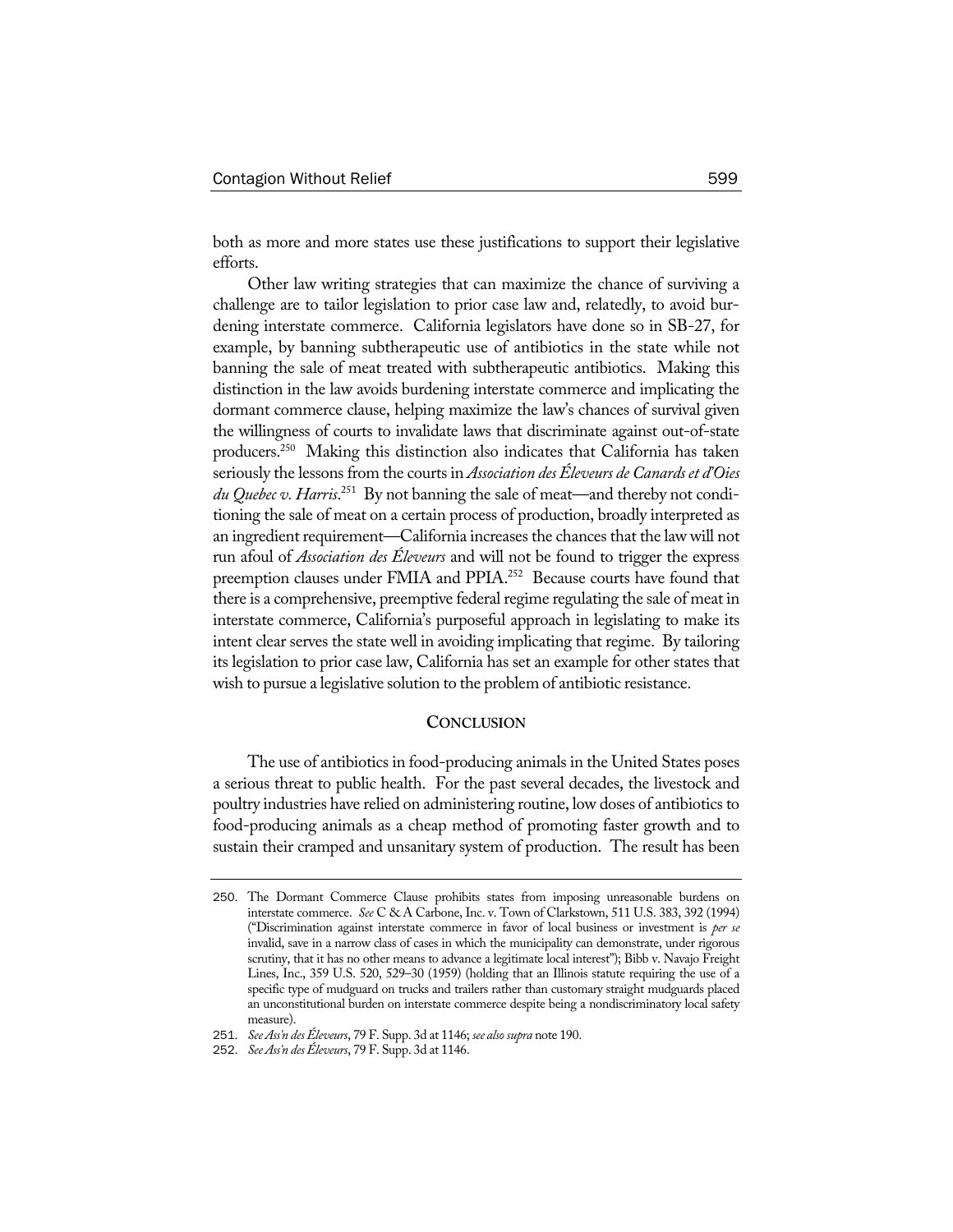the rapid spread of antibiotic-resistant bacteria among food-producing animals, which is then transferred to humans through various environmental and foodborne means. Because this system is thought to boost industrial agriculture's profit margin and because scientists lack data to bring transparency to the extent of the threat these practices pose, the practices have been allowed to continue. For years, the federal government has neglected to actwhile the negative impact of antibioticresistant bacteria has grown and now threatens to become an untenable public health crisis. After years of impasse, California has become the first entity to break through the political gridlock and enact meaningful legislation banning the use of antibiotics in food-producing animals for both production *and* disease prevention purposes. For the first time everin the United States, a law will require data collection on antibiotic use that will help equip scientists, policymakers, and firms with the evidence they need to craft effective laws and practices to combat human antibiotic resistance. The scientific uncertainty in how best to reduce antibiotic use efficiently and effectively means this problem is not one for traditional command-and-control legislation to solve. Instead, layered democratic experimentalism offers a powerful framework for problem-solving in this context.

California'slaw, if implemented strategically and robustly and using a layered democratic experimentalist framework, has groundbreaking potential. Not only might it significantly reduce dangerous antibiotic use in California, it could also enable, for the first time in the United States, more accurate tracking of the problem and data pooling on best local practices to solve it. This approach could result in more effective and better-shared solutions. This new, layered iteration of democratic experimentalism would harness the power of private firm innovation within a system of centralized, coordinated data sharing facilitated by the state, all under the umbrella of an articulated federal objective. Because California is a large and influential state—and has the third largest livestock industry in the country—the effect of this law and this theoretical framework for implementing the law could extend beyond state borders, affecting meat production not only in California but also nationally. If other states follow suit with their own legislation and data collection, state experiences could be compared and best legislative practices would begin to emerge.

Despite a strong case against preemption, however, the California law is at risk of invalidation on preemption grounds. Both because there is an overwhelming state interest in protecting public health in this area and because the law does not impede federal objectives—and indeed, actually furthers them—it should not be invalidated on preemption grounds if challenged. Even so, a court could plausibly find either way on the matter. Democratic experimentalism, however, provides a basis for rethinking federal preemption doctrine in this